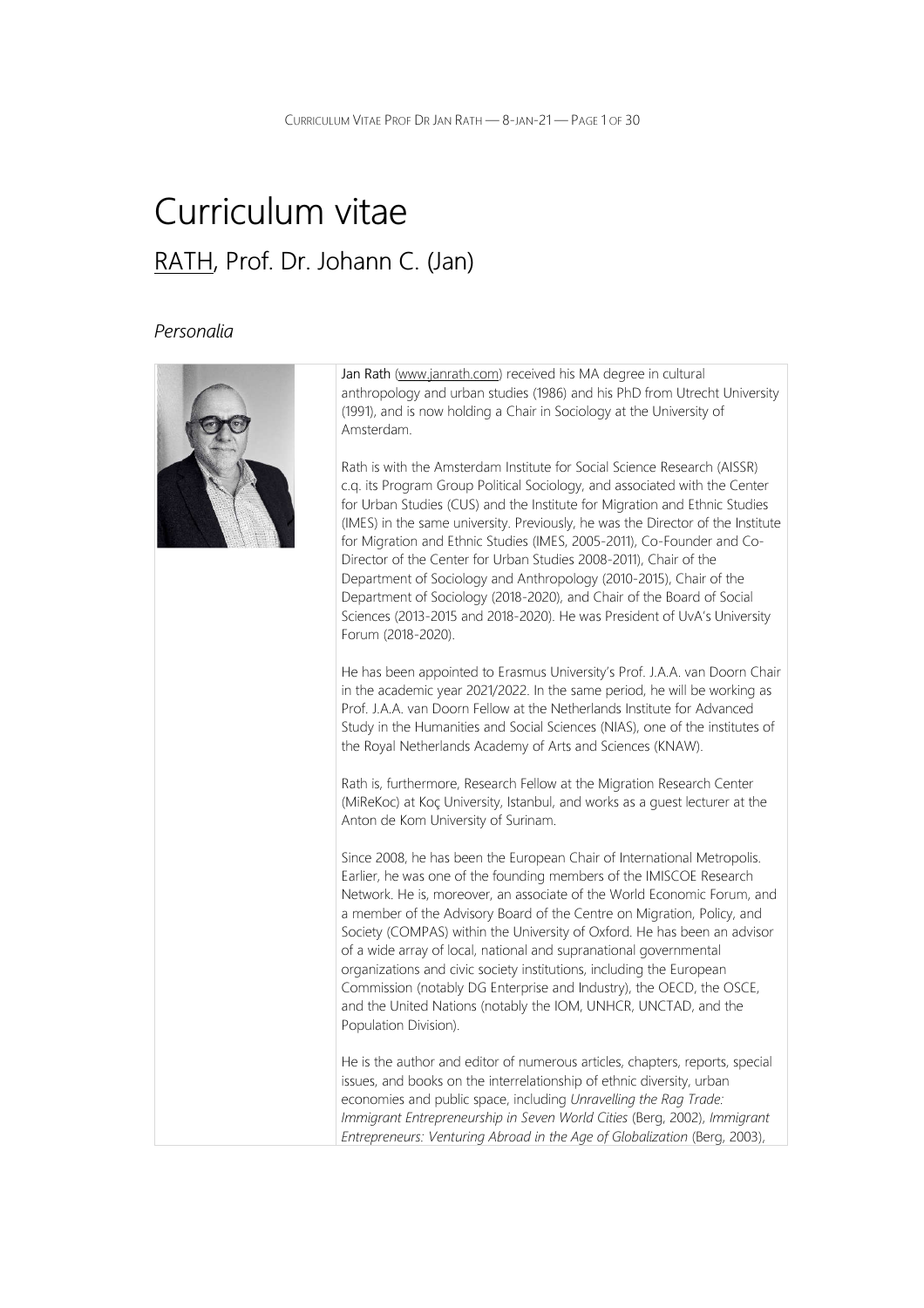|                   | Ethnic Amsterdam (Amsterdam University Press, 2009), Selling Ethnic<br>Neighborhoods (Routledge, 2012), Immigration and the New Urban |
|-------------------|---------------------------------------------------------------------------------------------------------------------------------------|
|                   | Landscape: New York and Amsterdam (New York University Press, 2014), as                                                               |
|                   | well as a series of three textbooks on international migration and immigrant                                                          |
|                   | incorporation (AUP, 2010, 2013 and 2014)                                                                                              |
|                   |                                                                                                                                       |
| Office address:   | Universiteit van Amsterdam                                                                                                            |
|                   | Department of Sociology                                                                                                               |
|                   | Nieuwe Achtergracht 166, office B6.00                                                                                                 |
|                   | PO Box 15508                                                                                                                          |
|                   | NL-1001 NA Amsterdam, The Netherlands                                                                                                 |
| Telephone:        | +31-6-5540-9466 (secr +31-20-525-3488)                                                                                                |
| E-mail:           | j.c.rath@uva.nl                                                                                                                       |
| Website:          | www.janrath.com                                                                                                                       |
| Skype:            | janrath1                                                                                                                              |
| Zoom              | 429 320 0629                                                                                                                          |
| Twitter:          | @janrath1                                                                                                                             |
| Facebook          | https://nl-nl.facebook.com/jan.rath.7                                                                                                 |
| Instagram         | janrath1                                                                                                                              |
|                   |                                                                                                                                       |
| Languages:        | Dutch (fluent)                                                                                                                        |
|                   | English (fluent)                                                                                                                      |
|                   | German (reading and speaking)                                                                                                         |
|                   | French (reading)                                                                                                                      |
|                   | Turkish (basic)                                                                                                                       |
|                   |                                                                                                                                       |
| Citation indices: |                                                                                                                                       |
| Harzing           | citations 7,484, h-index 37 (January 8, 2021)                                                                                         |
| Google Scholar    | citations 8,253, h-index 43 (January 8, 2021)                                                                                         |
| Scopus            | citations 1,57042, h-index 18 (April 29, 2020)                                                                                        |
| Search engines:   |                                                                                                                                       |
| Google Scholar    | https://scholar.google.nl/citations?user=gNHZX74AAAAJ&hl=en                                                                           |
| Academia.edu      | https://uva.academia.edu/JanRath                                                                                                      |
| Researchgate.net  | https://www.researchgate.net/profile/Jan_Rath                                                                                         |
| Wikipedia         | https://en.wikipedia.org/wiki/Jan_Rath                                                                                                |

## Education and academic degrees

| Doctorate | PhD, Utrecht University, the Netherlands, with dissertation titled: Minorization:<br>The Social Construction of 'Ethnic Minorities'. |
|-----------|--------------------------------------------------------------------------------------------------------------------------------------|
|           | Supervisors: Frank Bovenkerk (Faculty of Law) and Harry Hoetink (Faculty of                                                          |
|           | Social Sciences).                                                                                                                    |
|           | Examination Committee: André Köbben, Kees Groenendijk, Rinus Penninx, and                                                            |
|           | Kees Schuyt. (Examination September 13, 1991).                                                                                       |
| <b>MA</b> | MA Social-Cultural Sciences at the Department of Urban Studies, University of                                                        |
|           | Utrecht (1984-1986). Main subject cultural anthropology, subsidiary subjects                                                         |
|           | urban studies (examination January 1986).                                                                                            |
| <b>BA</b> | BA Social-Cultural Sciences at the Department of Cultural Anthropology,                                                              |
|           | University of Utrecht (1977-1981). Main subject cultural anthropology,                                                               |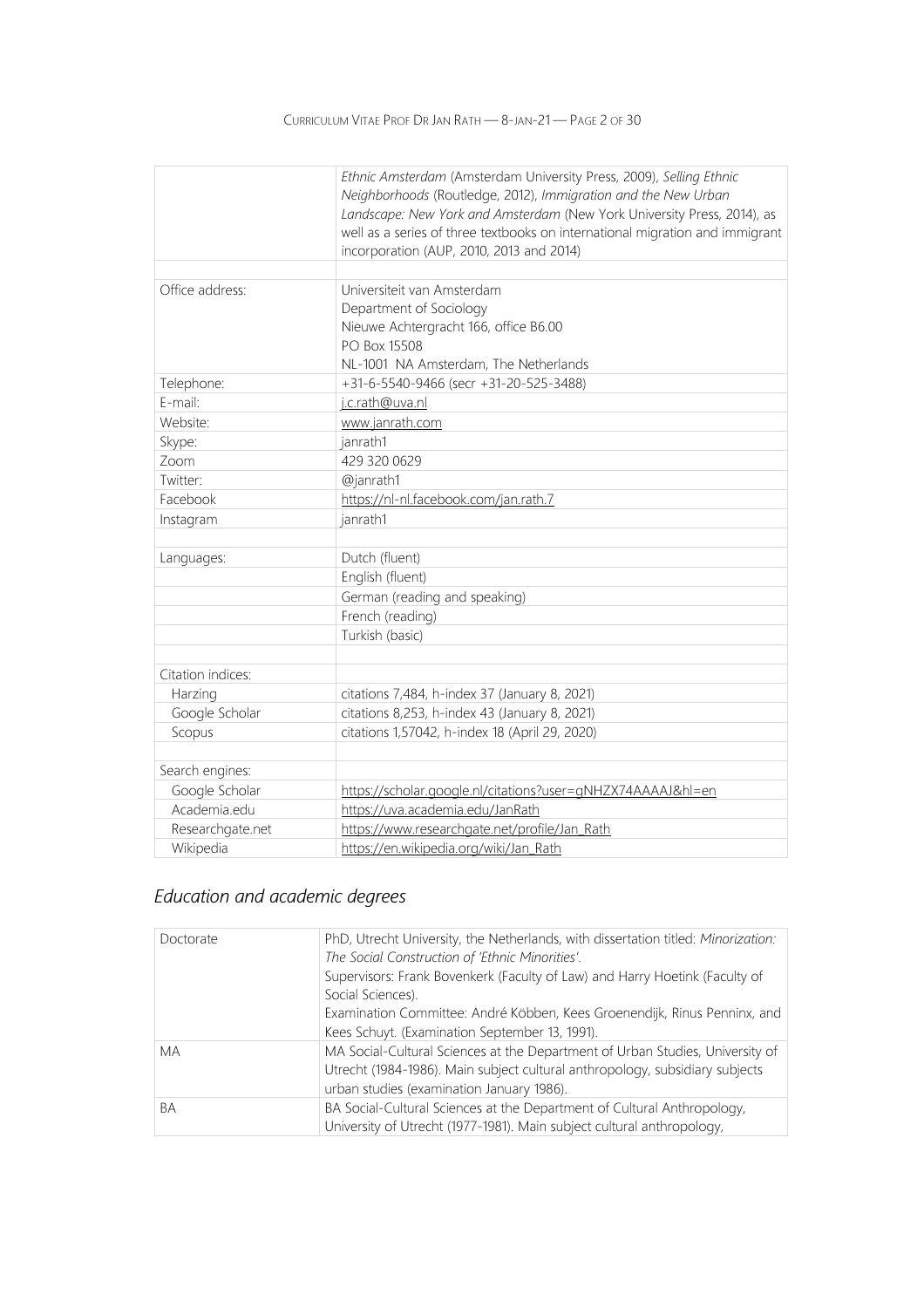### CURRICULUM VITAE PROF DR JAN RATH — 8-JAN-21 — PAGE 3 OF 30

|                  | subsidiary subjects sociology, political sociology and mass communication<br>cexamination July 1981). |
|------------------|-------------------------------------------------------------------------------------------------------|
| Secondary school | Graduation VWO-B, Sint-Montfortcollege, Rotterdam (examination 1975).                                 |

## Current academic position

| 2021 to 2022 | Prof. J.A.A. van Doorn Chair in social sciences, an Endowed Chair at Erasmus<br>University Rotterdam                                                                 |
|--------------|----------------------------------------------------------------------------------------------------------------------------------------------------------------------|
| 2005 to date | Full Professor of Sociology (especially the Study of Cities and their Ethnic and<br>Cultural Diversity), Department of Sociology, University of Amsterdam (1.0 fte). |
| 2019 to date | Associate Research Fellow at the Migration Research Center (MiReKoc) at Koç<br>University, Istanbul.                                                                 |
| 2021 to date | Fellow at the Anton de Kom University of Surinam                                                                                                                     |

## Previous academic positions

| $2000 - 2005$ | Associate Professor (uhd), Department of Sociology and Anthropology, and<br>Co-Director Institute for Migration and Ethnic Studies, University of<br>Amsterdam (1.0 fte).   |
|---------------|-----------------------------------------------------------------------------------------------------------------------------------------------------------------------------|
| $1994 - 2000$ | Senior researcher and program manager (1.0 fte), Institute for Migration and<br>Ethnic Studies, University of Amsterdam.                                                    |
| $1990 - 1994$ | Post-doc researcher (0.80 fte), Institute for Sociology of Law, Faculty of Law,<br>Catholic University Nijmegen.                                                            |
| $1986 - 1991$ | Junior researcher (1,0 fte), Department of Cultural Anthropology, Center for<br>Study of Multi-Ethnic Society (SMES), Faculty of Social Sciences, University of<br>Utrecht. |
| $1982 - 1986$ | Research assistant (1.0 fte), Center for the Study of Social Conflicts (COMT),<br>Faculty of Social Sciences, University of Leiden.                                         |

## Administrative positions, management, membership supervisory boards

| Administrative positions      |                                                                                                                                                                                                                                                                                                                                                                                                                                   |
|-------------------------------|-----------------------------------------------------------------------------------------------------------------------------------------------------------------------------------------------------------------------------------------------------------------------------------------------------------------------------------------------------------------------------------------------------------------------------------|
| 2018 to 2020                  | Chair of the Department of Sociology, Faculty of Social and Behavioral<br>sciences, University of Amsterdam                                                                                                                                                                                                                                                                                                                       |
| 2012-2015 and 2018 to<br>2020 | Chair of the Board of Social Sciences, Faculty of Social and Behavioral<br>sciences, University of Amsterdam (incl Dept of Sociology, Anthropology,<br>Political Sciences, Geography, Planning and International Development<br>Studies, as well as their research and teaching institutes the Amsterdam<br>Institute for Social Science Research, the College of Social Sciences and the<br>Graduate School of Social Sciences)) |
| 2010-2015                     | Chair of the Department of Sociology and Anthropology, Faculty of Social and<br>Behavioral sciences, University of Amsterdam                                                                                                                                                                                                                                                                                                      |
| 2009-2016                     | Co-founder and Coordinator of the Erasmus Mundus Master program in<br>Migration and Social Cohesion (MISOCO), in collaboration with the University<br>of Osnabrück, Deusto University, University College Dublin, University of<br>Poitiers, and the University of Latvia).                                                                                                                                                       |
| 2008-2011                     | Co-founder and Co-Director of the Center for Urban Studies at the University<br>of Amsterdam ('Research Priority Area')                                                                                                                                                                                                                                                                                                           |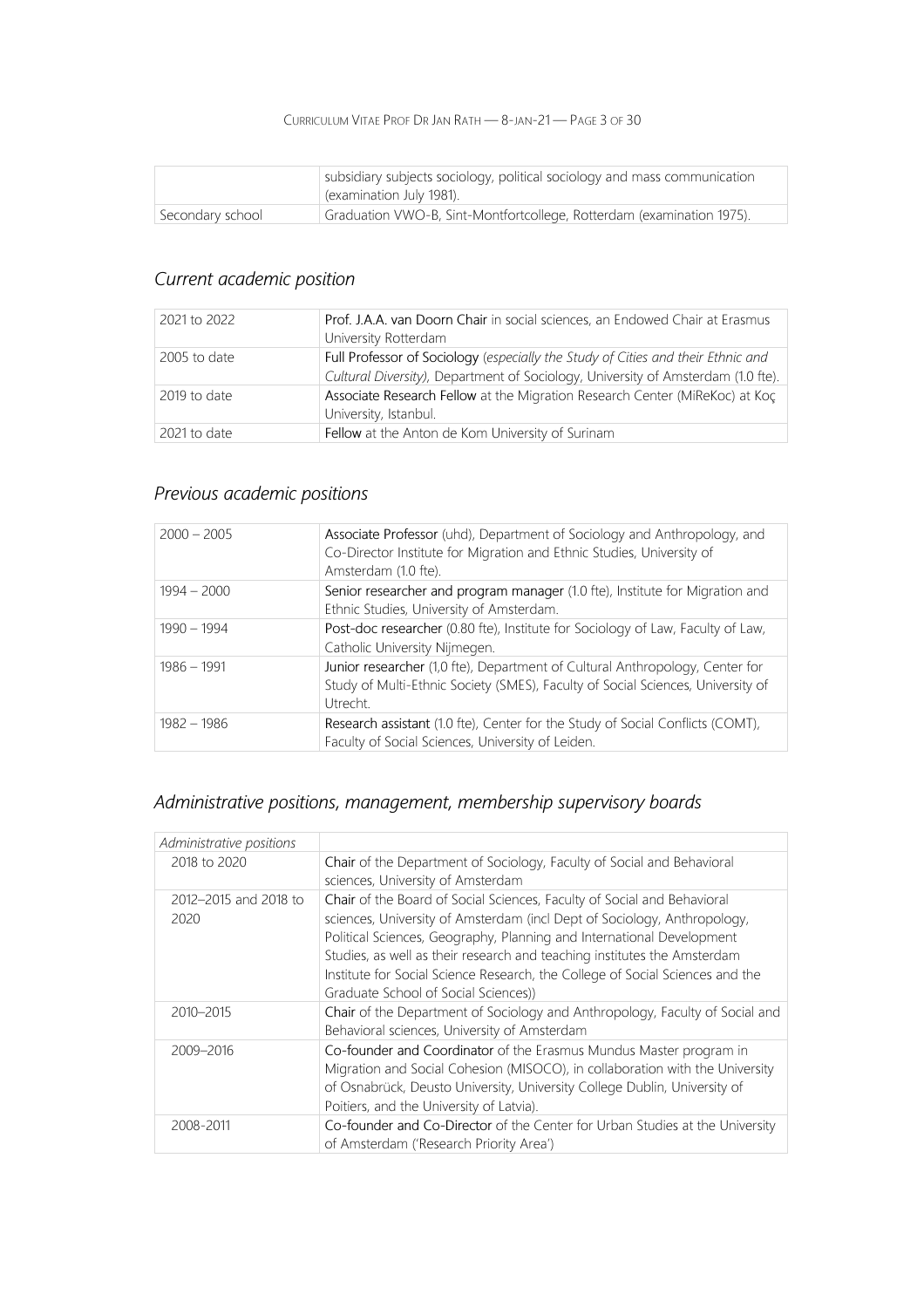| 2005-2011                        | Academic Director of the Institute for Migration and Ethnic Studies, Faculty of<br>Social and Behavioral sciences, University of Amsterdam                                   |
|----------------------------------|------------------------------------------------------------------------------------------------------------------------------------------------------------------------------|
| 2000-2005                        | Academic Co-Director Institute for Migration and Ethnic Studies, University of<br>Amsterdam.                                                                                 |
| 2004-2009                        | Founding member and member of the Board of Directors of the European<br>Research Network IMISCOE                                                                             |
|                                  |                                                                                                                                                                              |
| Supervisory Board Memberships    |                                                                                                                                                                              |
| 2020 to date                     | Member of the Advisory Board of JINC, a not-for profit organization that in<br>collaboration with business partners helps young people from                                  |
|                                  | socioeconomically disadvantaged neighborhoods. https://www.jinc.nl/jinc-<br>english/                                                                                         |
| 2018 to date                     | Member of the Advisory Board of the Refugee Research and Policy Center, a<br>multi-partnered, international research initiative under the aegis of the SSHRC,<br>Canada      |
| 2018 to date                     | President of the University Forum at the University of Amsterdam                                                                                                             |
| 2013 to date                     | Member of the Advisory Board of COMPAS, University of Oxford                                                                                                                 |
| 2013 to date                     | Member of the Board of Socrates Foundation                                                                                                                                   |
| 2011 to date                     | Member of the Board of the Amsterdam Academic Club                                                                                                                           |
| 2009 to date                     | European Chair International Metropolis                                                                                                                                      |
|                                  |                                                                                                                                                                              |
| 2010 to 2015 and 2018<br>to 2019 | Chair of the Board of Governors (Curatorium) of the Stichting W.J.H. Mulier<br>Instituut Endowed Chair on 'Sportsociologie'                                                  |
| 2010 to 2015 and 2018<br>to 2020 | Chair of the Board of Governors (Curatorium) of the Henri Polak Endowed<br>Chair on 'Arbeidsverhoudingen, in het bijzonder de plaats, historische en                         |
|                                  | toekomstige betekenis van de vakbeweging in economisch, sociaal en politiek<br>opzicht'                                                                                      |
| 2010 to 2015 and 2018<br>to 2020 | Chair of the Board of Governors (Curatorium) of the Endowed Chair on 'Actief<br>Burgerschap                                                                                  |
| 2010 to 2015 and 2018<br>to 2020 | Chair of the Board of Governors (Curatorium) of the GGD Amsterdam<br>Endowed Chair on 'Grote Stad en gezondheidszorg'                                                        |
| 2012 to 2015 and 2018<br>to 2020 | Chair of the Board of Governors (Curatorium) of the NIDI Endowed Chair on<br>'Pensioensociologie'                                                                            |
| 2018 to 2020                     | Chair of the Board of Governors (Curatorium) of the Amsterdam Municipality<br>Endowed Chair 'Designing Urban Experience'                                                     |
| 2018 to 2020                     | Chair of the Board of Governors (Curatorium) of the CBS Endowed Chair<br>'Register analyses of life course dynamics'                                                         |
| 2018 to 2020                     | Chair of the Board of Governors (Curatorium) of the Atria Endowed Chair<br>'Gender-Based Violence'                                                                           |
| 2010 to 2017                     | Chair of the Board of Governors (Curatorium) of the FORUM Frank Buijs<br>Endowed Chair in Radicalism and Extremism Studies                                                   |
| 2010 to 2015                     | Chair of the Board of Governors (Curatorium) of the VNO-NCW Endowed<br>Chair in Ethnic Entrepreneurship                                                                      |
| 2010 to 2015                     | Chair of the Board of Governors (Curatorium) of the Socrates Endowed Chair<br>on 'Social theory, humanism and materialities'                                                 |
| 2010-2015                        | Chair of the Board of Governors (Curatorium) of the KITLV Endowed Chair on<br>'Economische en Ecologische Geschiedenis van Zuidoost-Azië, in het<br>bijzonder van Indonesië' |
| 2010-2015                        | Chair of the Board of Governors (Curatorium) of the Pharos Endowed Chair<br>on 'Vluchtelingen en Gezondheid'                                                                 |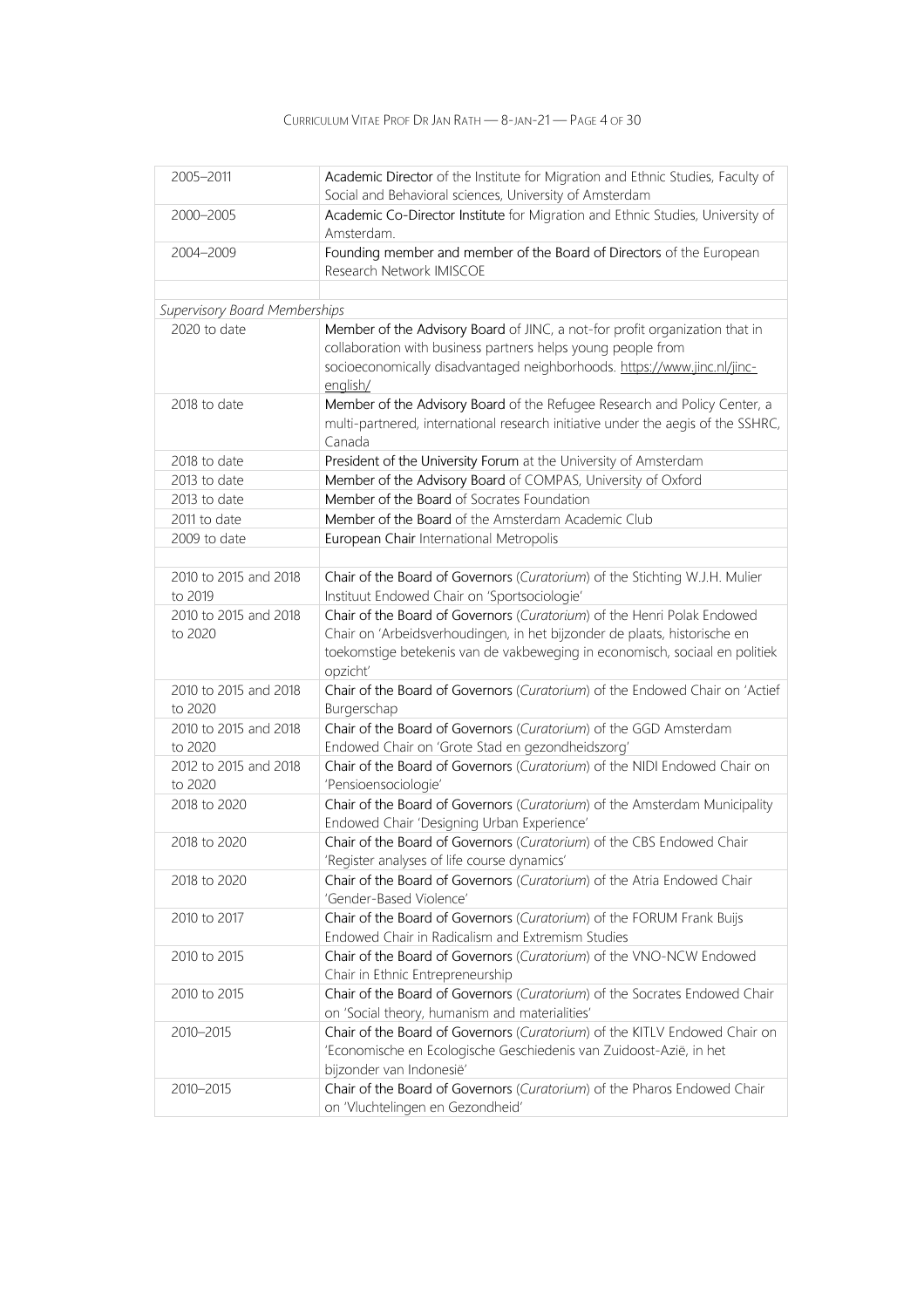CURRICULUM VITAE PROF DR JAN RATH — 8-JAN-21 — PAGE 5 OF 30

| 2010-2015 | Chair of the Board of Governors (Curatorium) of the ASC Endowed Chair on<br>'The social science study in Africa of health/well-being and sexuality'                                 |
|-----------|-------------------------------------------------------------------------------------------------------------------------------------------------------------------------------------|
| 2010-2015 | Chair of the Board of Governors (Curatorium) of the ASC Endowed Chair on<br>'Islam in Africa'                                                                                       |
| 2010-2015 | Chair of the Board of Governors (Curatorium) of the IISG Endowed Chair on<br>'Geschiedenis der sociale bewegingen'                                                                  |
| 2010-2015 | Chair of the Board of Governors (Curatorium) of the Stichting Lesbische en<br>HomoStudies Endowed Chair on 'Gender and Women's Same Sex Relations in<br>Cross-Cultural Perspective' |
| 2010-2015 | Chair of the Board of Governors (Curatorium) of the SIOO Endowed Chair on<br>'Organisatiekunde'                                                                                     |
| 2010-2015 | Chair of the Board of Governors (Curatorium) of the Gieskes-Strijbis Endowed<br>Chair on 'Langdurige zorg en dementia'                                                              |
| 2010-2015 | Chair of the Board of Governors (Curatorium) of the SIOO Endowed Chair on<br>'Organisatiekunde'                                                                                     |

## University committees , and other services to the profession

| University Committees |                                                                                                                                                                                                                                                                   |
|-----------------------|-------------------------------------------------------------------------------------------------------------------------------------------------------------------------------------------------------------------------------------------------------------------|
| various dates         | Miscellaneous, see section 'Administrative positions, management,<br>membership supervisory boards'                                                                                                                                                               |
| 2018-2020             | Chair of the University Forum (on behalf of the President of the University of<br>Amsterdam)                                                                                                                                                                      |
| 2004 to 2009          | Chair (till 2009) and member of the Training Committee of the European<br>Research Network IMISCOE.                                                                                                                                                               |
| 2006-2010             | Chair of the Sociology Examination Committee.                                                                                                                                                                                                                     |
| 2003-2005             | Director of the International Summer Institute 'International Migration,<br>Diversity and Cities' at the International School for the Humanities and Social<br>Sciences, University of Amsterdam.                                                                 |
| 2003-2005             | Co-developer of Online Master's Program in 'Migration Studies', in<br>collaboration with the University of British Columbia (Vancouver, B.C.), and<br>Georgetown University (Washington, D.C.).                                                                   |
| 2003                  | Founder and Managing Director of the International Summer Institute<br>'International Migration, Diversity and Cities' at the International School for the<br>Humanities and Social Sciences, University of Amsterdam.                                            |
| 2001-2010             | Founder and Managing Director of the Master's Degree Program 'Migration<br>and Ethnic Studies', at the International School for the Humanities and Social<br>Sciences, University of Amsterdam.                                                                   |
| 2001                  | Developer of MA Program in 'Migration and Ethnic Studies', in collaboration<br>with International School of humanities and Social Sciences, University of<br>Amsterdam                                                                                            |
|                       |                                                                                                                                                                                                                                                                   |
|                       | Reviewer of academic research proposals (recent contributions only)                                                                                                                                                                                               |
|                       | European Commission (Research Directorate-General, Directorate F - Human<br>Potential and Mobility, Socio-Economic Knowledge Base). Panel Member for<br>the Panel SH3-Environment, Space and Population in the ERC Starting and<br>Consolidator Grant Evaluations |
|                       | European Science Foundation (Standing committee for the Social Sciences -<br>SCSS)                                                                                                                                                                                |
|                       | Social Sciences and Humanities Research Council (SSHRC), Canada                                                                                                                                                                                                   |
|                       | Swedish Council for Social Research (SFR)                                                                                                                                                                                                                         |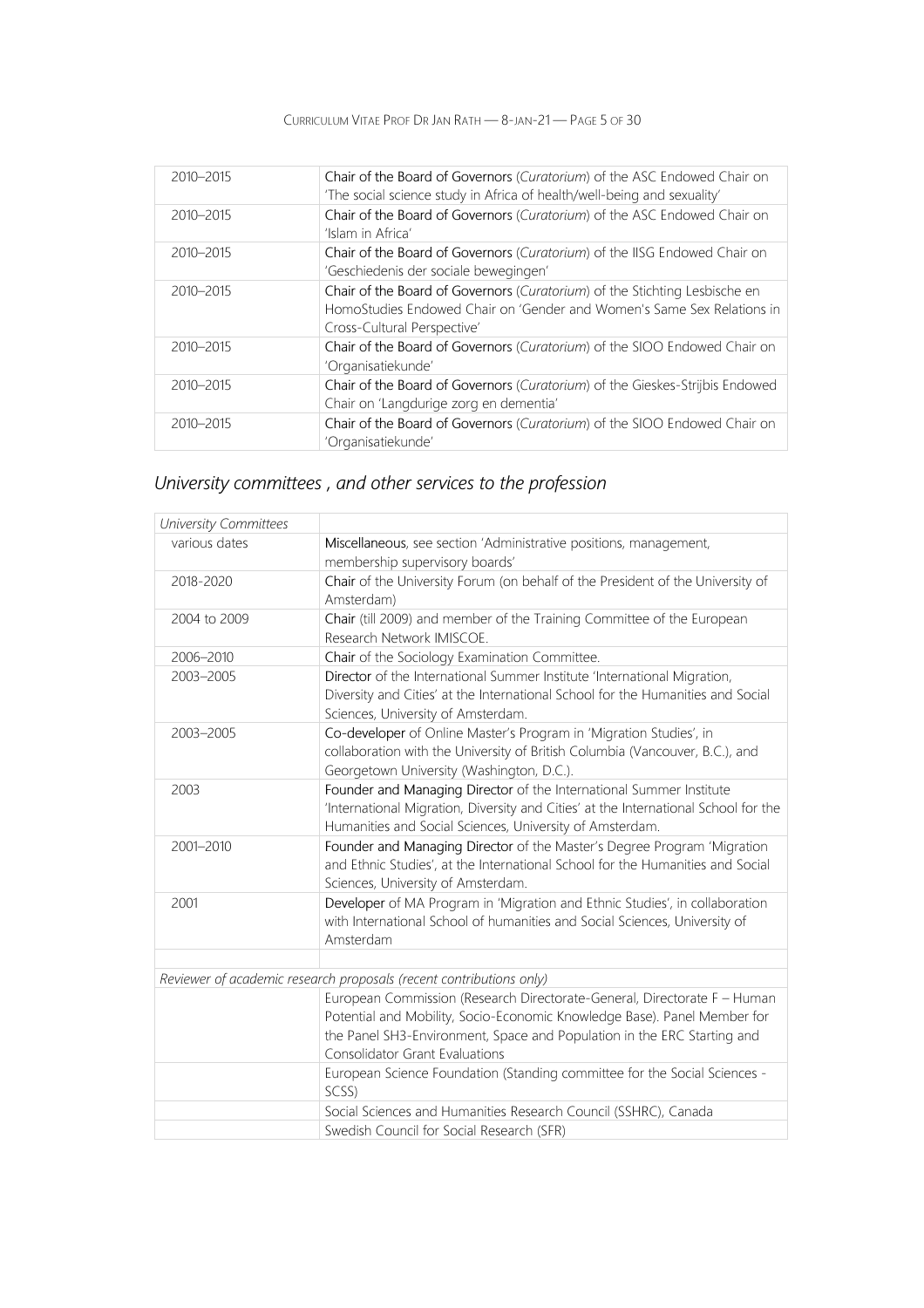|               | Fund for Scientific Research - Flanders (FWO)                                   |
|---------------|---------------------------------------------------------------------------------|
|               | Netherlands' Organization for Scientific Research (NWO)                         |
|               | Netherlands Institute for Southern Africa (NISA)                                |
|               | Russian Science Foundation (RIAC)                                               |
|               | Israel Science Foundation                                                       |
|               | Croatian Science Foundation (HRZZ)                                              |
|               |                                                                                 |
| Miscellaneous |                                                                                 |
| Various dates | Various consultancies for the national government, local governments,           |
|               | immigrant associations, anti-racism bureaus, welfare organizations, the media   |
|               | etcetera., including the World Economic Forum, The United Nations               |
|               | (Population Division), UNCTAD, IOM, OECD, OSCE and the EU.                      |
| 2019          | Member of the External Evaluation (Accreditation) Committee of the bachelor     |
|               | and PhD programs in Sociology in the University of Cyprus, on behalf of the     |
|               | Cyprus Agency for Quality Assurance and Accreditation in Higher Education.      |
| 2013          | Member of the Global Agenda Council on Migration of the World Economic          |
|               | Forum.                                                                          |
| 2009          | Member of the External Evaluation (Accreditation) Committee of the Initial      |
|               | Master Program in Social and Cultural Anthropology and the Master-after-        |
|               | Master program (ManaMa) Cultures and Development Studies (CADES) in the         |
|               | Catholic University of Leuven, on behalf of the Flemish Interuniversity Council |
|               | $(VLIR)$ .                                                                      |
| 2007          | Chair Program Committee 'Religion and Society' of the Dutch Research            |
|               | Council (NWO)                                                                   |
| 2004-2009     | Chair of the IMISCOE Communication & Dissemination Committee                    |
| 1997 to date  | Professional partner in the Ethnic Minorities Participation (or) Involvement in |
|               | Urban Market-Economy (EMPORIUM). Amsterdam: City of Amsterdam,                  |
|               | Department of Economic Affairs/Research.                                        |
| 1987-1989     | Co-chair of the Organization of Ethnic Minority Experts in the City of          |
|               | Rotterdam, with P. Uniken Venema of the GGD Rotterdam (Municipal Health         |
|               | Organization).                                                                  |

## Research grants and awards

| 2014 | Grant provided by ICMPD. Project: Academia Expert, Enhancing the Georgia's<br>Migration Management (ENIGMMA). [€ 3,500, PI]                                                                                                             |
|------|-----------------------------------------------------------------------------------------------------------------------------------------------------------------------------------------------------------------------------------------|
| 2009 | Grant provided by the OECD, Paris. Project: International Institutional<br>Comparison of Migrant Entrepreneurship. [€ 2,500]                                                                                                            |
| 2008 | Grant provided by NICIS. Project: Entrepreneurial Neighborhoods in<br>Entrepreneurial Cities. [€ 861,520]                                                                                                                               |
| 2008 | Grant provided by NICIS. Project: Urban Public Spaces. [€ 202,522]                                                                                                                                                                      |
| 2009 | Grant provided by Eurofound. Project: Ethnic Entrepreneurship (4th module<br>CLIP project). $[6, 76.518]$                                                                                                                               |
| 2007 | Grant provided by NICIS. Project: Social Mobility: Individuals, Groups,<br>Neighborhoods. [€ 971,629, PI]                                                                                                                               |
| 2006 | Grant provided by the DG Enterprise and Industry, European Commission to<br>consortium with UvA, FACET and EMN. Project: Examination and evaluation of<br>Good Practices in the Promotion of Ethnic Minority Entrepreneurs. [€ 317,249] |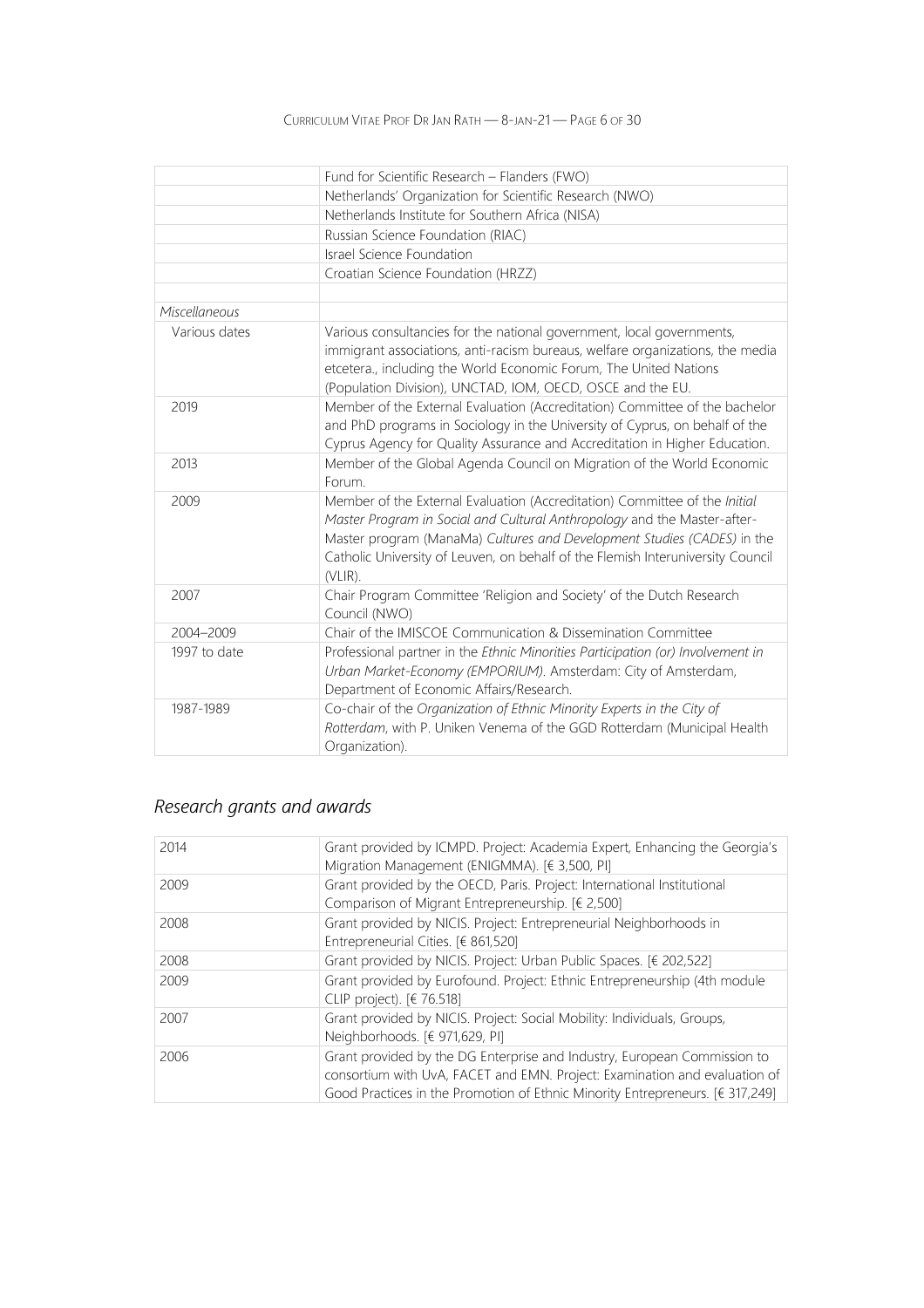| 2005      | Grant provided by the OECD, Paris. Project: Gaining From Migration: A<br>Comparative Analysis and Perspective on How Sending and Receiving<br>Countries Can Gain More From Migration. [€ 10,000]                                                                                                         |
|-----------|----------------------------------------------------------------------------------------------------------------------------------------------------------------------------------------------------------------------------------------------------------------------------------------------------------|
| 2002      | Grant provided by the Russell Sage Foundation, New York. Project: European<br>research on Muslim communities. [€ 13,000, PI]                                                                                                                                                                             |
| 2004      | Grant provided by the Dutch research council NWO/StIP. Project: Gekleurde<br>Buurten als Plaatsen van Vermaak: Commodificatie van Etnische Diversiteit en<br>de Kwaliteit van de Buurt en zijn Economie. [€ 211,417, PI]                                                                                 |
| 2002      | Grant provided by the Ministry of Housing, Planning and Environment<br>(VROM), The Hague. Project: Neighborhood Entrepreneurship and<br>Employment. [PI]                                                                                                                                                 |
| 1999      | Grant provided by DG 7, Human Potential and Mobility, European<br>Commission. Project: Working on the Fringes: Immigrant Businesses,<br>Economic Integration and Informal Practices. [€ 419,992, PI]                                                                                                     |
| 1998      | Grant provided by the Dutch research council NWO. Project: Immigrant<br>Immigrant Self-Employment, Mixed Embeddedness, and the Multicultural City.<br>[fl 718,681, PI]                                                                                                                                   |
| 1997      | Grant provided by the City of Amsterdam, Department of Economic Affairs.<br>Project: Immigrant Self-employment and the Opportunities for the City of<br>Amsterdam. An Exploratory Study in the Program on Ethnic Minorities<br>Participation (or) Involvement in Urban Market-Economy (EMPORIUM I). [PI] |
| 1995-1996 | Grant provided by the Temporary Scientific Committee on the Ethnic<br>Minorities Policy (TWCM), Home Office, The Hague. Project: Immigrants in the<br>informal economy. [fl 80,000, PI]                                                                                                                  |
| 1994      | Grant provided by the Committee for Social Oriented Research (CMO).<br>Project: The development and structure of the garment industry in<br>Amsterdam in international comparative perspective, with special reference to<br>immigrant enterprises. [fl 1,500,000, PI]                                   |
| 1990      | Grant provided by the City of Rotterdam. Project: The participation of<br>immigrants in the 1990 municipal council elections in Rotterdam. [PI].                                                                                                                                                         |
| 1990      | Grant provided by the Institute of Political Science at the Westfälische<br>Wilhelmsuniversität, Münster, Germany. Project: The Labor Party and the inner<br>city decentralization in the city of Rotterdam. [fl 10,000, PI].                                                                            |
| 1986      | Grant provided by Radio Rijnmond, Rotterdam. Project: The participation of<br>immigrants in the 1986 municipal council elections in Rotterdam. [fl 3,000, PI].                                                                                                                                           |
| 1984      | Grant provided by the Ministry of Home Affairs and the City of Rotterdam.<br>Project: The participation of immigrants in the 1984 neighborhood council<br>elections in Rotterdam. [PI]                                                                                                                   |
| 1982      | Grant provided by the Ministry of Social Affairs and Employment and the<br>Ministry of Culture, Recreation and Social Work. Project: The making of a<br>minorities policy by the Dutch Trade Union Federation FNV.                                                                                       |
| 1982      | Grant provided by the de Volkskrant and the National Broadcasting<br>Foundation (NOS). Project: The participation of Dutch Antillean, Moluccan and<br>Surinamese immigrants in the 1982 municipal council elections.                                                                                     |

## Editorial positions

| 2020 to date | International Migration. Managing editor              |
|--------------|-------------------------------------------------------|
| 2001 to date | International Migration Review. Advisory Editor.      |
| 2011 to date | Comparative Migration Studies (CMS). Advisory Editor. |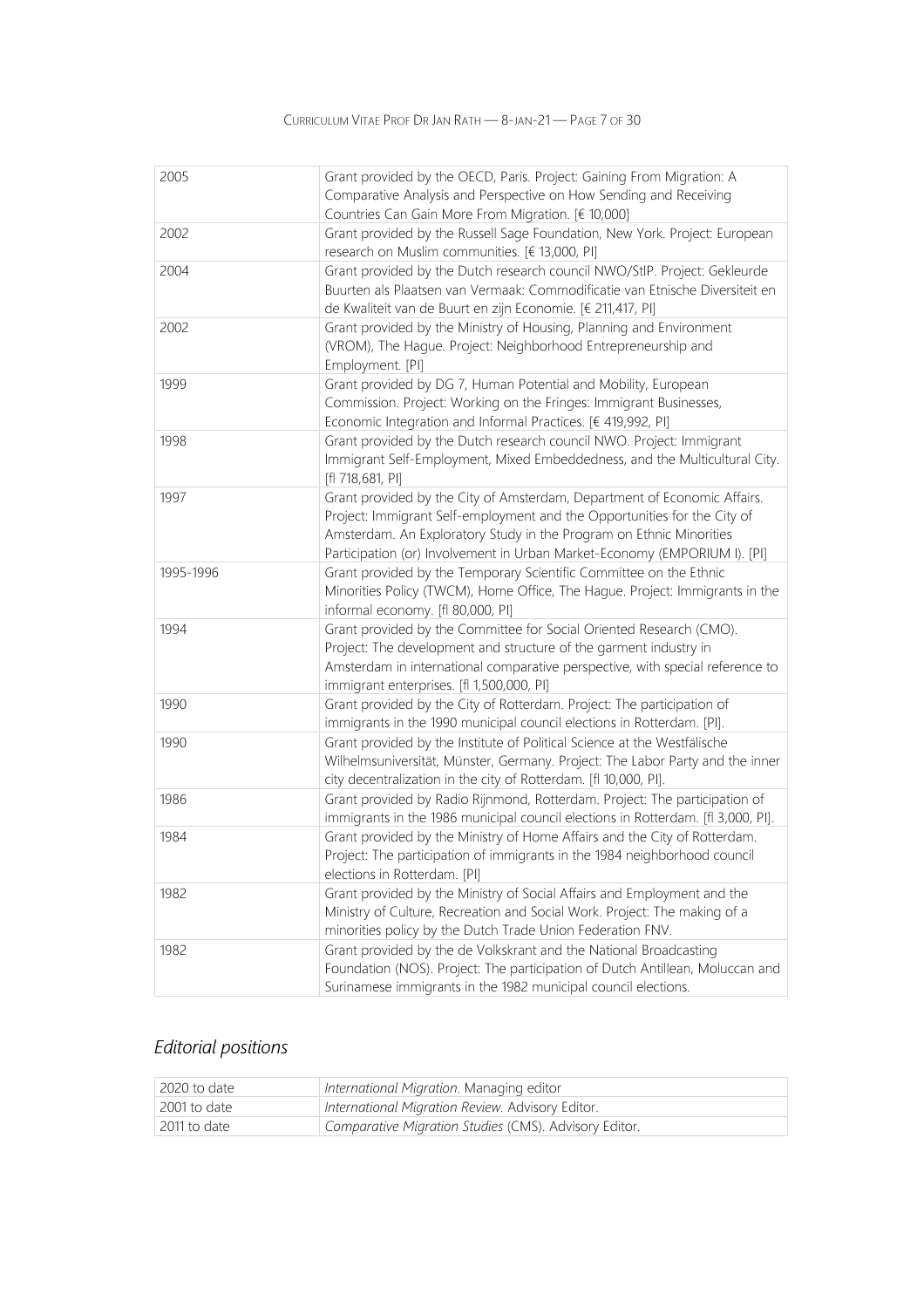### CURRICULUM VITAE PROF DR JAN RATH — 8-JAN-21 — PAGE 8 OF 30

| 2002 to date                                   | International Journal of Entrepreneurial Behaviour and Research. Editor.                                                                                                                                                                                                                                                                                                                                                                                                                                                                                                                                                                                                                                                                                                                                                                                                                             |
|------------------------------------------------|------------------------------------------------------------------------------------------------------------------------------------------------------------------------------------------------------------------------------------------------------------------------------------------------------------------------------------------------------------------------------------------------------------------------------------------------------------------------------------------------------------------------------------------------------------------------------------------------------------------------------------------------------------------------------------------------------------------------------------------------------------------------------------------------------------------------------------------------------------------------------------------------------|
| 2015 to date                                   | InterDISCIPLINARY Journal of Portuguese Diaspora Studies. Advisory Editor                                                                                                                                                                                                                                                                                                                                                                                                                                                                                                                                                                                                                                                                                                                                                                                                                            |
| 2003 to date                                   | Journal of International Migration and Integration (JIMI). Associate Editor.                                                                                                                                                                                                                                                                                                                                                                                                                                                                                                                                                                                                                                                                                                                                                                                                                         |
| 2010 to date                                   | Palgrave. Series on Migration, Minorities and Citizenship. Advisory Editor.                                                                                                                                                                                                                                                                                                                                                                                                                                                                                                                                                                                                                                                                                                                                                                                                                          |
| 1999 to date                                   | Amsterdam University Press. Series on Multiculturalism and Social Cohesion.<br>Editor.                                                                                                                                                                                                                                                                                                                                                                                                                                                                                                                                                                                                                                                                                                                                                                                                               |
|                                                |                                                                                                                                                                                                                                                                                                                                                                                                                                                                                                                                                                                                                                                                                                                                                                                                                                                                                                      |
| 2002-2005                                      | Newsletter on Migration (on behalf of ISA Research Committee 31 on<br>Migration, published in IMR). Editor.                                                                                                                                                                                                                                                                                                                                                                                                                                                                                                                                                                                                                                                                                                                                                                                          |
| 1985-2002                                      | Migrantenstudies. (General multi-disciplinary quarterly journal of migration<br>and ethnic studies). Founding and Managing Editor.                                                                                                                                                                                                                                                                                                                                                                                                                                                                                                                                                                                                                                                                                                                                                                   |
| 1998-2006                                      | Netherlands' Journal of Social Sciences. Editor.                                                                                                                                                                                                                                                                                                                                                                                                                                                                                                                                                                                                                                                                                                                                                                                                                                                     |
| 1994-1996                                      | Vraagstelling. Tijdschrift voor de Gammawetenschappen. Member of Editorial<br>Board.                                                                                                                                                                                                                                                                                                                                                                                                                                                                                                                                                                                                                                                                                                                                                                                                                 |
| 1986-1991                                      | SAGE Race Relations Abstracts. Correspondent.                                                                                                                                                                                                                                                                                                                                                                                                                                                                                                                                                                                                                                                                                                                                                                                                                                                        |
| 1989-1993                                      | European Journal of Intercultural Studies. Member of editorial board.                                                                                                                                                                                                                                                                                                                                                                                                                                                                                                                                                                                                                                                                                                                                                                                                                                |
|                                                |                                                                                                                                                                                                                                                                                                                                                                                                                                                                                                                                                                                                                                                                                                                                                                                                                                                                                                      |
| Referee for academic<br>journals               | Asian Anthropology; City & Community; Current Anthropology; European<br>Journal of Intercultural Studies; Ethnic and Racial Studies; Ethnicities; Global<br>Networks; Human Organization; Identity; International Journal of<br>Entrepreneurial Behaviour & Research; International Journal for Urban and<br>Regional Research; International Migration Review; International Small<br>Business Journal; Journal of Ethnic and Migration Studies; Journal of<br>International Migration and Integration; MigrantenStudies; New Community;<br>Social Anthropology; Social Science & Medicine; Sociale Interventie; Theory,<br>Culture & Society; Tijdschrift voor Economische en Sociale Geografie;<br>Tijdschrift voor Cultuur en Criminaliteit; Tijdschrift voor Genderstudies; Urban<br>Geography; Urban Studies; Wadabagei. Journal of the Caribbean and its<br>Diaspora, Nations and Nationalism |
| Referee for international<br>publishing houses | Academic Press (San Diego, USA); Amsterdam University Press (Amsterdam,<br>The Netherlands); Berg (Oxford, UK); Pluto Press (London, UK); Routledge<br>(London, UK); Het Spinhuis (Amsterdam, The Netherlands); University of<br>Toronto Press (Toronto, ON, Canada); University of California Press (Berkeley,<br>CA), Manchester University Press                                                                                                                                                                                                                                                                                                                                                                                                                                                                                                                                                  |

## PhD Supervision

| Completed PhD projects | Supervisor (Promotor) of Sabrina Dinmohamed, University of<br>$\blacksquare$<br>Amsterdam, Immigrant home-making practices (PhD Thesis to be<br>defended in Spring 2021)<br>Supervisor (Promotor) of Richard Girling, University of Amsterdam,<br>'Studying Up' in Migrant Entrepreneurship: Privileged migrant<br>entrepreneurs from the 'Global North' in the emerging economy of<br>Wroclaw, Poland (PhD Thesis to be defended in Spring 2021)<br>Supervisor (Promotor) of Fenneke Wekker, University of Amsterdam,<br>$\blacksquare$<br>Building Belonging. How Different Types of Familiarity Affect Feelings of<br>Home (PhD Thesis defended October 30, 2020) |
|------------------------|----------------------------------------------------------------------------------------------------------------------------------------------------------------------------------------------------------------------------------------------------------------------------------------------------------------------------------------------------------------------------------------------------------------------------------------------------------------------------------------------------------------------------------------------------------------------------------------------------------------------------------------------------------------------|
|                        |                                                                                                                                                                                                                                                                                                                                                                                                                                                                                                                                                                                                                                                                      |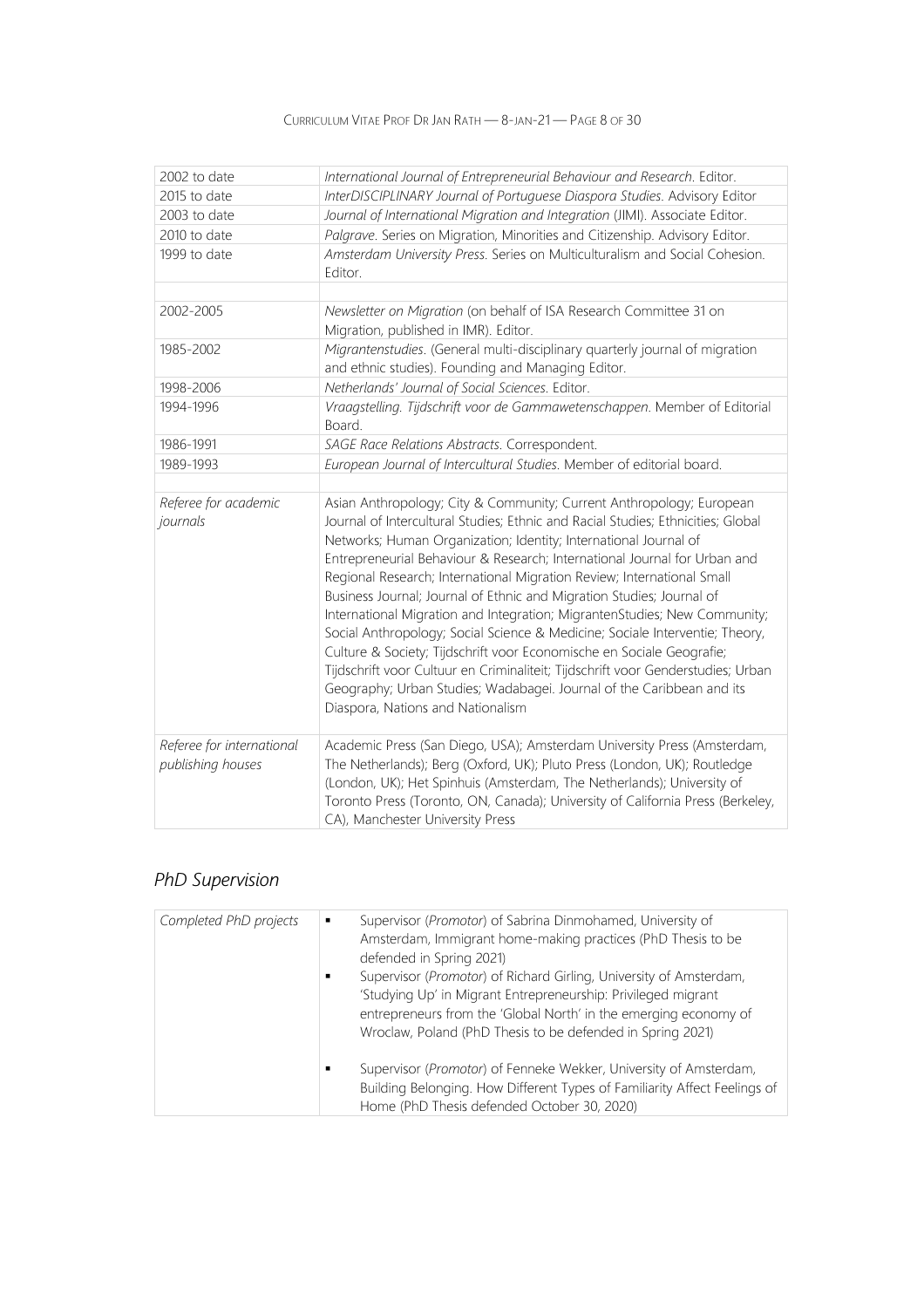| $\blacksquare$ | Supervisor (Promotor) of Tanya Wijngaarde, University of Amsterdam,<br>Ufo's boven Suriname: De receptie van een Amerikaanse mythologie                                                                                                                                               |
|----------------|---------------------------------------------------------------------------------------------------------------------------------------------------------------------------------------------------------------------------------------------------------------------------------------|
|                | (PhD Thesis defended December 11, 2019)                                                                                                                                                                                                                                               |
| $\blacksquare$ | Supervisor (Promotor) of Linda Zuijderwijk, Erasmus University<br>Rotterdam, Public Space. Always under Construction. (Thesis defended<br>October 3, 2019)                                                                                                                            |
|                | Supervisor (Promotor) of Juan Francisco Alvarado Valenzuela, University<br>of Amsterdam, Joint degree of the University of Amsterdam and the<br>University of Milano, Something new, something used, something<br>borrowed: Innovation of migrant entrepreneurs in the service sector |
| ٠              | (Thesis defended April 8, 2019).<br>Supervisor (Promotor) of Döske van der Wilk, University of Amsterdam,                                                                                                                                                                             |
|                | Van wie is het plein? Over de (on)toegankelijkheid van de openbare<br>ruimte in een gentrificerende buurt te Amsterdam (PhD thesis defended                                                                                                                                           |
| ٠              | July 6, 2016)<br>Supervisor (Promotor) of Yannis Tzaninis, University of Amsterdam,                                                                                                                                                                                                   |
|                | Neighborhood revitalization and the social mobility of underprivileged<br>residents. (PhD thesis defended July 6, 2016)                                                                                                                                                               |
| п              | Co-Supervisor (Co-Promotor) of Giacomo Solano, Joint Degree                                                                                                                                                                                                                           |
|                | University of Amsterdam and Joint degree of the University of                                                                                                                                                                                                                         |
|                | Amsterdam and the University of Milano-Bicocca, Immigrant self-<br>employment and transnational practices: the case of Moroccan                                                                                                                                                       |
|                | entrepreneurs in Amsterdam and Milan. (Thesis defended on April 1,<br>2016)                                                                                                                                                                                                           |
| ٠              | Supervisor (Promotor) of Ayşen Üstübici, Joint Degree University of                                                                                                                                                                                                                   |
|                | Amsterdam and Koç University, Istanbul, The governance of international<br>migration in Turkey and Morocco: irregular migrants' access to rights.<br>(PhD thesis defended September 2, 2015)                                                                                          |
| ٠              | Supervisor (Promotor) of Danielle Chevalier, University of Amsterdam,                                                                                                                                                                                                                 |
|                | The formalisation of social control in public space: the societal rise and<br>juridical fall of bans on the use of soft drugs in local bye-laws in the                                                                                                                                |
| ٠              | Netherlands. (PhD thesis defended June 26, 2015)<br>Supervisor (Promotor) of Aimee Kuvik, University of Amsterdam, The                                                                                                                                                                |
|                | global competition for talent put under the microscope: Life science and<br>biotech competitiveness and careers within Europe. (PhD thesis defended                                                                                                                                   |
| п              | May 28, 2015)                                                                                                                                                                                                                                                                         |
|                | Supervisor (Promotor) of Marieke Slootman, University of Amsterdam,<br>Soulmates. Reinvention of Ethnic Identification among Higher Educated<br>Second Generation Moroccan and Turkish Dutch. (PhD thesis defended                                                                    |
|                | December 5, 2014, cum laude)                                                                                                                                                                                                                                                          |
|                | Supervisor (Promotor) of Leen Sterckx, University of Amsterdam,<br>Trouwen met een vreemdeling. Afstand en nabijheid in de relaties van                                                                                                                                               |
|                | 'Turken' en 'Marokkanen' in een gemengd huwelijk. (PhD thesis<br>defended October 7, 2014)                                                                                                                                                                                            |
| $\blacksquare$ | Supervisor (Promotor) of Volkan Aytar, University of Amsterdam,                                                                                                                                                                                                                       |
|                | Entertainment and Leisure Consumption in Istanbul. (PhD thesis                                                                                                                                                                                                                        |
|                | defended September 10, 2014)                                                                                                                                                                                                                                                          |
|                | Supervisor (Promotor) of Emma Folmer, University of Amsterdam, From<br>Shop Fronts to Home offices. Entrepreneurship and Small Business<br>Dynamics in Urban residential Neighborhoods. (PhD thesis defended                                                                          |
|                | May 23, 2014)                                                                                                                                                                                                                                                                         |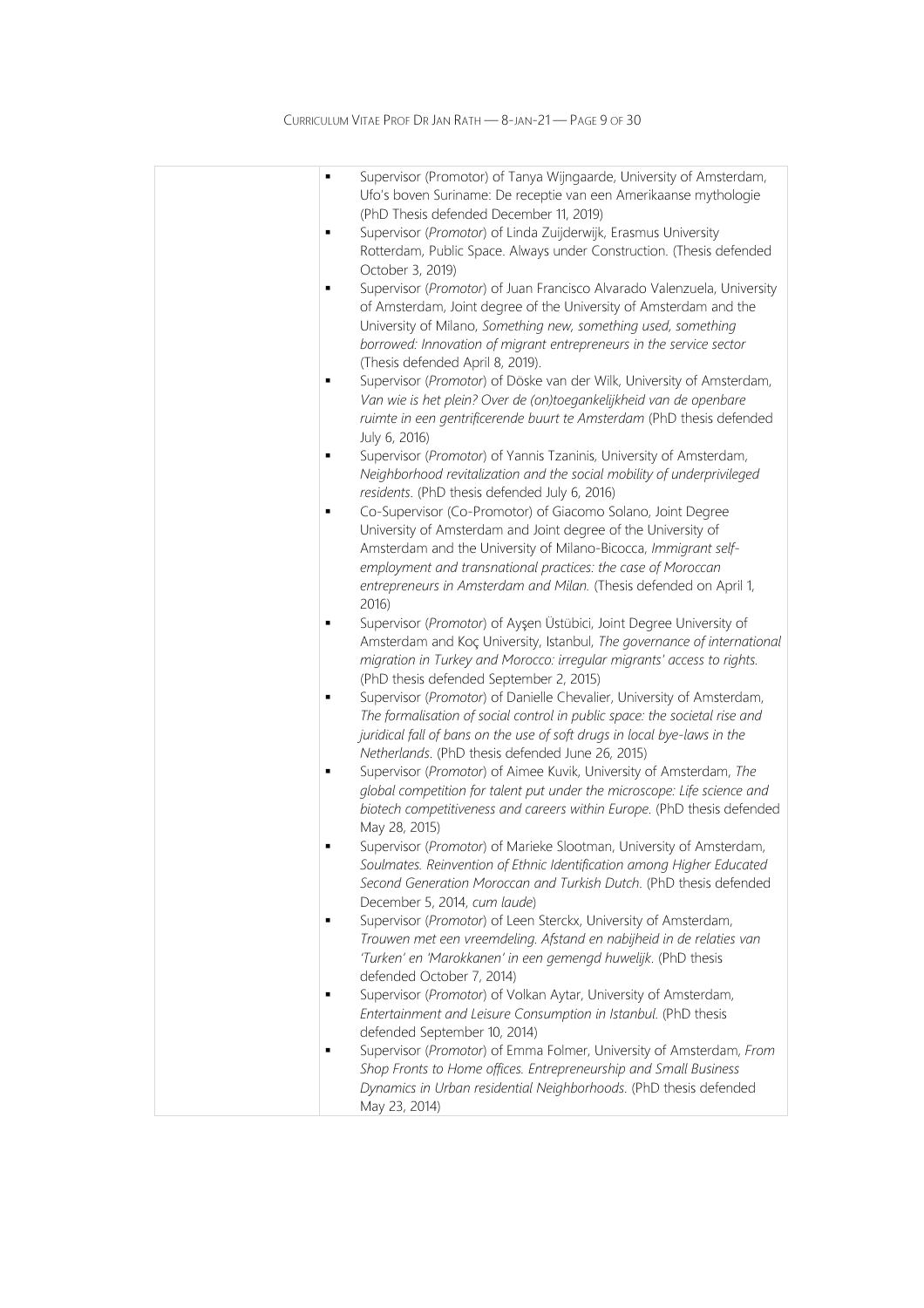|                      | Supervisor (Promotor) of Elsa Casmiro, University of Amsterdam, Cape<br>$\blacksquare$<br>Verdeans in Cova da Moura, Portugal: An ethno-historical account of<br>their destinies and legacies. (PhD thesis defended January 30, 2014)<br>Supervisor (Promotor) of Elif Keskiner, University of Amsterdam,<br>$\blacksquare$<br>Generation in Transition. Youth Transitions Among native-Born<br>Descendants of Immigrants from Turkey. (PhD thesis defended May 30,<br>2013)<br>Supervisor (Promotor) of Manolis Pratsinakis, University of Amsterdam,<br>$\blacksquare$<br>Contesting National Belonging. An Established-Outsider Figuration on<br>the Margins of Thessaloniki, Greece. (PhD thesis defended May 30, 2013)<br>Supervisor (Promotor) of Simone Boogaarts-De Bruin, University of<br>$\blacksquare$<br>Amsterdam. Something for Everyone? Changes and Choices in the<br>Ethno-Party Scene in Urban Nightlife. (PhD thesis defended on February<br>3, 2011)<br>Supervisor (Promotor) of Sjoukje Botman, University of Amsterdam.<br>٠<br>Gewoon Schoonmaken: De Troebele Arbeidsrelaties in Betaald<br>huishoudelijk Werk. (PhD thesis defended on January 25, 2011)<br>Supervisor (Promotor) of Surrendra Santokhi, University of Amsterdam.<br>$\blacksquare$<br>Immigrantenondernemerschap in Den Haag: Beleid en Praktijk. (PhD<br>thesis defended on November 17, 2010)<br>Supervisor (Promotor) of Jan van de Beek, University of Amsterdam.<br>$\blacksquare$<br>Kennis, Macht en Moraal: De productie van wetenschappelijke kennis<br>over de economische gevolgen van migratie naar Nederland, 1960-2005.<br>(PhD thesis defended on March 30, 2010)<br>Co-Supervisor (Co-Promotor) of Stephan Raes, University of<br>٠<br>Amsterdam. Migrating enterprise and migrant entrepreneurship. How<br>fashion and migration have changed the spatial organisation of clothing<br>supply to consumers in the Netherlands. (PhD thesis defended on March<br>16, 2000) |
|----------------------|--------------------------------------------------------------------------------------------------------------------------------------------------------------------------------------------------------------------------------------------------------------------------------------------------------------------------------------------------------------------------------------------------------------------------------------------------------------------------------------------------------------------------------------------------------------------------------------------------------------------------------------------------------------------------------------------------------------------------------------------------------------------------------------------------------------------------------------------------------------------------------------------------------------------------------------------------------------------------------------------------------------------------------------------------------------------------------------------------------------------------------------------------------------------------------------------------------------------------------------------------------------------------------------------------------------------------------------------------------------------------------------------------------------------------------------------------------------------------------------------------------------------------------------------------------------------------------------------------------------------------------------------------------------------------------------------------------------------------------------------------------------------------------------------------------------------------------------------------------------------------------------------------------------------------------------------------------------------------------------|
| Pending PhD projects | Supervisor (Promotor) of Mert Kayhan, University of Amsterdam, Civil-<br>٠<br>Military Relations in Turkey: A Critical Investigation in the Light of<br>Mentalities<br>Supervisor (Promotor) of Sebastián Ibarra González, University of<br>٠<br>Amsterdam, Urban conflicts and new strategies of social production of<br>habitat in the city of Santiago<br>Supervisor (Promotor) of Agnese Lăce, Joint Degree University of<br>$\blacksquare$<br>Amsterdam and Koç University, Istanbul, Duality of Dual Citizenship:<br>Immigrants versus Emigrants.<br>Supervisor (Promotor) of Judith Zijlstra, University of Amsterdam,<br>٠<br>Brain(e)scapes: the obstacles and strategies of Iranian engineering<br>students within the global knowledge economy<br>Supervisor (Promotor) of Fenna Smits, University of Amsterdam, DIY<br>Cities<br>Supervisor (Promotor) of Eline Hansen, University of Amsterdam, The<br>$\blacksquare$<br>BuurtMoesBinnenTuin: A symbolic, collective and intimate space in the<br>Kolenkitbuurt<br>Supervisor (Promotor) of Merve Aygün, University of Amsterdam,<br>$\blacksquare$<br>Cultural Consumption, Urban Spaces and New Middle Classes: A Case<br>Study in Istanbul                                                                                                                                                                                                                                                                                                                                                                                                                                                                                                                                                                                                                                                                                                                                                                           |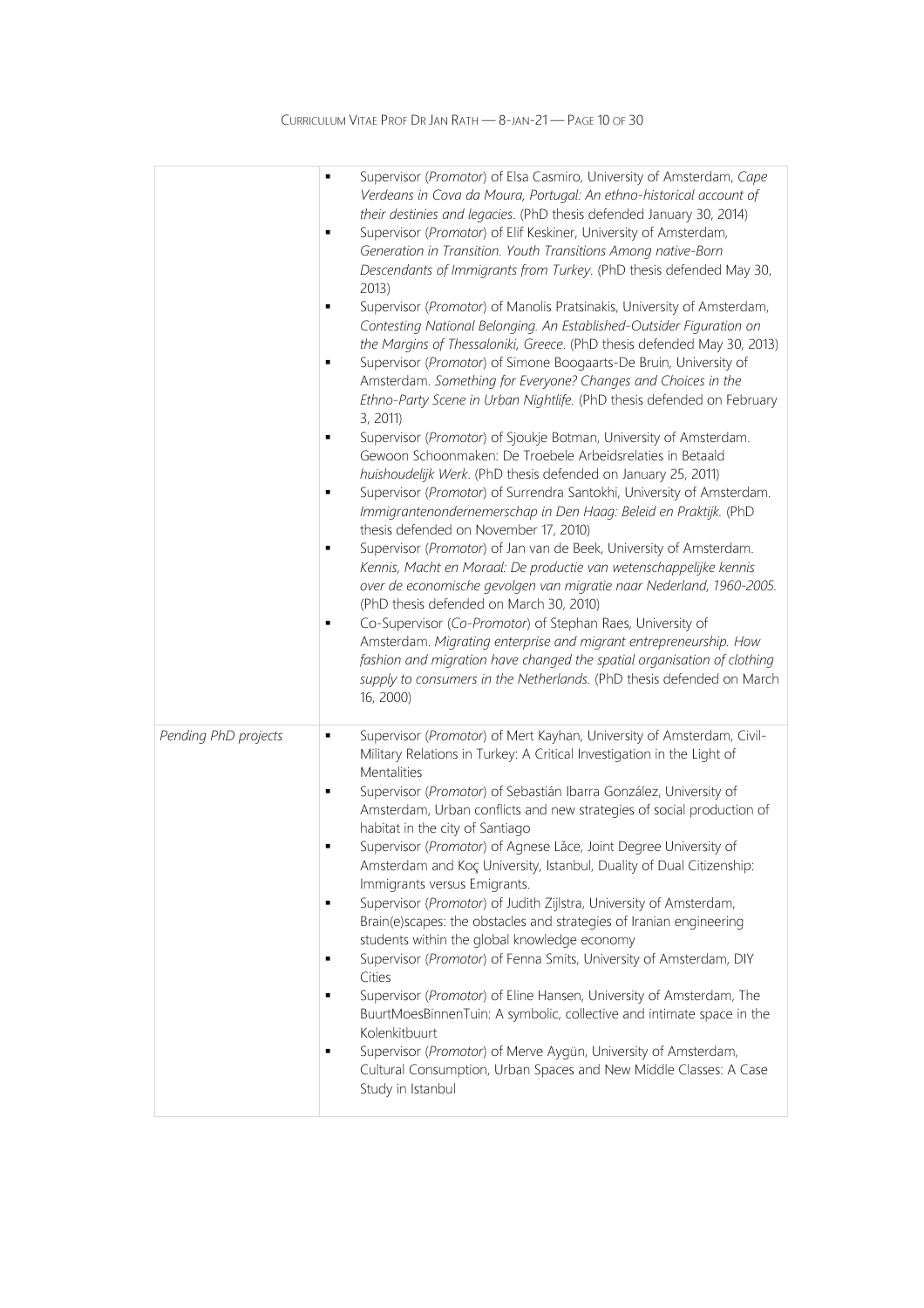| Membership doctorate | Member of the Doctorate Committee of Saliha Özdemir, Catholic<br>$\blacksquare$                                            |
|----------------------|----------------------------------------------------------------------------------------------------------------------------|
| committee / External | University of Leuven (viva due for 2020)                                                                                   |
| examination          | Member of Doctorate Committee of Sabah Chalhi, Utrecht University<br>$\blacksquare$                                        |
|                      | (viva due for 2020)                                                                                                        |
|                      | Member of Doctorate Committee of Susanne van Esdonk, University of<br>п                                                    |
|                      | Amsterdam (viva due for November 27, 2020)                                                                                 |
|                      | Member of Doctorate Committee of Ceren Sezer, Delft University of<br>п                                                     |
|                      | Technology (PhD Thesis defended February 24, 2020)                                                                         |
|                      | Member of Doctorate Committee of Edward Kadozi, University of<br>п                                                         |
|                      | Amsterdam (PhD Thesis defended November 28, 2019)                                                                          |
|                      | External reviewer of Mohammad A. Alaslani, University of Technology                                                        |
|                      | Sydney, October 2018)                                                                                                      |
|                      | Member of the Doctorate Committee of Robert Calvert, Erasmus<br>п                                                          |
|                      | University of Rotterdam (PhD Thesis defended June 6, 2018)                                                                 |
|                      | Member of Doctorate Committee of Nataliya Komarova, University of<br>п<br>Amsterdam (PhD Thesis defended February 2, 2018) |
|                      | Member of the Doctorate Committee of Sebastian Emad Abdallah,                                                              |
|                      | University of Amsterdam (PhD Thesis Defended November 1, 2017)                                                             |
|                      | Member of the Doctorate Committee of Freek Janssens, University of                                                         |
|                      | Amsterdam (PhD Thesis Defended September 4, 2017)                                                                          |
|                      | Member of the Doctorate Committee of David Yeboah, University of                                                           |
|                      | Amsterdam (PhD Thesis Defended April 26, 2017)                                                                             |
|                      | Member of the Doctorate Committee (Promotiecommissie) of Farouk                                                            |
|                      | Saleh, Tilburg University (PhD Thesis Defended March 8, 2017)                                                              |
|                      | Member of the Jeannette Nijkamp, Erasmus, University Rotterdam (PhD                                                        |
|                      | Thesis Defended December 8, 2016)<br>Member of the Doctorate Committee (Promotiecommissie) of Reza                         |
|                      | Kartosen-Wong, University of Amsterdam (PhD thesis defended July 8,                                                        |
|                      | 2016)                                                                                                                      |
|                      | Member of the Doctorate Committee (Promotiecommissie) of Stephan                                                           |
|                      | Steinmetz, University of Amsterdam (PhD thesis defended February 18,                                                       |
|                      | 2016)                                                                                                                      |
|                      | Member of the Doctorate Committee (Promotiecommissie) of Michael                                                           |
|                      | Verver, University of Amsterdam (PhD thesis defended January 22, 2016)                                                     |
|                      | Member of the Doctorate Committee (Promotiecommissie) of                                                                   |
|                      | Marguerite van den Berg, University of Amsterdam (PhD thesis<br>defended October 1, 2013)                                  |
|                      | Member of the Doctorate Committee (Promotiecommissie) of Gea<br>п                                                          |
|                      | Wijers, Free University (PhD thesis defended June 27, 2013)                                                                |
|                      | Member of the Doctorate Committee (Promotiecommissie) of Lisa<br>п                                                         |
|                      | Putman, University of Amsterdam (PhD thesis defended March 13, 2013)                                                       |
|                      | Member of the Doctorate Committee (Promotiecommissie) of Jurriaan<br>п                                                     |
|                      | Omlo, University of Amsterdam (PhD thesis defended November 30,                                                            |
|                      | 2011)                                                                                                                      |
|                      | Member of the Doctorate Committee (Promotiecommissie) of Lex<br>п                                                          |
|                      | Veldboer, University of Amsterdam (PhD thesis defended on November<br>10, 2011)                                            |
|                      | Member of the Doctorate Committee (Promotiecommissie) of Yiu Fai                                                           |
|                      | Chow, University of Amsterdam (PhD thesis defended on May 26, 2011)                                                        |
|                      | Member of the Doctorate Committee (Promotiecommissie) of Amanda<br>п                                                       |
|                      | Brandellero, University of Amsterdam (PhD thesis defended on May 25,                                                       |
|                      | 2011)                                                                                                                      |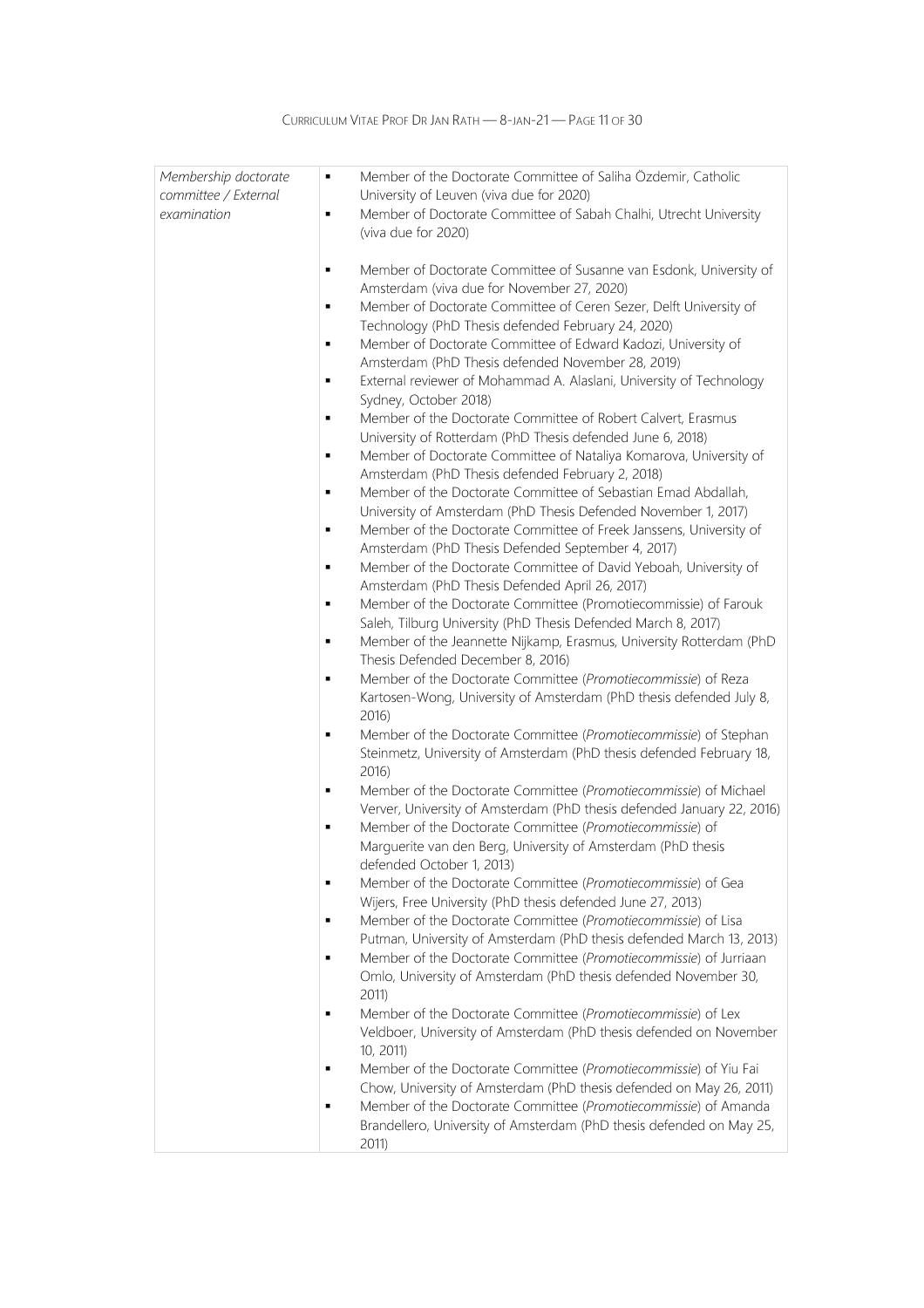| $\blacksquare$<br>٠ | Member of the Doctorate Committee (Promotiecommissie) of M. Maas,<br>Radboud University (PhD thesis defended on February 17, 2011)<br>Member of the Doctorate Committee (Promotiecommissie) of Inge van           |
|---------------------|-------------------------------------------------------------------------------------------------------------------------------------------------------------------------------------------------------------------|
|                     | der Welle, University of Amsterdam (PhD thesis defended on February<br>4, 2011)                                                                                                                                   |
| ٠                   | Member of the Doctorate Committee (Promotiecommissie) of Laure<br>Michon, University of Amsterdam (PhD thesis defended on February 2,<br>2011)                                                                    |
| ٠<br>$\blacksquare$ | Member of the Doctorate Committee (Promotiecommissie) of Miriam<br>Geerse, Utrecht University (PhD thesis defended on January 7, 2011)<br>Member of the Doctorate Committee (Promotiecommissie) of Sara           |
|                     | Sterling, Catholic University Leuven (PhD thesis defended on December<br>8, 2010)                                                                                                                                 |
| ٠                   | Member of the Doctorate Committee (Promotiecommissie) of Justus<br>Uitermark, University of Amsterdam (PhD thesis defended on<br>September 23, 2010)                                                              |
| ٠<br>٠              | Member of the Doctorate Committee (Promotiecommissie) of Lisa<br>Peters, University of Amsterdam (PhD thesis defended on June 2, 2010)<br>Member of the Doctorate Committee (Promotiecommissie) of Floris         |
| $\blacksquare$      | Muller, University of Amsterdam (PhD thesis defended on September<br>24, 2009)<br>Member of the Doctorate Committee (Promotiecommissie) of Marcel                                                                 |
|                     | Maussen, University of Amsterdam (PhD thesis defended on February<br>12, 2009)                                                                                                                                    |
| ٠                   | Member of the Doctorate Committee (Promotiecommissie) of Peter van<br>der Graaf, University of Amsterdam (PhD thesis defended on January<br>29, 2009)                                                             |
| ٠                   | Member of the Doctorate Committee (Promotiecommissie) of Fenne<br>Pinkster, University of Amsterdam (PhD thesis defended on January 16,<br>$2009$ )                                                               |
| ٠                   | Member of the Doctorate Committee (Promotiecommissie) of Damir<br>Urem, University of Amsterdam (PhD thesis defended on December 11,<br>2008)                                                                     |
| ٠                   | Member of the Doctorate Committee (Promotiecommissie) of Floris<br>Noordhoff, Erasmus University Rotterdam (PhD thesis defended on<br>February 8, 2008)                                                           |
| $\blacksquare$      | Member of the Doctorate Committee (Promotiecommissie) of Arjen<br>Leerkes, University of Amsterdam (PhD thesis defended on December<br>18, 2007)                                                                  |
| п                   | Member of the Doctorate Committee (Promotiecommissie) of Katja<br>Rusinovic, Erasmus University Rotterdam (PhD thesis defended on<br>December 1, 2006)                                                            |
| ٠<br>$\blacksquare$ | Member of the Doctorate Committee (Promotiecommissie) of Eda<br>Yücesoy, Utrecht University (PhD thesis defended on June 13, 2006)<br>Member of the Doctorate Committee (External Examiner) of Patrick            |
| ٠                   | Kunz, Sydney University of Technology, (PhD Degree, April 2006)<br>Member of the Doctorate Committee (Promotiecommissie) of Barak<br>Kalir, University of Amsterdam (PhD thesis defended on February 28,<br>2006) |
|                     | Member of the Doctorate Committee (Promotiecommissie) of Ramon<br>Spaaij, University of Amsterdam (PhD thesis defended on January 16,<br>2006)                                                                    |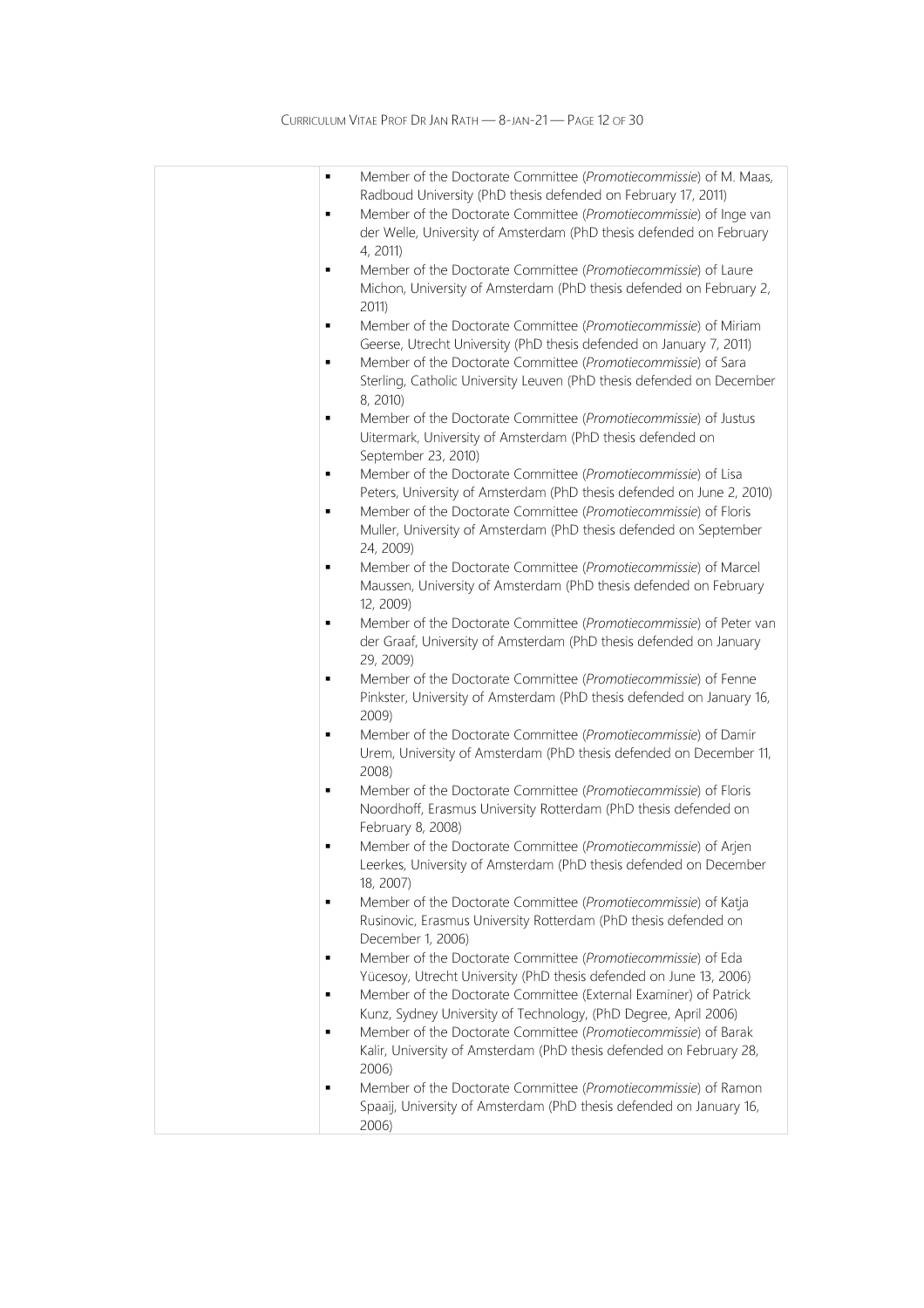| $\blacksquare$ | Member of the Doctorate Committee (External Examiner) of Geck Bee<br>Yeo (aka Angeline Low), Sydney University of Technology, (PhD Degree,<br>November 2003) |
|----------------|--------------------------------------------------------------------------------------------------------------------------------------------------------------|
|                | Member of the Doctorate Committee (Promotiecommissie) of Ruta                                                                                                |
|                | Aidis, University of Amsterdam (PhD thesis defended on May 14, 2003)                                                                                         |
|                | Member of the Doctorate Committee (External Examiner) of Walter                                                                                              |
|                | Lalich, Sydney University of Technology, (PhD Degree, April 2003)<br>Member of the Doctorate Committee (Promotiecommissie) of Kamenko                        |
|                | Bulić, University of Amsterdam (PhD thesis defended on May 20, 2005)                                                                                         |
| $\blacksquare$ | Member of the Doctorate Committee (Promotiecommissie) of Marja                                                                                               |
|                | Dreef, University of Amsterdam (PhD thesis defended on April 1, 2004)                                                                                        |
|                | Member of the Doctorate Committee (External Examiner) of Antoine                                                                                             |
|                | Pécoud, University of Oxford (PhD thesis defended on November 18,<br>$2002$ )                                                                                |
|                | Member of the Doctorate Committee (Promotiecommissie) of Judith                                                                                              |
|                | Roosblad, University of Amsterdam (PhD thesis defended on July 2,<br>$2002$ )                                                                                |
|                | Member of the Doctorate Committee (Promotiecommissie) of Adem                                                                                                |
|                | Kumcu, University of Amsterdam (PhD thesis defended on December 18,<br>2001)                                                                                 |
|                | Member of the Doctorate Committee (Promotiecommissie) of Marthen                                                                                             |
|                | Ndoen, Free University (PhD thesis defended on September 19, 2000)                                                                                           |

## International visitorships

| Visiting Professor at the Anton de Kom University of Surinam, Paramaribo   |
|----------------------------------------------------------------------------|
| Visiting Professor at the College of Social Sciences and Humanities at Koç |
| University, Istanbul                                                       |
| Massey University at Albany, School of Humanities and Social Sciences at   |
| Massey University, Auckland, New Zealand                                   |
| Netherlands Institute in Turkey, Istanbul                                  |
| Netherlands Institute in Turkey, Istanbul                                  |
| Migration Policy Institute, Washington, D.C.                               |
| University of Sydney, School of Finance and Economics, Sydney, Australia   |
| University of California Los Angeles (UCLA), Department of Sociology, Los  |
| Angeles, California, USA.                                                  |
| University of Glasgow, Department of Sociology, Glasgow, Scotland          |
|                                                                            |

## Key notes presentations / guest lectures

| Recent presentations only | $\vert \bullet \vert$ University Fabra Pompeu – Barcelona (May 2019)<br>University of Leiden (May 2019)<br>Hochschule Luzern (June 2018)<br>٠<br>Lebanese American University (LAU) - Beirut, Lebanon (March 2018)<br>٠<br>Netherlands Institute in Turkey - Istanbul (November 2017)<br>٠<br>Ecole d'Urbanism de Paris, l'Universite Paris Est (March 2017)<br>٠<br>Leibniz Institute for Research on Society and Space (IRS) – Berlin<br>٠<br>(December 2016) |
|---------------------------|-----------------------------------------------------------------------------------------------------------------------------------------------------------------------------------------------------------------------------------------------------------------------------------------------------------------------------------------------------------------------------------------------------------------------------------------------------------------|
|---------------------------|-----------------------------------------------------------------------------------------------------------------------------------------------------------------------------------------------------------------------------------------------------------------------------------------------------------------------------------------------------------------------------------------------------------------------------------------------------------------|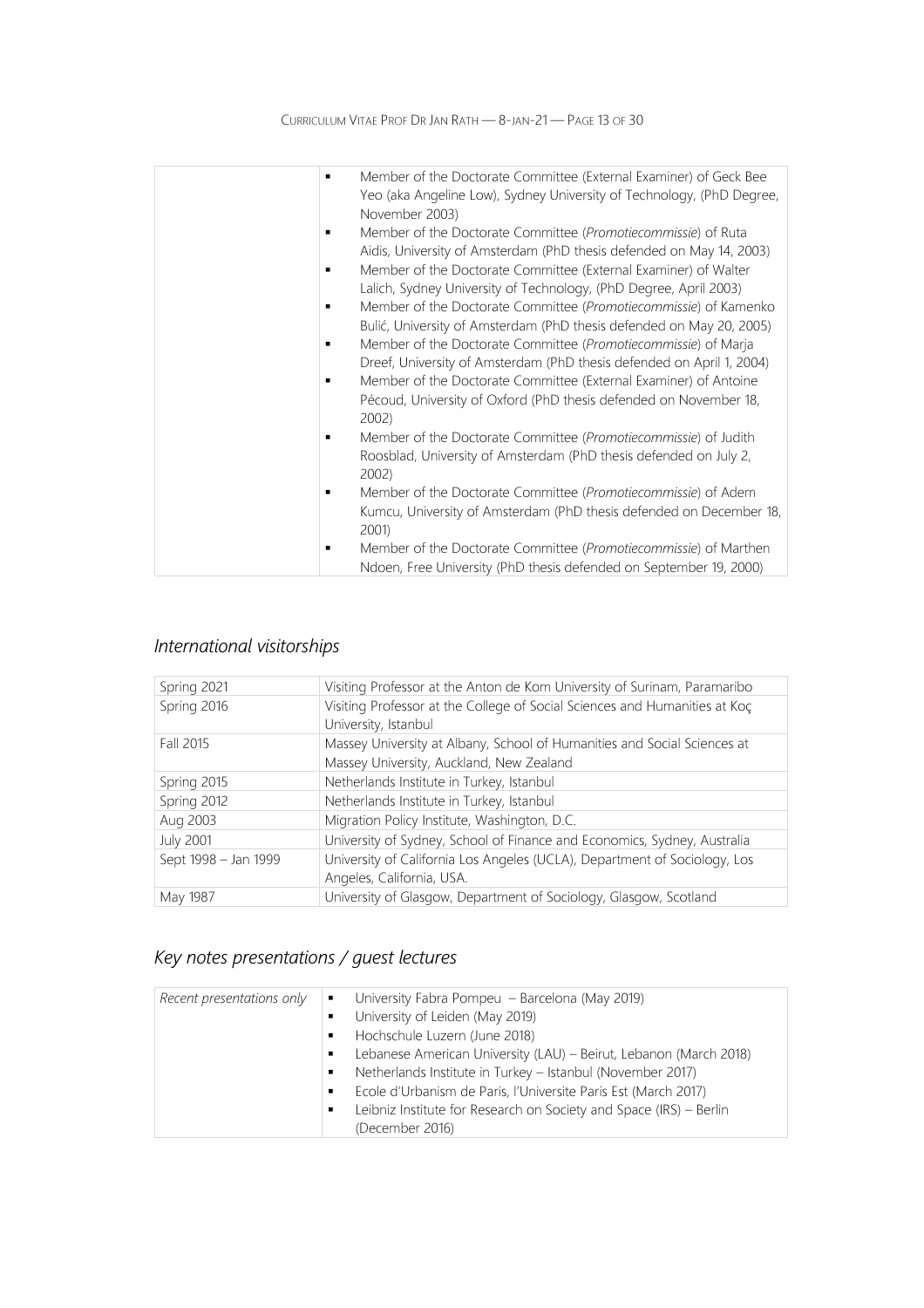| в              | Rhodos Forum (September 2016)                                                   |
|----------------|---------------------------------------------------------------------------------|
| в              | University of Vienna (July 2016)                                                |
| в              | Istanbul Policy Center - Sabancı University (June 2016)                         |
| в              | Massey University - Albany, New Zealand (October 2015)                          |
| в              | Massey University - Palmerston North, New Zealand (October 2015)                |
| в              | Koç University - Istanbul, Turkey (May 2015)                                    |
| в              | Higher School of Economics, Moscow (March 2015)                                 |
| в              | Netherlands Institute in St. Petersburg (March 2015)                            |
| в              | University of St Petersburg (March 2015)                                        |
| в              | Tbilisi State University - Georgia (December 2014)                              |
| в              |                                                                                 |
|                | Koç University - Istanbul (June 2014)                                           |
| п              | Yunnan University - Kunming, China (January 2014)                               |
| п              | 36. Kongress der Deutschen Gesellschaft für Soziologie 2012 (October<br>2012)   |
| п              | Bahçeşehir University - Istanbul (June 2012)                                    |
| п              | Netherlands' Institute in Turkey - Istanbul (June 2012)                         |
| п              | Jordan Society for Scientific Research - Amman (May 2012)                       |
| п              | Universidad Nacional Autónoma de México (UNAM) - Mexico City                    |
|                | (March 2012)                                                                    |
| п              | University of Bremen (June 2011)                                                |
| п              | University of British Columbia - Okanagan (March 2011)                          |
| п              | Witwatersrand University (October 2010)                                         |
| п              | Catholic University Leuven (November 2009)                                      |
| п              | Fordham University (April 2010)                                                 |
| п              | University of Minnesota (April 2010)                                            |
| п              | University of Michigan - Lansing, MI (April 2009)                               |
| п              | Massey University - Auckland (October 2007)                                     |
| п              | University of Technology Sydney - Sydney (October 2007)                         |
| п              | University of Kentucky - Lexington (March 2007)                                 |
| п              | Research Council of Norway (March 2007)                                         |
| п              | University of California - San Diego, Center for Comparative Immigration        |
|                | Studies (January 2007)                                                          |
| п              | Myongji University, Seoul (November 2006)                                       |
| п              | Koç University, Istanbul (October 2006)                                         |
| п              | Kadir Has University, Istanbul (October 2006)                                   |
| п              | FIERI, Turin (February 2005)                                                    |
| п              | New University of Lisbon (October 2004)                                         |
|                | University of British Columbia - Vancouver (January 2004)                       |
| Е              | Harvard University, Cambridge, MA (October 2003)                                |
| Е              | Migration Policy Institute, Washington DC (August 2003)                         |
| $\blacksquare$ |                                                                                 |
|                | University of Toronto, Ethnic and Pluralism Studies, Toronto (February<br>2003) |
| Е              | Michigan State University, Social Capital Initiative, Lansing, MI (January      |
|                | 2003)                                                                           |
| п              | University of Technology Sydney, School of Finance and Economics                |
|                | (Sydney, NSW, Australia) (July 2001)                                            |
|                | Curtin University (Perth, WA, Australia) (July 2001)                            |
| п              |                                                                                 |
| ٠              | University of Norrköping (Norrköping, Sweden, January 2001)                     |
| Е              | University of Liverpool (Liverpool, England) (January 2001)                     |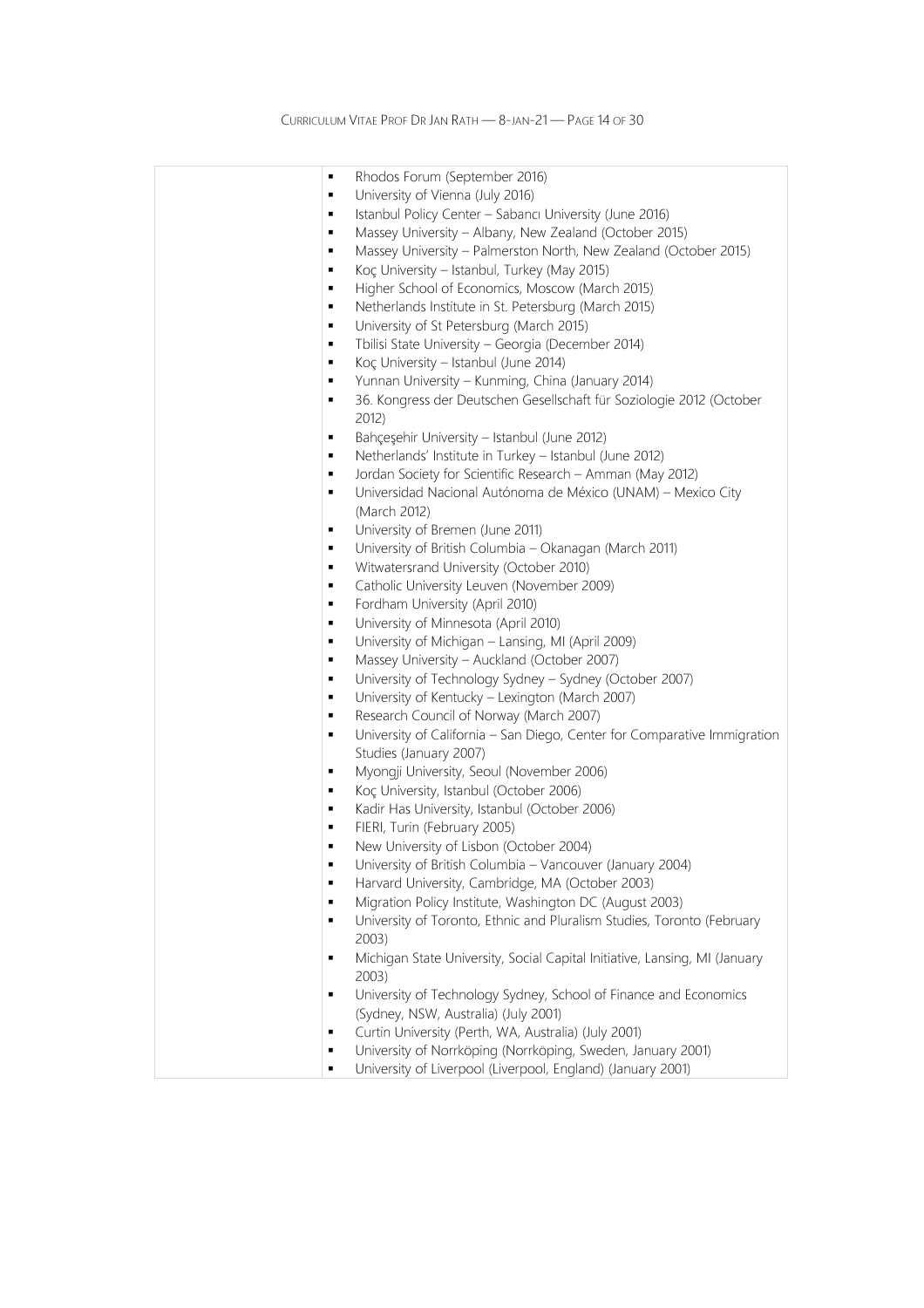## Teaching

| Courses (recent activities<br>only)     |                                                                                                                                                                                                          |
|-----------------------------------------|----------------------------------------------------------------------------------------------------------------------------------------------------------------------------------------------------------|
| Bachelor Sociology                      | Development and teaching various courses including 'Urban Sociology',<br>'Cities of Diversity', 'Introduction in Sociology', 'Sociology of Policy'                                                       |
| Master Sociology                        | 'Immigration, Cities, and Ethnic Diversity', 'World Cities' and 'Immigration and<br>Integration', 'Labor Market Orientation', and numerous master thesis projects,<br>and various master thesis projects |
| Research Master Social<br>Sciences      | 'Macro Approaches: Spatial and Demographical Analysis', 'Thesis seminar',<br>and various master thesis projects                                                                                          |
| Research Master Urban<br><b>Studies</b> | 'Advanced Urban Studies', and various apprenticeships and master thesis<br>projects                                                                                                                      |
| Miscellaneous                           | 'Diversity and Identity: Immigrant Integration and Public Space' (E-Urbs e-<br>learning program).                                                                                                        |
|                                         | Numerous (research) master thesis projects.                                                                                                                                                              |
|                                         |                                                                                                                                                                                                          |

### Media

| Various dates | Interviews for Dutch and international radio, television, newspapers,<br>magazines etc                                                                                                                                                                                                                          |
|---------------|-----------------------------------------------------------------------------------------------------------------------------------------------------------------------------------------------------------------------------------------------------------------------------------------------------------------|
|               |                                                                                                                                                                                                                                                                                                                 |
| 2014          | Advisor of documentary series Allemaal Nederlanders, broadcasted by VARA<br>in September 2014                                                                                                                                                                                                                   |
| 2001          | Co-editor of television series (twelve programs) on <i>Immigrant Businesses</i> .<br>Broadcasted by NPS Television as of March 2002 (several times.                                                                                                                                                             |
| 1998-1999     | Advisor to television series (twelve programs) on Immigrants from Turkey in<br>the Netherlands. Broadcasted by NPS Television in March-June 1999, and<br>again in October-December 1999.                                                                                                                        |
| 1992-1993     | Co-editor of television series (eight programs) on The Islam in the<br>Netherlands. Broadcasted by NOS Television in October-November 1993<br>and again in April-May 1994 and October-November 1996, and by local<br>broadcasting organizations in 1997. Task included editorial work and writing<br>scenarios. |

### Internet

| 1998 to date  | www.janrath.com. Webmaster.                                     |
|---------------|-----------------------------------------------------------------|
| 2015 to date  | Metropolis Facebook Group, Administrator                        |
|               | https://www.facebook.com/groups/764434410352427/                |
| $1999 - 2006$ | ImmEnt Listserver Immigrant/Ethnic Entrepreneurship. Moderator. |
| $1999 - 2006$ | Virtual Library of immigrant and ethnic entrepreneurship        |
|               | www.international.metropolis.net/. Moderator.                   |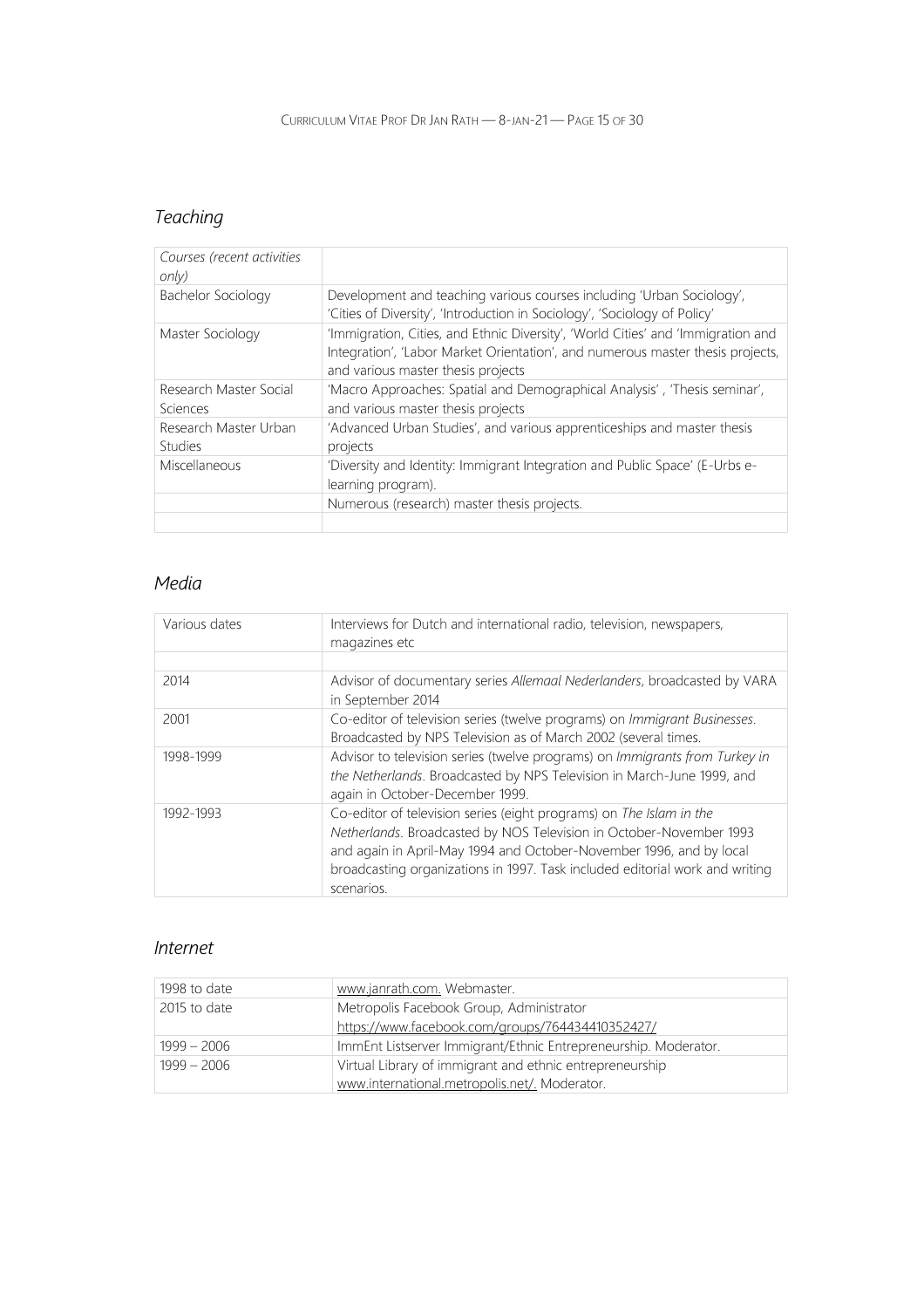### Academic Publications

#### PhD Thesis

Rath, J. (1991) Minorisering: de Sociale Constructie van 'Etnische Minderheden'. Utrecht University. (Commercial edition was published by Sua Publishers in Amsterdam, 280 pp.).

#### Inaugural address

Rath, J. (2007) Het Mooist van Mokum. Rede uitgesproken ter gelegenheid van de aanvaarding van het ambt van Hoogleraar in de Sociologie, in het bijzonder de studie der stad en haar etnische en culturele verscheidenheid, aan de Faculteit der Maatschappij- en Gedragswetenschappen van de Universiteit van Amsterdam op vrijdag de 13de oktober 2006. Amsterdam: Vossiuspers UvA.

#### Refereed articles in journals

Under review/in progress/in print

- Gelmers, W. and J. Rath (in progress) 'Chatting' While Sipping Coffee: Sociability in Specialty Coffee Bars', Cultural Trends.
- Mies, C. and J. Rath (in preparation) 'Imagineering the gentrifying neighbourhood: place branding neighbourhoods in Amsterdam and London', Journal of Place Management and Development
- Rath, J., A. Bodaar, Th. Wagemaakers and P.Y. Wu (Spanish translation, in preparation) 'Chinatown 2.0: the difficult flowering of an ethnically themed shopping area', Dearq.
- Solano, G., J. Rath and V. Schutjens (in preparation) Transnationalising the mixed-embeddedness approach in migrant entrepreneurship research', Comparative Migration Studies.

- van Eck, E., I. Hagemans and J. Rath (2020) The Ambiguity of Diversity: Management of ethnic and class transitions in a gentrifying local shopping street, Urban Studies, 57(16): 3299–3314 DOI: 10.1177/0042098019897008
- van Eck, E., I. Hagemans and J. Rath (2020) The Ambiguity of Diversity: Management of ethnic and class transitions in a gentrifying local shopping street, Urban Studies, first Published February 11, 2020 DOI: 10.1177/0042098019897008
- Shaker Ardekani, R. and J. Rath (2020) 'Coffee People in Tehran, Glasgow, and Amsterdam', Journal of Consumer Culture, 20(1): 122–140. DOI: 10.1177/1469540517736557
- Rath, J. & V. Schutjens (2019) 'Advancing the Frontiers in Ethnic Entrepreneurship Studies', in Special Issue on Urban Politics of Ethnic Entrepreneurship edited by A. Schmiz & T. Hernandez (eds), Tijdschrift voor Sociale en Economische Geografie, 110 (5): December. DOI https://doi.org/10.1111/tesg.12398
- Shaker Ardekani, R. and J. Rath (2019) 'The Coffee Scene in Glasgow's West End: On the class practices of the new urban middle classes', City, Culture and Society, June, 17: 1-7. DOI: 10.1016/j.ccs.2018.08.001
- Kloosterman, R.C. and J. Rath (2018) 'Mixed Embeddedness Revisited: A Conclusion to the Symposium', Symposium From the Mixed Embeddedness Approach to What? edited by E. Barberis and G. Solano, Sociologica, 12(2): 103-114. DOI https://doi.org/10.6092/issn.1971-8853/8625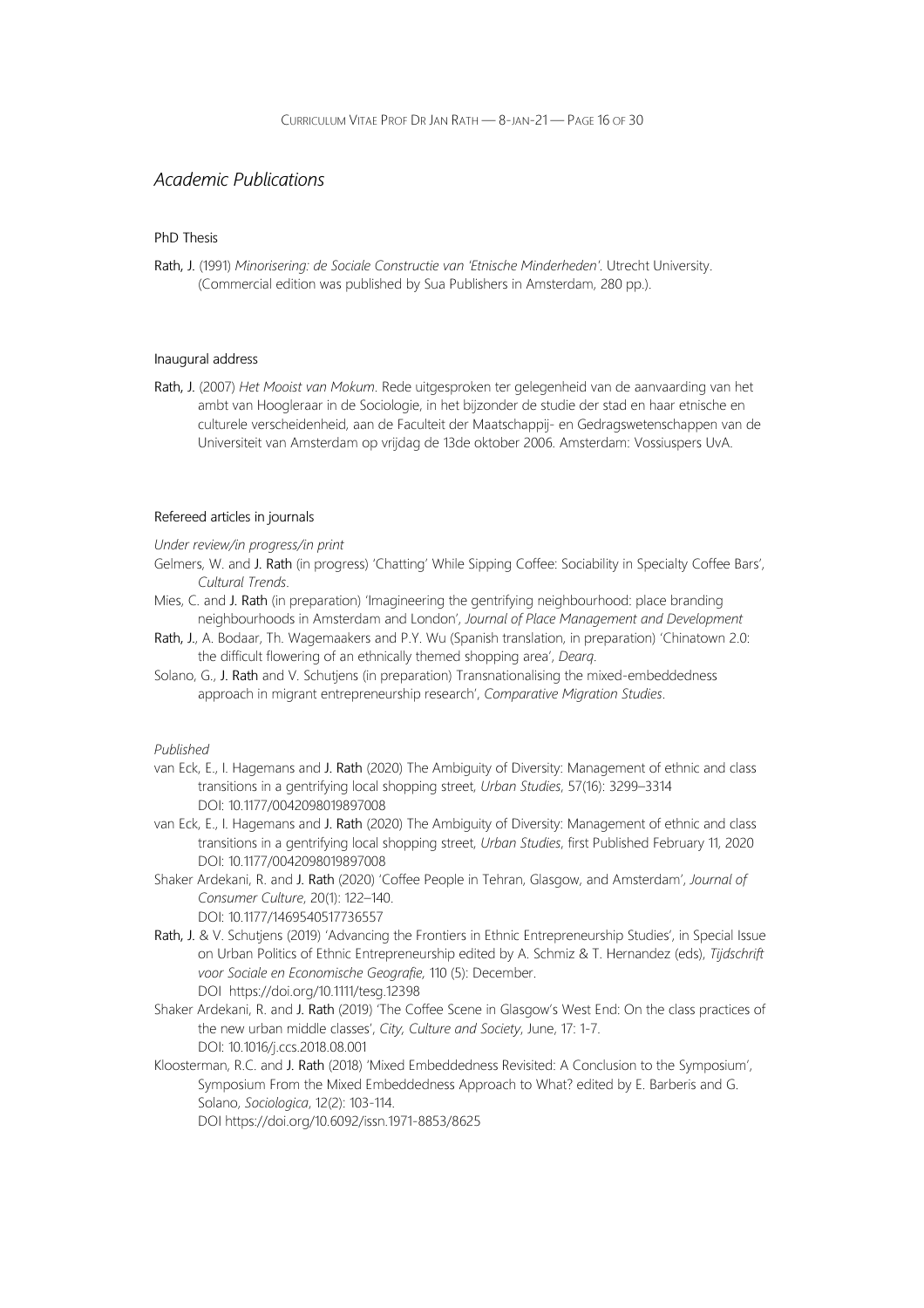- Shaker Ardekani, R. and J. Rath (2017) 'Coffee People in Tehran, Glasgow, and Amsterdam', Journal of Consumer Culture, pp. 1-19. DOI: 10.1177/1469540517736557
- Rath, J., A. Bodaar, Th. Wagemaakers and P.Y. Wu (2017) 'Chinatown 2.0: the difficult flowering of an ethnically themed shopping area', Journal of Ethnic and Migration Studies, 44 (1): 81-98. DOI: 10.1080/1369183X.2017.1332521
- Rath, J. & A. Swagerman (2015) 'Promoting Ethnic Entrepreneurship in European Cities: Sometimes Ambitious, Mostly Absent, Rarely Addressing Structural Features', International Migration, 54 (1), February: 152–166. Published online: 13 Nov. DOI: 10.1111/imig.12215
- Hiebert, D., J. Rath & S. Vertovec (2014) 'Urban Markets and Diversity: Toward a Research Agenda', Ethnic and Racial Studies. 38 (1), pp. 5-21, DOI: 10.1080/01419870.2014.953969
- Rath, J. (2011) 'Vaarwel Migrantenstudies', Migrantenstudies, 27 (2), pp. 148-154.
- Rath, J, (2009) 'The Netherlands. A reluctant country of immigration', Tijdschrift voor Economische en Sociale Geografie, 100 (5), pp. 665–672. DOI: 10.1111/j.1467-9663.2009.00579.x
- Kloosterman, R., J. van der Leun and J. Rath (2007) 'Inleiding', Migrantenstudies, 23 (3), pp. 72-75
- Rath, J. (2002) 'A Quintessential Immigrant Niche? The Non-Case of Immigrants in the Dutch Construction Industry', Entrepreneurship & Regional Development, 14, pp. 355-372. DOI:10.1080/0898562022000013158.
- Kloosterman, R., J. Rath and E. Razin (2002) 'Introduction', International Journal of Entrepreneurial Behaviour and Research, 8 (3-4), special issue on 'Immigrant Entrepreneurship', edited by J. Rath, R. Kloosterman & E. Razin.
- Burgers, J. and J. Rath (2002) 'Het WRR Rapport "Nederland als immigratiesamenleving"', Migrantenstudies, 18 (2), pp. 62-63, Special issue 'Het WRR Rapport 'Nederland als immigratiesamenleving' edited by J. Rath & J. Burgers.
- Kloosterman, R. and J. Rath (2001) 'Immigrant entrepreneurs in advanced economies. Mixed embeddedness further explored', Journal of Migration and Ethnic Studies, Special issue on 'Immigrant Entrepreneurship', edited by R. Kloosterman & J. Rath, April, 27 (2), pp. 189-202. DOI:10.1080/13691830020041561.
- Rath, J,. and R. Kloosterman (2000) 'Outsiders' business. Research of Immigrant Entrepreneurship in the Netherlands', International Migration Review, 34 (3), Fall, pp. 656-680.
- Rath, J. (2000) 'Op zoek naar illegalen in de grote stad', Migrantenstudies, 16 (2), pp. 67-69, Special issue on Looking for Illegals in the City edited by J. Rath.
- Rath, J. (2000) 'Editorial. Assimilation of immigrants in Amsterdam and New York. A case for international comparative study', Netherlands' Journal of Social Sciences, 36 (2), pp. 117-125.
- Kloosterman, R., J. van der Leun and J. Rath (1999) 'Mixed Embeddedness. Immigrant businesses and informal economic opportunities', International Journal of Urban and Regional Research, 23 (2), June, pp. 253-267.

DOI: 10.1111/1468-2427.00194.

> Reprinted in pp. 7-18 in M. Martiniello & J. Rath (Eds.), Selected Studies in International Migration and Immigrant Incorporation. IMISCOE Textbook Series 1. Amsterdam: Amsterdam University Press, 2010.

- Rath, J. and J. Schuster (1999) 'De glazen bol onder de loep. Voorspellingen over de multi-etnische samenleving', Migrantenstudies, 15 (4), pp. 216-222. Special issue on Prophecies and Forecasts edited by J. Rath and J. Schuster.
- Rath, J., R. Penninx, K. Groenendijk and A. Meyer (1999) 'The politics of recognizing religious diversity in Europe. Social reactions to the institutionalization of Islam in the Netherlands, Belgium and Great Britain', The Netherlands' Journal of Social Sciences, 35 (1), pp. 53-68.
- Kloosterman, R., J. van der Leun and J. Rath (1998) 'Across the border. Economic opportunities, social capital and informal businesses activities of immigrants', Journal of Ethnic and Migration Studies, 24 (2), pp. 239-258. DOI:10.1080/1369183X.1998.9976632.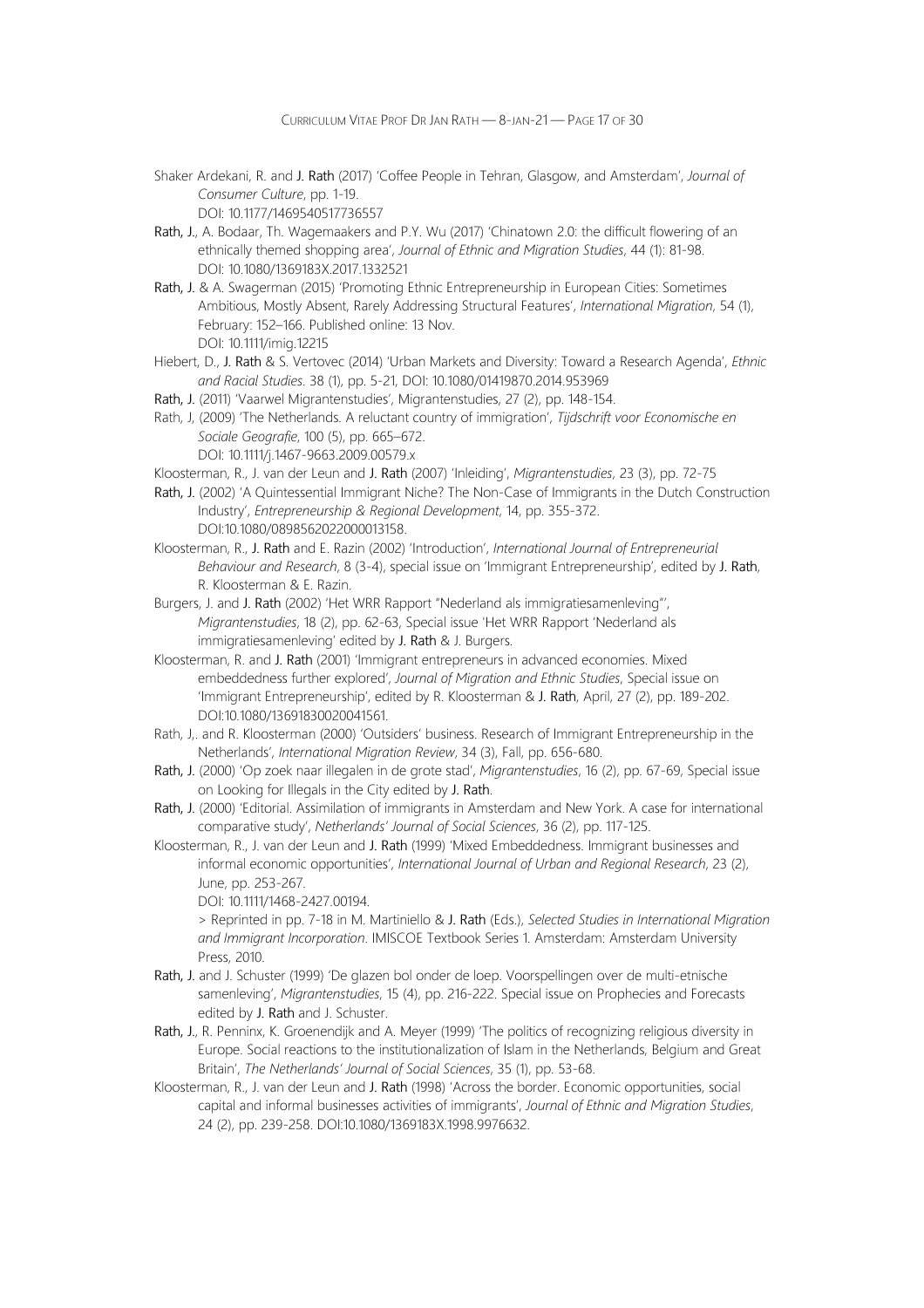- Kloosterman, R. and J. Rath (1997) 'Een Zaak van Buitenstaanders: Het Onderzoek naar Immigrantenondernemerschap', Migrantenstudies, 13 (4), pp. 224-239, Special issue on Economics and Immigrants edited by R. Gowricharn.
- Rath, J., R. Penninx, K. Groenendijk and A. Meyer (1997) 'De Nederlandse samenleving en zijn islam. Reacties op de opbouw van islamitische instituties', Migrantenstudies, 13 (2), pp. 69-79.
- Rath, J., R. Penninx, K. Groenendijk and A. Meyer (1997) 'De Nederlandse samenleving en zijn islam. Repliek', Migrantenstudies, 13 (2), pp. 113-115.
- Rath, J., Th. Sunier and A. Meyer (1997) 'Islam in the Netherlands. The establishment of Islamic institutions in a de-pillarizing society', Tijdschrift voor Economische en Sociale Geografie/Journal of Economic and Social Geography, 88 (4), pp. 389-395. DOI: 10.1111/j.1467-9663.1997.tb01633.x.
- Rath, J. (1997) 'Das strenge Gesicht von Frau Antje. Die andere Seite des niederländischen Modells für die Integration ethnischer Minderheiten', Neue Praxis, 26 (6), Dezember, pp. 479-494.
- Van Niekerk, M. and J. Rath (1996) 'Ten geleide', Migrantenstudies, Special issue 'Concentratie en segregatie', edited by M. van Niekerk & J. Rath, 12 (2), pp. 58-59.
- Kloosterman, R. and J. Rath (1996) 'Gangsta's Paradise in Holland?', Migrantenstudies, Special issue 'Concentratie en segregatie', edited by M. van Niekerk & J. Rath, 12 (2), pp. 94-100.
- Kloosterman, R. and J. Rath (1996) 'Kunst en populaire cultuur. Een onontgonnen onderzoeksterrein', Migrantenstudies, Special issue 'Kunst en populaire cultuur', edited by R. Kloosterman & J. Rath, 12 (4), pp. 177-181.
- Rath, J. and J. Schuster (1995) 'Illegalen op de politieke en wetenschappelijke agenda', Migrantenstudies, special issue edited by J. Rath & J. Schuster, 'Illegalen', 11 (2), pp. 102-106.
- Fase, W. and J. Rath (1995) 'Tien jaar Migrantenstudies', Migrantenstudies, jubilee issue edited by W. Fase & J. Rath, 'Tien jaar Migrantenstudies', 11 (1), pp. 2-9.
- Meyer, A. and J. Rath (1994) 'Ruimte voor islamitisch godsdienstonderwijs op openbare scholen', Migrantenstudies, 10 (1), pp. 33-53.
- Rath, J. (1994) 'Hoe stemmen immigranten? De ervaringen in enkele Europese landen', Beleid en Maatschappij, 11 (4), April, pp. 91-101.
- Rath, J., K. Groenendijk and R. Penninx (1993) 'De erkenning van de islam in België, Groot Britannië en Nederland', Tijdschrift voor Sociologie, 14 (1), pp. 53-75.
- Rath, J. (1992) 'De tegenbedoelde effecten van de geleide integratie van 'etnische minderheden', Beleid en Maatschappij, 19 (5), September/October, pp. 252-265.
- Rath, J., K. Groenendijk and R. Penninx (1992) 'Nederland en de islam. Een programma van onderzoek', Migrantenstudies, 8 (1), pp. 18-37.
- Rath, J., K. Groenendijk and R. Penninx (1991) 'The recognition and institutionalisation of Islam in Belgium, Great Britain and the Netherlands', New Community, 18 (1), October, pp. 101-114. DOI:10.1080/1369183X.1991.9976285.
- Penninx, R. and J. Rath (1990) 'Etnische leerlingen in het onderwijs. Een inhoudelijke verkenning', Migrantenstudies, Special issue edited by R. Penninx & J. Rath 'De etnisch-culturele samenstelling van scholen: oorzaken en gevolgen', 6 (2), pp. 1-9.
- Rath, J. (1988) 'Political action of immigrants in the Netherlands: class or ethnicity?', European Journal of Political Research, 16 (6), December, pp. 623-644. DOI: 10.1111/j.1475-6765.1988.tb00172.x.
- Rath, J. (1988) 'La participation des immigrés aux elections locales aux Pays-Bas', Revue Europeenne des Migrations Internationales, 4 (3), pp. 23-36.
- Koot, W. and J. Rath (1987) 'Ethnicity and emancipation', International Migration, 25 (4), pp. 427-440. DOI: 10.1111/j.1468-2435.1987.tb00601.x.
- Rath, J. (1983) 'The enfranchisement of immigrants in practice. Turkish and Moroccan islands in the fairway of Dutch politics', Netherlands Journal of Sociology, 19 (2), October, pp. 151-180.
- Rath, J. (1983) 'Political participation of ethnic minorities in the Netherlands', International Migration Review, 17 (3), Fall, pp. 445-469.
- Rath, J. (1981) 'Turkse en Marokkaanse eilanden in het Hollandse politieke vaarwater', Sociologische Gids, 28/3, May/June, pp. 202-227.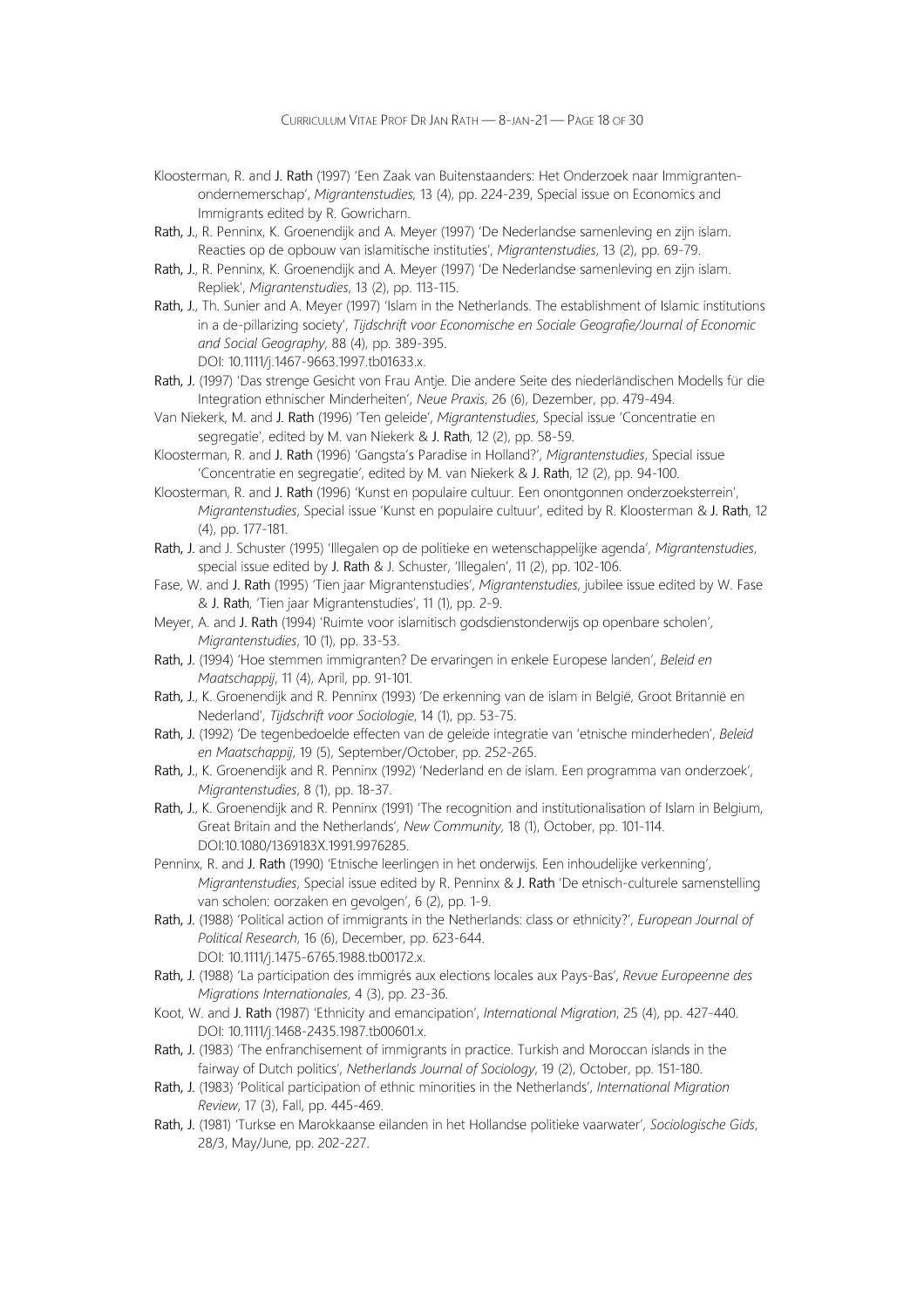#### Refereed books /special issues journals

#### In print/progress

- Kloosterman, R, J. van der Leun, J. Rath, V. Schutjens and K. Rusinovic (in progress) Migrant Entrepreneurs in the Urban Economy: A Mixed Embeddedness Perspective. London and New York: Routledge.
- Rath, J. and A. İçduygu (in progress) Handbook on Cities and Migration. Cheltenham/ Northampton, MA: Edward Elgar Publishing.

- Martiniello, M. and J. Rath (2014) Martiniello, M. and J. Rath (eds) An Introduction to Immigrant Incorporation Studies: European Perspectives. IMISCOE Textbook Series 3. Amsterdam: Amsterdam University Press.
- Foner N, J. Rath, J., WR. van Reekum R (eds) (2014) New York and Amsterdam Immigration and the New Urban Landscape. New York: NYU Press.
- Martiniello, M. and J. Rath (eds) (2012) An Introduction to International Migration Studies: European Perspectives. IMISCOE Textbook Series 2. Amsterdam: Amsterdam University Press.
- Aytar, V. and J. Rath (eds) (2012) Selling Ethnic Neighborhoods. The Rise of Ethnic Neighborhoods as Places or Leisure and Consumption. New York: Routledge.
- Martiniello, M. and J. Rath (eds) (2010) Selected Studies in International Migration and Immigrant Incorporation. IMISCOE Textbook Series 1. Amsterdam: Amsterdam University Press.
- Nell, L and J. Rath (eds) (2009) Ethnic Amsterdam. Ethnic Amsterdam. Immigrants and Urban Change in the Twentieth Century. Solidarity and Identity Series. Amsterdam: Amsterdam University Press.
- Rath, J. and C. Reis Oliveira (eds) (2008) Immigrant Entrepreneurship. Special Issue of the Migrações Journal, 3, October, pp. 1-287.
- Rath, J. (eds) (2007) Tourism, Ethnic Diversity and the City. (Contemporary Geographies of Leisure, Tourism and Mobility Series). London and New York: Routledge.
- Kloosterman, R., J. van der Leun and J. Rath (eds) (2007) Migrantenondernemerschap. Special issue Migrantenstudies, 23 (3), pp. 72-155.
- Kloosterman, R. and J. Rath (eds) (2003) Immigrant Entrepreneurs: Venturing Abroad in the Age of Globalization. Oxford/New York: Berg/University of New York Press.
- Rath, J. (eds) (2002) Unraveling the Rag Trade. Immigrant Entrepreneurship in Seven World Cities. Oxford/New York: Berg/University of New York Press.
- Kloosterman, R., J. Rath and E. Razin (eds) (2002) The Economic Context, Embeddedness and Immigrant Entrepreneurs. Special issue of the International Journal of Entrepreneurial Behaviour and Research, 8 (3-4).
- Burgers, J. and J. Rath (eds) (2002) Het WRR Rapport 'Nederland als immigratiesamenleving, Special issue of Migrantenstudies, 18 (2), pp. 61-134.
- Rath, J., R. Penninx, K. Groenendijk and A. Meyer (2001) Western Europe and its Islam. The Social Reaction to the Institutionalization of a 'New' Religion in the Netherlands, Belgium and the United Kingdom. International Comparative Studies Series, 2. Leiden/Boston/Tokyo: Brill.
- Kloosterman, R. and J. Rath (eds) (2001) Immigrant Entrepreneurship. Special issue of the Journal of Migration and Ethnic Studies, April, 27 (2), pp. 189-352.
- Rath, J. (eds) (2000) Immigrant Businesses. The Economic, Political and Social Environment. Migration, Minorities and Citizenship Series. Houndmills, Basingstoke, Hampshire: Macmillan Press.
- Rath, J. (eds) (2000) Immigrants and Assimilation, Special issue of the Netherlands' Journal of Social Sciences, 36 (2), pp. 117-175.
- Rath, J. (eds) (2000) De ongekende stad. Special issue Migrantenstudies, 16 (2), pp. 67-138.
- Rath, J. and J. Schuster (eds) (1999) Voorspellingen over de multi-etnische samenleving. Special issue Migrantenstudies, 15 (4), pp. 213-288.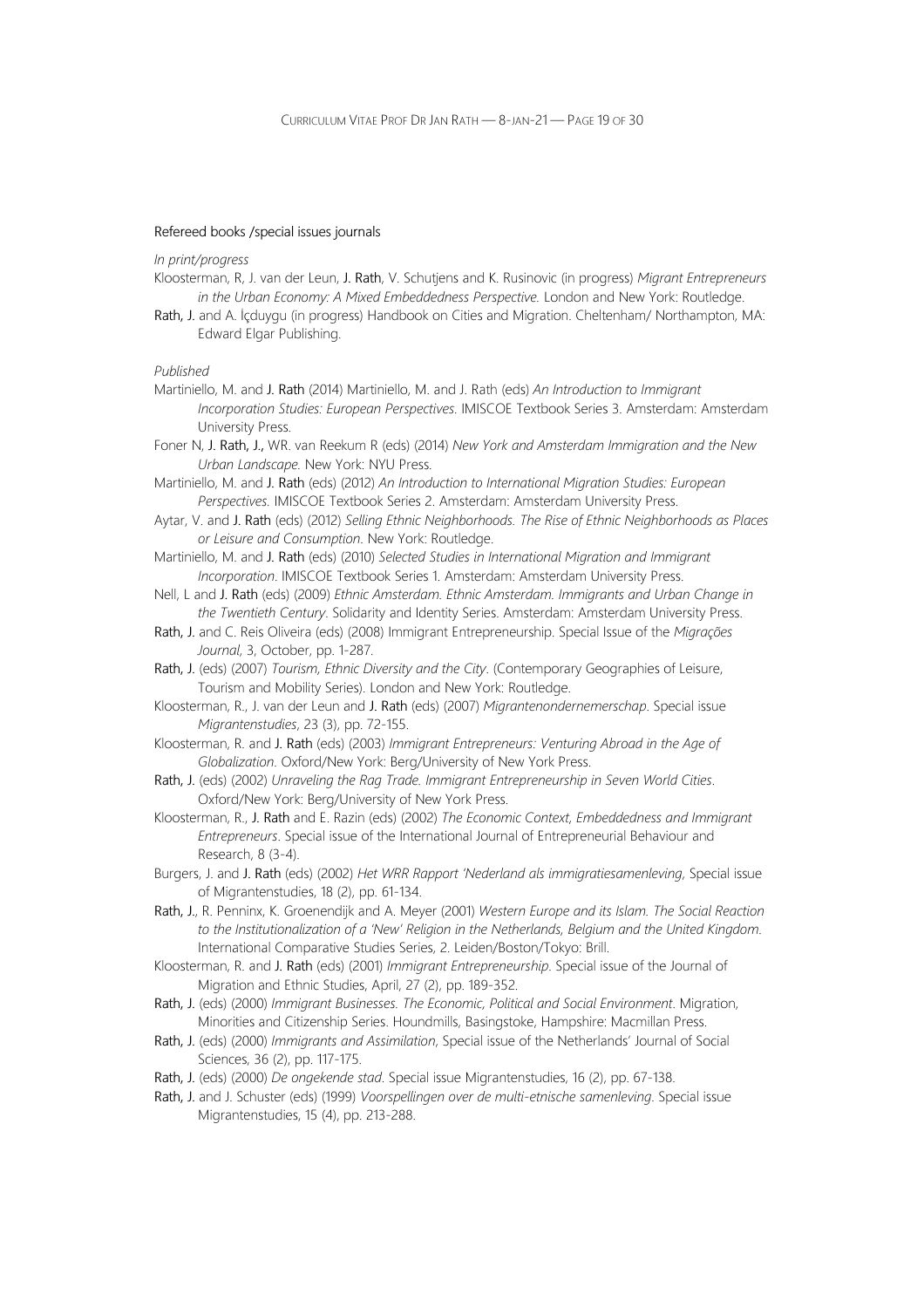- Van Niekerk and J. Rath (eds) (1996) Concentratie en segregatie. Special Issue Migrantenstudies, 12 (2), pp. 57-116.
- Kloosterman, R. and J. Rath (eds) (1996) Kunst en populaire cultuur. (Art and popular culture). Special issue Migrantenstudies, 12 (4), pp. 175-258.
- Rath, J., R. Penninx, K. Groenendijk and A. Meyer (1996) Nederland en zijn islam. Een ontzuilende samenleving reageert op het ontstaan van een geloofsgemeenschap (The Netherlands and their Islam. A depillarizing society reacts to an emerging religious community). MES-Series 5. Amsterdam: Het Spinhuis.

Fase, Wand J. Rath (eds) (1995) Tien Jaar Migrantenstudies. Jubilee Issue Migrantenstudies, 11 (1), pp. 1-99. Rath, J. and J. Schuster (eds) (1995) Illegalen. Special Issue Migrantenstudies, 11 (2), pp. 100-164.

Penninx, R. and J. Rath (eds) (1990) De etnisch-culturele samenstelling van scholen: oorzaken en gevolgen. (The Ethno-cultural composition of schools: causes and consequences). Special Issue Migrantenstudies, 6 (2), pp. 1-80.

#### Chapters in refereed books

In print/progress

#### Published

--

- Rath, J., G. Solano and V. Schutjens (2019) 'Migrant Entrepreneurship and Transnational Links', pp. 450- 465 in C. Inglis, W. Li and B. Khadria (eds.), The Sage Handbook on International Migration. Thousand Oaks, CA: Sage.
- Rath, J. and V. Schutjens (2015) 'Migrant Entrepreneurship: Alternative Paradigms of Economic Integration', pp. 96-103 in A. Triandafyllidou (ed), Routledge Handbook of Immigration and Refugee Studies. London and New York: Routledge.
- Hagemans, I., A. Hendriks, J. Rath and S. Zukin (2015) 'From greengrocers to cafés. Producing social diversity in Amsterdam', pp. 90-119 in S. Zukin, Ph. Kasinitz and X. Chen, and research partners. Global Cities, Local Streets: Everyday Diversity from New York to Shanghai. New York: Routledge.
- Rath, J. Martiniello, M. and J. Rath (2014) 'Immigrant incorporation studies in Europe. An introduction', pp. 11-18 in M. Martiniello and J. Rath (eds), An Introduction to Immigrant Incorporation Studies. European Perspectives. IMISCOE Textbook Series 3. Amsterdam: Amsterdam University Press.
- Kloosterman, R. and J. Rath (2014) 'Immigrant entrepreneurship', pp. 195-225 in M. Martiniello and J. Rath (eds), An Introduction to Immigrant Incorporation Studies. European Perspectives. IMISCOE Textbook Series 3. Amsterdam: Amsterdam University Press.
- Rath, J., N. Foner, J.W. Duyvendak, and R. van Reekum (2014) 'Immigration and the new urban landscape: New York and Amsterdam', pp. 1-22 in N. Foner, J. Rath, J.W. Duyvendak, and R. van Reekum (eds), New York and Amsterdam Immigration and the New Urban Landscape. New York: NYU Press.
- Uitermark, J., J.W. Duyvendak, and J. Rath (2014) 'Governing through religion in Amsterdam: The stigmatization of ethnic cultures and the uses of Islam', pp. 170-194 in N. Foner, J. Rath, J.W. Duyvendak, and R. van Reekum (eds), New York and Amsterdam Immigration and the New Urban Landscape. New York: NYU Press.
- Martiniello., M. & J. Rath (2012) 'An Introduction to International Migration Studies: European Perspectives', pp. 17-24 in M. Martiniello & J. Rath (eds), An Introduction to International Migration Studies: European Perspectives. IMISCOE Textbook Series 2. Amsterdam: Amsterdam University Press.
- Aytar, V. and J. Rath (2012) 'Introduction: Ethnic Neighborhoods as Places of Leisure and Consumption', pp. 1-15 in V. Aytar & J. Rath (eds), Selling Ethnic Neighborhoods. The Rise of Ethnic neighborhoods as Places or Leisure and Consumption. New York: Routledge.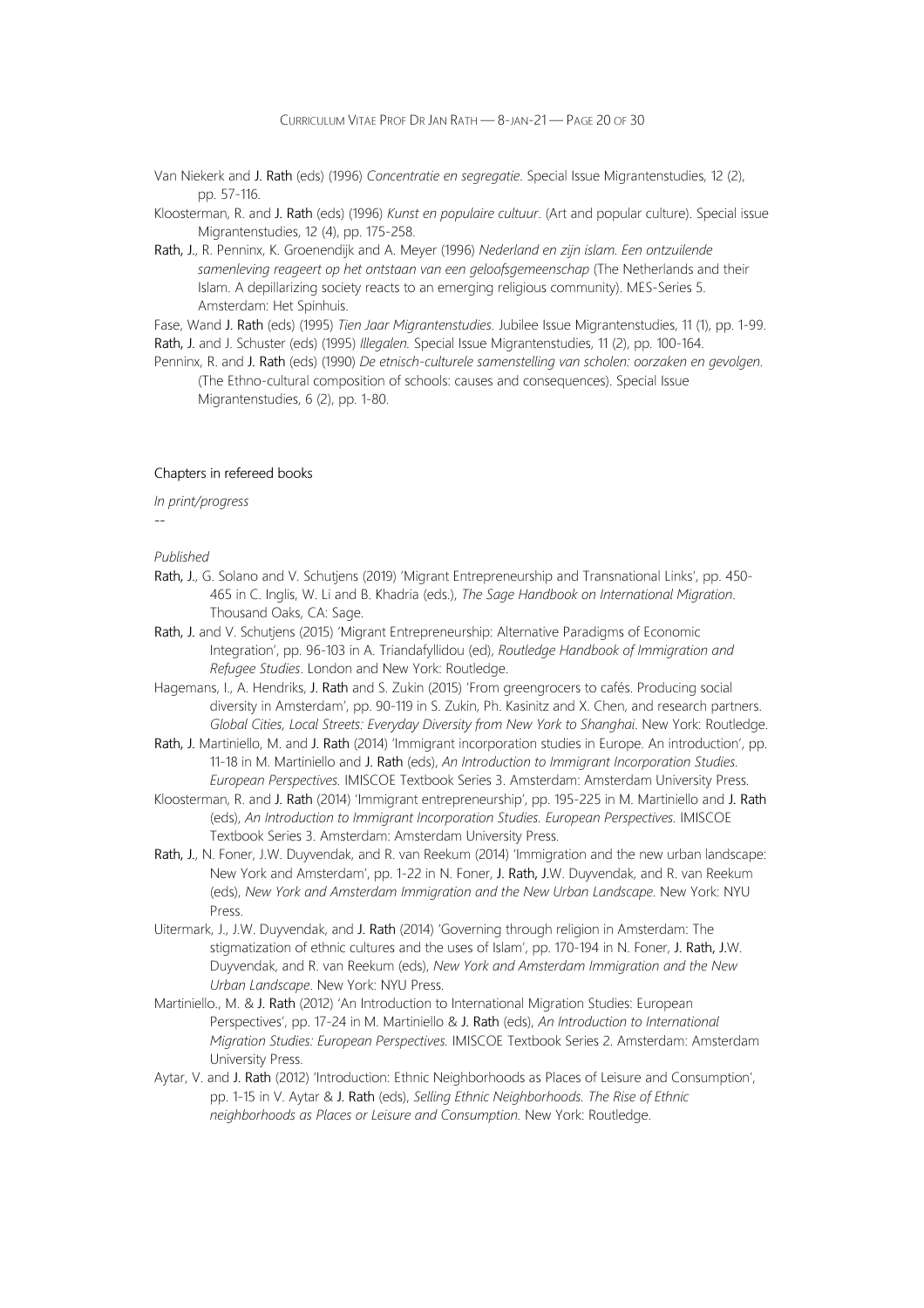- Martiniello, M. and J. Rath (2010) 'Introduction: Migration and ethnic studies in Europe', pp. 7-18 in M. Martiniello & J. Rath (eds), Selected Studies in International Migration and Immigrant Incorporation. IMISCOE Textbook Series 1. Amsterdam: Amsterdam University Press.
- Kloosterman, R., J. van der Leun and J. Rath (2010) 'Mixed embeddedness. (In)formal economic activities and immigrant businesses in the Netherlands', pp. 315-338 in M. Martiniello and J. Rath (eds), Selected Studies in International Migration and Immigrant Incorporation. (IMISCOE Textbook Series). Amsterdam: Amsterdam University Press.
- Rath, J. and L. Nell (2009) 'Am I Amsterdam? Immigrant integration and urban change', pp. 11-23 in L. Nell & J. Rath (eds), Ethnic Amsterdam. Immigrants and Urban Change in the Twentieth Century. Solidarity and Identity Series. Amsterdam: Amsterdam University Press.
- Rath, J. and L. Nell (2009) 'Social boundaries in movement', pp. 193-200 in L. Nell & J. Rath (eds), Ethnic Amsterdam. Immigrants and Urban Change in the Twentieth Century. Solidarity and Identity Series. Amsterdam: Amsterdam University Press.
- Hall, C.M. and J. Rath (2007) 'Tourism, migration and place advantage in the global cultural economy', pp. 1-24 in J. Rath (ed), Tourism, Ethnic Diversity and the City. (Contemporary Geographies of Leisure, Tourism and Mobility Series). London and New York: Routledge.
- Pang, C.L. and J. Rath (2007) 'The Force of Regulation in the Land of the Free. The Persistence of Chinatown, Washington D.C. as a Symbolic Ethnic Enclave', pp. 191-216 in M. Ruef & M. Lounsbury (eds) The Sociology of Entrepreneurship (Research in the Sociology of Organizations, Vol. 25). New York: Elsevier.
- Rath, J. (2005) 'Feeding the Festive City. Immigrant Entrepreneurs and Tourist Industry', pp. 238-253 in E. Guild & J. van Selm (eds.), International Migration and Security: Opportunities and Challenges. London and New York: Routledge.
- Kloosterman, R. and J. Rath. (2003) 'Introduction', pp. 1-16 in R. Kloosterman & J. Rath (eds), Immigrant Entrepreneurs: Venturing Abroad in the Age of Globalization. Oxford: Berg.
- Rath, J. and R. .Kloosterman (2003) 'The Netherlands. A Dutch Treat', pp. 123-146 in R. Kloosterman & J. Rath (eds), Immigrant Entrepreneurs: Venturing Abroad in the Age of Globalization. Oxford: Berg.
- Rath, J. (2002) 'Do Immigrant Entrepreneurs Play the Game of Ethnic Musical Chairs? A Critique of Waldinger's Model of Immigrant Incorporation', pp. 141-160 in A. Messina (ed), West Europe Immigration and Immigrant Policy in the New Century. Westport, CT: Praeger Publishing.
- Rath, J., S. Raes, M. Dreef, A. Kumcu, F. Reil and A. Zorlu (2002) 'Amsterdam: Stitched Up', pp. 89-112 in J. Rath (ed), Unraveling the Rag Trade. Immigrant Entrepreneurship in Seven World Cities. Oxford: Berg; New York: University of New York Press.
- Rath, J. (2002) 'Needle games. A Discussion of Mixed embeddedness', pp. 1-28 in J. Rath (ed), Unraveling the Rag Trade. Immigrant Entrepreneurship in Seven World Cities. Oxford: Berg; New York: University of New York Press.
- Rath, J. (2002) 'Sewing up Seven Cities', pp. 169-193 in J. Rath (ed), Unraveling the Rag Trade. Immigrant Entrepreneurship in Seven World Cities. Oxford: Berg; New York: University of New York Press.
- Rath, J. (2001) 'Research on immigrant ethnic minorities in the Netherlands', pp. 137-159 in P. Ratcliffe (ed), The Politics of Social Science Research. 'Race', Ethnicity and Social Change. Houndmills, Basingstoke, Hampshire: Palgrave.
- Rath, J. (2000) 'Immigrant Businesses and their embeddedness in the economic, politico-institutional and social environment', in J. Rath (ed), Immigrant Businesses. The Economic, Political and Social Environment. Houndmills, Basingstoke, Hampshire, and New York: Macmillan Press and St. Martin's Press.
- Rath, J. (2000) 'A game of ethnic musical chairs? Immigrant businesses and niches in the Amsterdam economy', pp. 26-43 in S. Body-Gendrot & M. Martiniello (eds), Minorities in European Cities. The Dynamics of Social Integration and Social Exclusion at the Neighbourhood Level. Houndmills, Basingstoke, Hampshire, and New York: Macmillan Press and St. Martin's Press.
- Rath, J., Th. Sunier and A. Meyer (1999) 'Der Islam in den Niederlanden. Zur Bedeutung islamischer Institutionen in einer entsäulten Gesellschaft', pp. 74-84 in G. Auernheimer & W.D. Bukow (eds), Der Fundamentalismusverdacht. Plädoyer für eine Neuorientierung der Forschung im Umgang mit allochthonen Jugendlichen. Opladen: Leske+Budrich.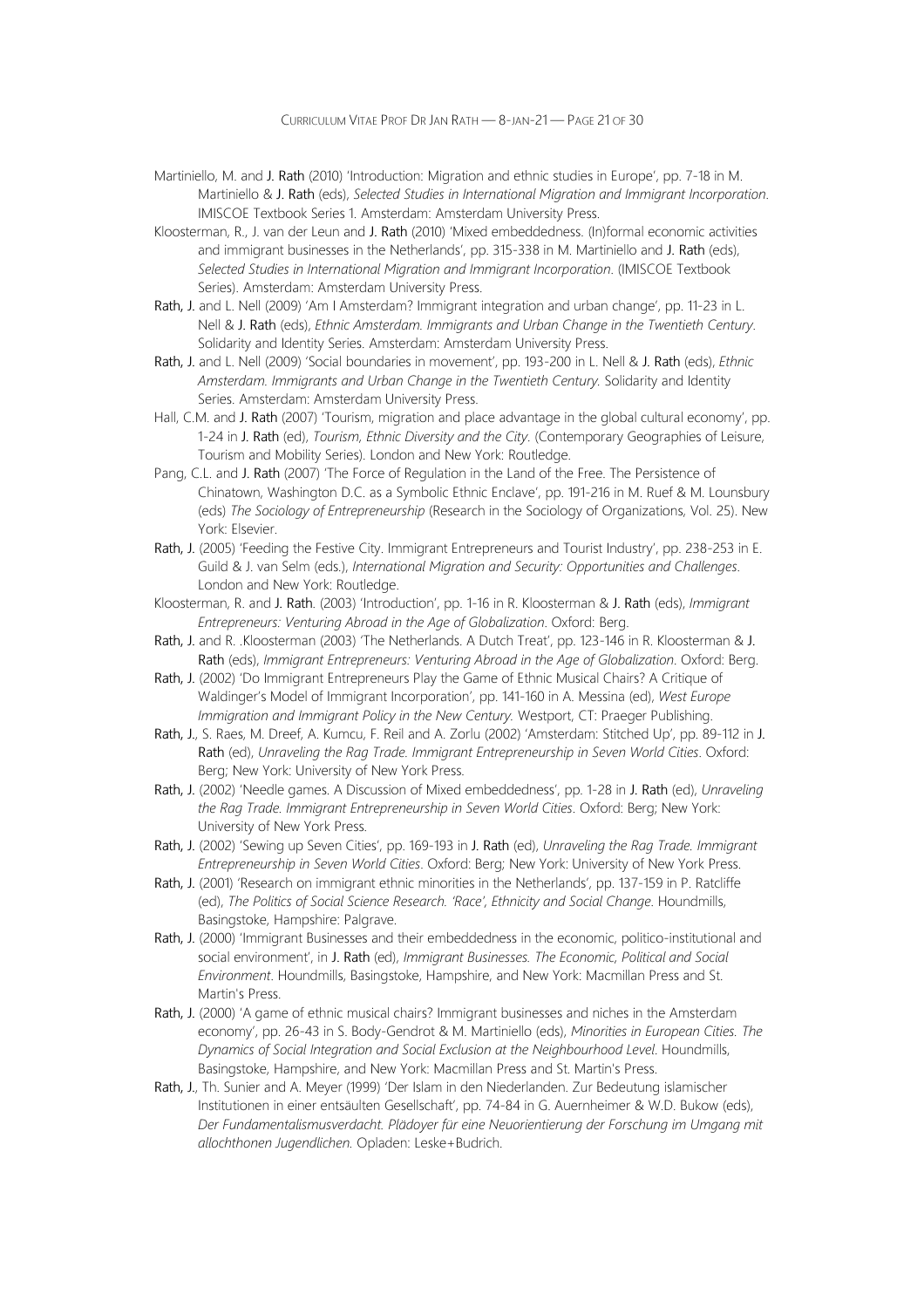- Rath, J. (1999) 'The Netherlands. A Dutch treat for anti-social families and immigrant ethnic minorities', pp. 147-170 in M. Cole and G. Dale (eds), The European Union and Migrant Labour. Oxford: Berg Publishers.
- Rath, J. and J. Tillie (1998) 'Etnische minderheden en de politiek', pp. 451-476 in R. Penninx, H. Münstermann & H. Entzinger (eds), Etnische Minderheden en de multiculturele samenleving. Groningen: Wolters/Noordhoff.
- Rath, J. and Th. Sunier (1998) 'Islam. Beleving en institutionalisering', pp. 477-499 in R. Penninx, H. Münstermann & H. Entzinger (eds), Etnische Minderheden en de multiculturele samenleving. Groningen: Wolters/Noordhoff.
- Kloosterman, R. and J. Rath (1998) 'Economische incorporatie en ondernemerschap van immigranten', pp. 689-716 in R. Penninx, H. Münstermann & H. Entzinger (eds), Etnische Minderheden en de multiculturele samenleving. Groningen: Wolters/Noordhoff.
- Rath, J. (1997) 'Oranda no chiho senkyo niokeru imin no sanka', pp. 9-31 in A. Kondo (ed), Yorupa niokeru gaikokujin no chiho sanseiken. Tokyo, Japan: Akashi Shoten.
- Rath, J. (1997) '(Yorupa kakkoku no) sanseiken', pp. 33-82 in A. Kondo (ed), Yorupa niokeru gaikokujin no chiho sanseiken. Tokyo, Japan: Akashi Shoten.
- Rath, J. (1995) 'Beunhazen van buiten. De informele economie als bastaardsfeer van sociale integratie', pp. 74-109 in G. Engbersen & R. Gabriëls (eds), Sferen van integratie. Naar een gedifferentieerd allochtonenbeleid. Meppel/Amsterdam: Boom.
- Rath, J. (1993) 'The ideological representation of migrant workers in Europe: A matter of racialisation only?', pp. 215-232 in J. Wrench & J. Solomos (eds), Racism and Migration in Western Europe. Oxford/Providence: Berg.
- Rath, J. and S. Saggar (1992) 'Ethnicity as a political tool in Britain and the Netherlands', pp. 201-221 in: A. Messina et al. (eds.), Ethnic and Racial Minorities in the Advanced Industrial Democracies. Westport, Connecticut: Greenwood Press.
- Rath, J. (1990) 'Voting rights', pp. 127-157 in Z. Layton-Henry (ed), The political rights of migrant workers in Western Europe. SAGE Modern Politics Series Volume 25. London: SAGE.
- Rath, J. (1990) 'Politieke participatie', pp. 123-140 in H.B. Entzinger & P.J.J. Stijnen (eds), Etnische minderheden in Nederland. Meppel/ Heerlen: Boom/ Open Universiteit.

#### Nonrefereed books/reports/ journal special issues

#### In print/progress

--

- Hiebert, D., J. Rath & S. Vertovec (2014) Urban Markets and Diversity: Toward a Research Agenda. MMG Working Paper 14-06. Göttingen: Max Planck Institute for the Study of Religious and Ethnic Diversity.
- Rath, J., M. van de Kamp, M. Slootman, I. Tzaninis (2013) Issues of 'Normalcy around Social and Spatial Mobility. Amsterdam: University of Amsterdam.
- Rath, J., Eurofound (2011) Promoting ethnic entrepreneurship in European cities. Luxembourg: Publication Office of the European Union.
- Rath, J., A. Bodaar, I. van Liempt and L. Veldboer (2009) Chinatown, Klein Istanbul of toch maar een doorsneebuurt? Etnische buurten als plaatsen van vermaak en consumptie. Den Haag: NICIS Institute.
- Niekerk, M. van, J. Rath, and others (2008) Entrepreneurial Diversity in a Unified Europe. Ethnic Minority Entrepreneurship/Migrant Entrepreneurship. Brussels: European Commission, DG Enterprise and Industry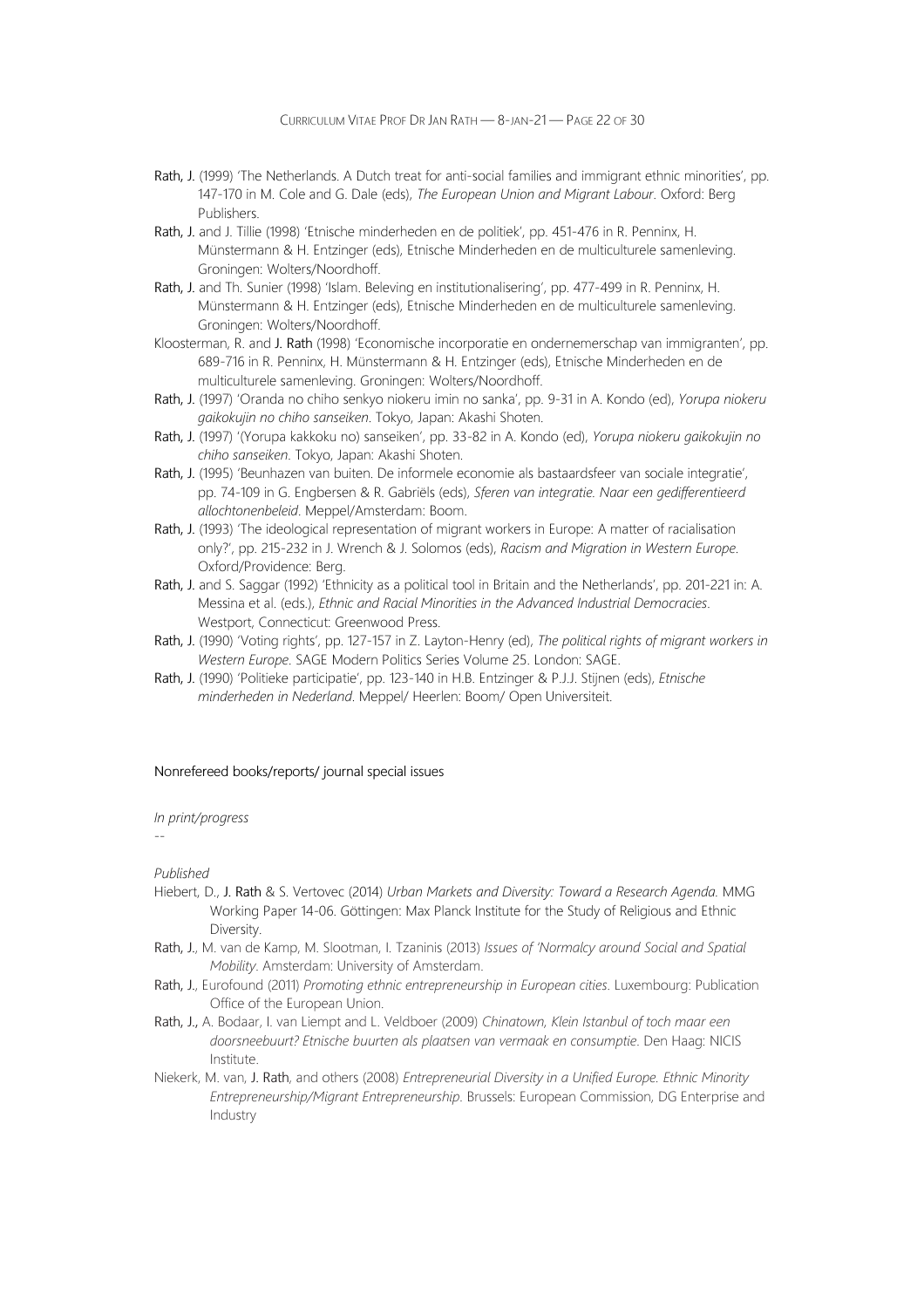CURRICULUM VITAE PROF DR JAN RATH — 8-JAN-21 — PAGE 23 OF 30

- Rath, J. (2007) The Transformation of Ethnic Neighborhoods into Places of Leisure and Consumption. Working Paper 144. San Diego, CA: University of California at San Diego, Center for Comparative Immigration Studies (CCIS). http://ccis.ucsd.edu/publications/wrkg144.pdf
- Buijs, F. and J. Rath (2006) Muslims in Europe. The State of Research. IMISCOE Working paper. http://www.imiscoe.org/workingpapers/documents/muslims\_in\_europe.pdf.
- Rindoks, A., R. Penninx and J. Rath (2006) Gaining from Migration. What works in networks? Examining economically related benefits accrued from greater economic linkages, migration processes, and diasporas. Report prepared for the OECD Development Centre. Amsterdam: University of Amsterdam, IMES, 189 pp. (with A. Rindoks & R. Penninx).
- Rindoks, A., R. Penninx and J. Rath (2006) Gaining from Migration. What works in networks? Examining economically related benefits accrued from greater economic linkages, migration processes, and diasporas. Report prepared for the OECD Development Centre. IMISCOE Working paper. http://www.imiscoe.org/publications/workingpapers/documents/Gainingfrommigrationwhatworksinnetworks.pdf
- Demant, F., M. Maussen and J. Rath (2006) Muslims in the EU: Cities Report. The Netherlands. Amsterdam: University of Amsterdam, Institute for Migration and Ethnic Studies (IMES).
- Rath, J. (2002) Tussen Souterrain en Dakterras. Wonen als Motor voor Maatschappelijke Kansen. Ondernemerschap en werkgelegenheid in de buurt. Essay in Opdracht van het Ministerie van Volkshuisvesting, Ruimtelijke Ordening en Milieubeheer, Directoraat-Generaal Wonen, Directie Strategie. Distributiecode 23327/212. Nieuwegein: Distributiecentrum VROM.
- Buijs, F.J. and J. Rath (2002) Muslims in Europe: The State of Research. Essay prepared for the Russell Sage Foundation, New York City, USA.
- Rath, J., S. Raes, M. Dreef, A. Kumcu, F. Reil and A. Zorlu (2001) Stitching Time and Space: Immigrant Contractors in the Amsterdam Rag Trade. Hull, Ontario: Canadian Heritage, Economic Research Group.
- Rath, J. and R. Wolff (2000) Centen Tellen. Een Verkennende en Inventariserende Studie naar de Financiering van Immigrantenondernemingen. Amsterdam: Het Spinhuis.
- Kloosterman, R. and J. Rath (eds). (1998) Rijp en Groen. Het Zelfstandig Ondernemerschap van Immigranten in Nederland. Amsterdam: Het Spinhuis, 275 pp.
- Kloosterman, R., J. van der Leun and J. Rath (1997) De Economische Potenties van het Immigrantenondernemerschap in Amsterdam. Een Inventariserende en Explorerende Studie in het Kader van Ethnic Minorities Participation (or) Involvement in Urban Market-Economy (EMPORIUM). Amsterdam: Gemeente Amsterdam, Afdeling Economische Zaken/Research; Universiteit van Amsterdam, IMES.
- Kloosterman, R., J. van der Leun and J. Rath (1997) Over Grenzen. Immigranten en de Informele Economie. Een inventariserende studie in opdracht van de Tijdelijke Wetenschappelijke Commissie Minderhedenbeleid (TWCM). Voorstudie 10. Amsterdam: Het Spinhuis.
- Van Ooijen, H., R. Penninx, J. Rath & T. Sunier (1992) Islam in Western Europe, with special reference to the Netherlands. A bibliography of Islam and Islamic immigrants and society's reactions, 1970-1991. Second revised edition. Reeks Recht en Samenleving. Nijmegen: Catholic University, Faculty of Law.
- Rath, J. (1990) Die PvdA und die Innerstadtische Dezentralisierung in Rotterdam. Münster: Westfalische Wilhelms-Universität Münster.
- Rath, J. (1990) Kenterend Tij. Migranten en de Gemeenteraadsverkiezingen van 21 Maart 1990 te Rotterdam. Utrecht: University of Utrecht, Department of Cultural Anthropology, 38 pp.
- Rath, J. (1988) Immigrant Ethnic minorities in the Netherlands. Report submitted to EDA Systems, Chevy Chase, Maryland, as part of the Ethnic Minorities Fellowship Program of the German Marshall Fund of the United States. Utrecht: University of Utrecht, Centre for the Study of Multi-Ethnic Society (SMES), 39 pp.
- Buijs, F.J. and J. Rath (1986) De stem van migranten en werklozen. De gemeenteraadsverkiezingen van 19 maart 1986 te Rotterdam. Publication no. 25. Leiden: University of Leiden, Centre for the Study of Social Conflicts (COMT), 56 pp.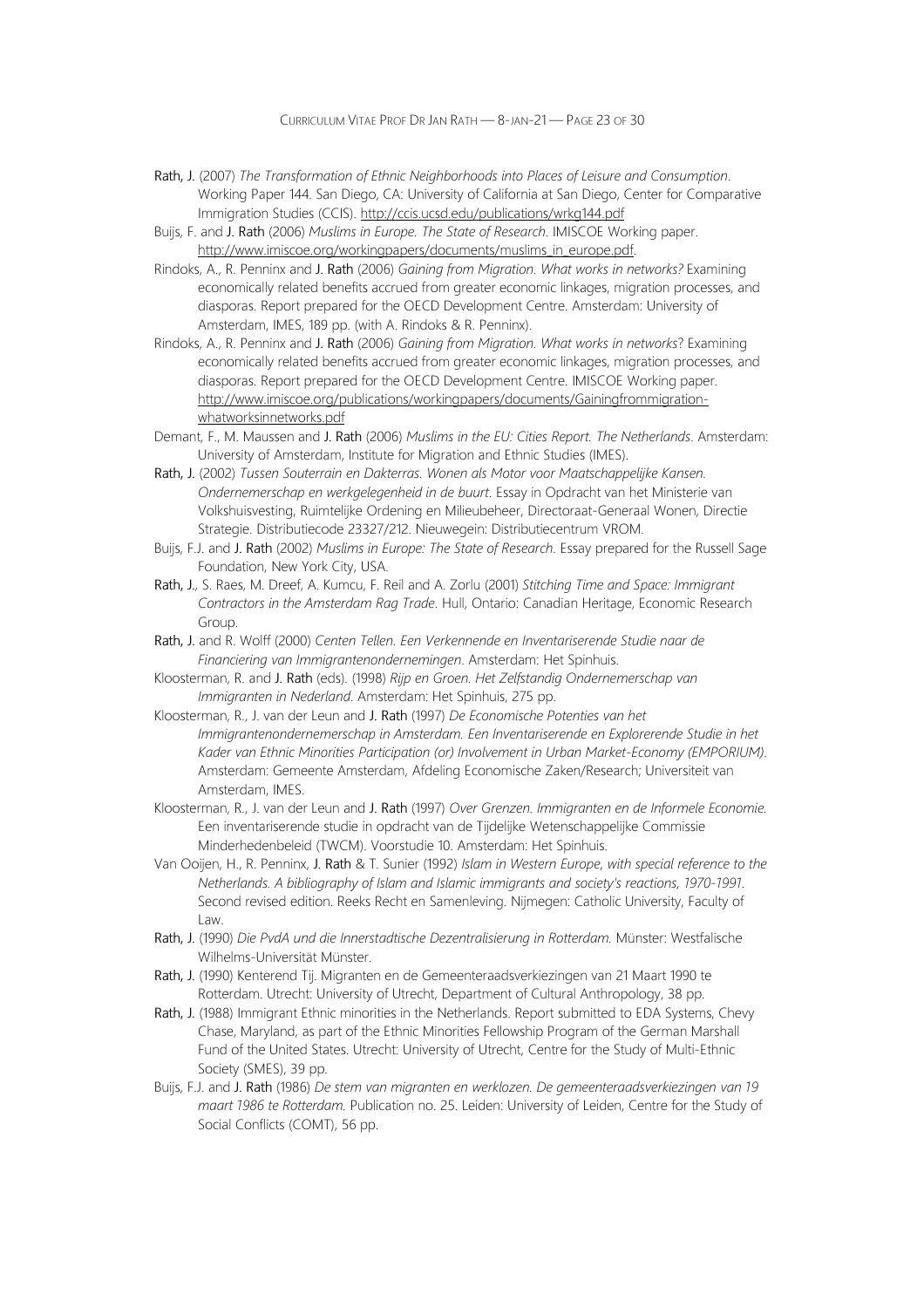CURRICULUM VITAE PROF DR JAN RATH — 8-JAN-21 — PAGE 24 OF 30

- Rath, J. (1985) Migranten, de Centrumpartij en de deelraadsverkiezingen van 16 mei 1984 te Rotterdam. Publication no. 20. Leiden: University of Leiden, Centre for the Study of Social Conflicts (COMT), 237 pp.
- de Jongh, R., M. van der Laan and J. Rath (1984) FNV'ers aan het woord over buitenlandse werknemers. Publication no. 16. Leiden: University of Leiden, Centre for the Study of Social Conflicts (COMT), 247 pp.

#### Articles in nonrefereed journals

In progress/under review/in print

--

- Rath, J. & R. Shaker Ardekani (2018) 'In de koffiebar: Middenklassers in Amsterdam, Glasgow en Tehran', Agora, 34(2): 11-14.
- Rath, J. (2011) 'Debating Multiculturalism: Europe's Reaction in Context', Harvard International Review.
- Reis Oliveira, C. and J. Rath (2008) 'Introduction to the Special Issue', Migrações Journal, Special Issue on 'Immigrant Entrepreneurship' edited by C. Reis Oliveira & J. Rath, 3, October, pp. 11-28.
- Rath, J. (2008) 'Etnik mahallelerin yükselişi', Istanbul Journal of Urban Culture, Ocak, Sayı 62, pp. 84-87.
- Rath, J. (2007) 'Hogyan zajlik az atnikai székfoglalósdi Mokumban', Budapesti Negyed, special issue 'Amszterdam' edited by B. Tibot, pp. 93-112.
- Bodaar, A. and J. Rath (2006) 'Van achterstand naar consumptie en vertier', City Journal, 3, april, pp. 8-13.
- Rath, J. (2005) 'Against the current. The establishment of Islam in the Netherlands', Canadian Diversity, Fall, 4 (3), pp. 31-34.
- Kloosterman, R. and J. Rath (1999) 'Het ondernemerschap van immigranten. De overheid een zorg?', Rooilijn, (32) 3, Maart, pp. 108-114. ).
- Rath, J. (1999) 'The informal economy as bastard sphere of social integration', pp. 117-136 in E. Eichenhofer & P. Marschalck (eds.), Migration und Illegalität. IMIS-Schriften Bd. 7. Osnabrück: Universitätsverlag Rasch.
- Kloosterman, R., J. van der Leun and J. Rath (1997) 'De valse verlokkingen van de kansenzone', Economisch Statistische Berichten, 82 (4098), 19 maart, pp. 233-234.
- Rath, J. (1986) 'Een verwaarloosd electoraat', Intermediair, 22 (5), 31 January, pp. 59-63.
- Rath, J. (1991) 'Pays-Bas: La participation politique des immigrants', Hommes & Migrations, No. 1139, January, pp. 17-23.
- Rath, J. (1990) 'De stemming slaat om. De deelname van migranten aan de gemeenteraadsverkiezingen van 21 maart 1990 te Rotterdam', Namens, 5 (11), pp. 46-51.
- Rath, J. (1990) 'Pays-Bas: des promesses non tenues', Journal des Elections, 12, April/May, pp. 12-13.
- Rath, J. (1988) 'Mobilization of ethnicity in Dutch politics', pp. 267-284 in M. Cross & H. Entzinger, Lost illusions. Caribbean minorities in Britain and the Netherlands. London: Routledge.
- Buijs, F. and J. Rath (1986) 'Migranten en werklozen in de electorale strijd', Namens, 2 (3), May, pp. 135-140.
- Rath, J. (1985) 'Koudwatervrees. Ervaringen met sluiswachters in sociaal onderzoek', Sociodrome, 5, pp. 5-8.
- Rath, J. (1985) 'Immigrant candidates in the Netherlands', Cahiers d'Etudes sur la Mediterranée Orientale et le Monde Turco-Iranien (CEMOTI), 1, pp. 46-62.
- Bovenkerk, F, J. Rath and L. Ruland (1982) 'De opkomst van een vergeten electoraat. Etnische groepen en de gemeenteraadsverkiezingen van 2 juni 1982', Intermediair, 18 (35), pp. 1 7, 3 September.
- Rath, J. (1981) 'The big men are rising! The case of migrants' participation in district council elections in the Netherlands', European Demographic Information Bulletin, 12 (4), pp. 134-147.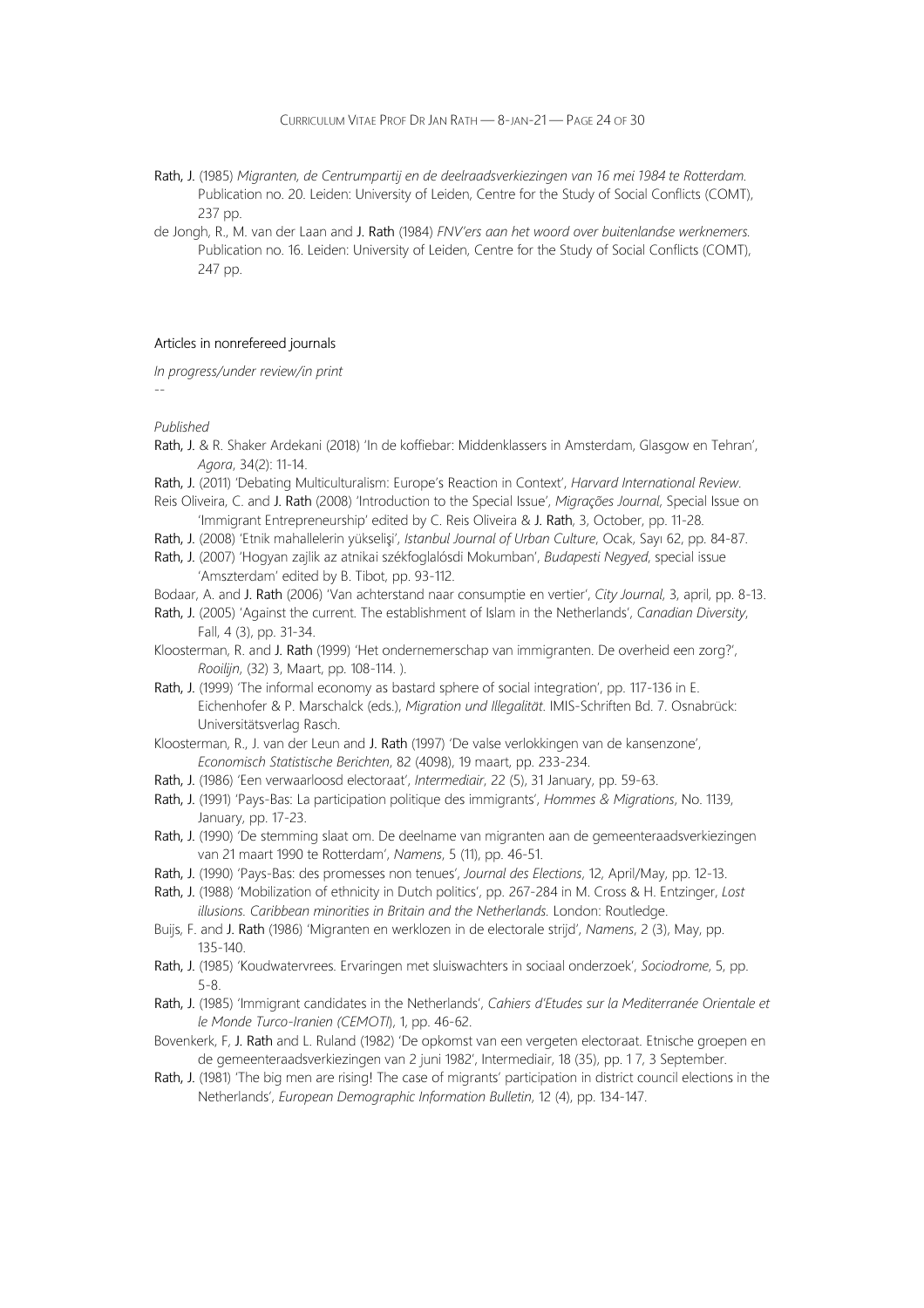#### Chapters in nonrefereed books

In print/progress

Rath, J (in progress) 'Mensen en hun leefomgeving. Steden, verstedelijking en het natuurlijke milieu', in D. Weenink, K. Rusinovic, N. Wilterdink en Bart van Heerikhuizen (eds), Samenlevingen. Inleiding in de Sociologie. Groningen: Noordhoff Uitgevers. [revised edition]

- Rath, J. and S. Kılıç (2018) 'Van kahvehane naar coffee bar: Stedelijk leven in Istanbul', pp. 100-110 in F. Gerritsen and H. van der Heijden (eds), Standplaats Istanbul. Lange lijnen in de cultuurgeschiedenis van Turkije. Amsterdam: Jurgen Maas Uitgeverij.
- Rath, J (2017) 'Mensen en hun leefomgeving. Steden, verstedelijking en het natuurlijke milieu', pp. 287-315 in D. Weenink, K. Rusinovic, N. Wilterdink en Bart van Heerikhuizen (eds), Samenlevingen. Inleiding in de Sociologie. Groningen: Noordhoff Uitgevers.
- Rath, J. and W. Gelmers (2016) 'Trendy coffee shops and urban sociability', pp. 123-130 in V. Mamadouh and A. Van Wageningen (eds), Urban Europe: Fifty tales of the City. Amsterdam: Amsterdam University Press.
- Rath, J. en W. Gelmers (2015) 'Hippe Koffietenten en Stedelijke Sociabiliteit', pp. 125-132 in A. van Wageningen en V.D. Mamadouh (red), EU@Amsterdam: Een stedelijke raad. Amsterdam. Amsterdam: AUP.
- Rath, J. (2014) 'Europe's backlash against multiculturalism', pp. 131-138 in E. Levine and M. Verea (eds), Impacts of the Recent economic Crisis (2008-2009) on International Migration. Mexico: Universidad Nacional Autonoma de Mexico, Centro de Investigaciones sobre America del Norte.
- Kloosterman, R. & J. Rath (2012) 'Nuevos cambios en la iniciativa empresarial de los inmigrantes: una visión Europea', pp. 21-44 in F. López Castellano, F. García-Quero & M. Aboussi (eds), Empresariodo Inmigrante, Instituciones y Desarrolo. Comares.
- Kloosterman, R. and J. Rath (2011) 'Veränderte Konturen migrantischen Unternehmertums', pp. 87-118 in F. Hillmann (Hg), Marginale Urbanität. Migrantisches Unternehmertum und Stadtentwicklung. Bielefeld: Transcript Verlag.
- Rath, J. (2010) 'Chinatown, Klein Istanbul oder doch nu rein Durchschnittsviertel? Ethnische Viertel als Orte der unterhaltung und des Konsums', pp. 19-35 in Jahrbuch des Zentrums für Niederlande Studien. Münster.
- Kloosterman, R. and J. Rath (2010) 'Shifting Landscapes of Immigrant Entrepreneurship', pp. 101-123 in Open for Business. Migrant Entrepreneurship in OECD Countries. Paris: OECD.
- Rath, J. (2009) 'Leuke buurten voor de mensen. De opkomst van etnisch gethematiseerde winkelgebieden', pp. 257-266 in C. Brants & S. van der Poel (red), Diverse Kwesties. Liber Amicorum Prof. Dr. Frank Bovenkerk. Den Haag: Boom Juridische Uitgevers.
- Rath, J. (2007) 'De schoenpoetser', pp. 24-27 in I. Teijmant (red) De Samenleving Ligt op Straat. Essays voor Léon Deben. Amsterdam: Het Spinhuis.
- Rath, J. (2006) 'Op zoek naar een creatieve klasse. De stad, de publieke ruimte en de culturele economie', pp. 171-194 in W. Willems & L. Lucassen (eds), De Krachtige Stad. Een Eeuw Omgang en Ontwijking. Amsterdam: Bert Bakker.
- Rath, J. (2005) 'Prefácio', pp. 9-11 in C. Reis de Oliveira, Empresários de Origem Imigrante. Estratégias de Inserção Económica em Portugal. Lisboa.
- Rath, J., R. Penninx, K. Groenendijk and A. Meyer (2004) 'Making space for Islam in the Netherlands', pp. 159-178 in R. Aluffi B.-P. & G. Zincone (eds), The Legal Treatment of Islamic Minorities in Europe. Leuven: Peeters.
- Rath, J. and J. Roosblad (2004) 'Beroepsgebonden belangenbehartiging van immigranten. De "civic community" benadering en de weerbarstige werkelijkheid', pp. 187-204 in L. Lucassen (ed), Amsterdammer Worden. Migranten, Hun Organisaties en Inburgering, 1600-2000. Amsterdam: Vossius Pers UvA.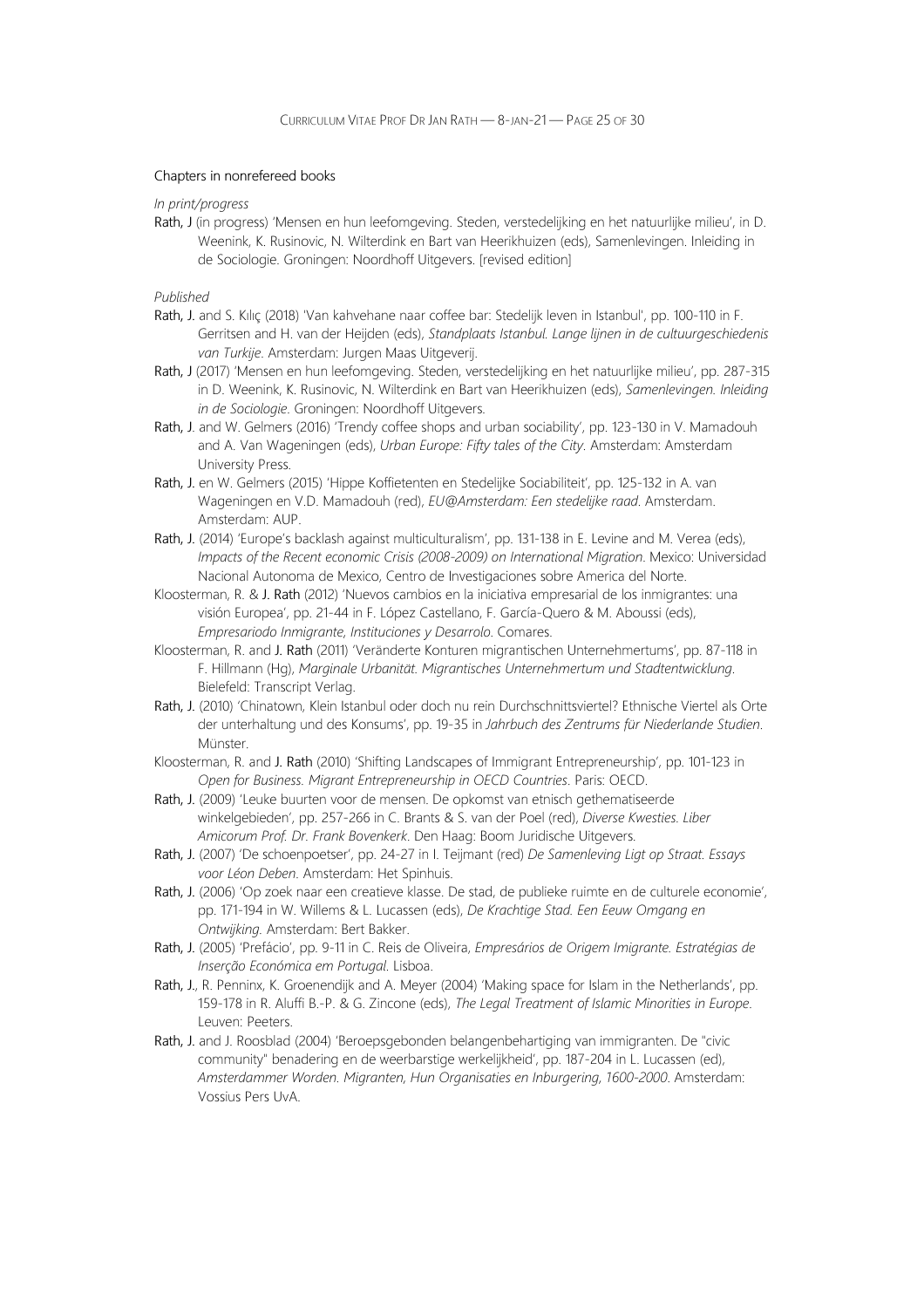- Rath, J. (2003) 'Undressing the garment industry. Immigrant entrepreneurship in seven cities', pp. 253-285 in J.G. Reitz (ed), Host Societies and the Reception of Immigrants. La Jolla, CA: Center for Comparative Immigration Studies.
- Rath, J. (2002) 'Working on the Fringes. Immigrant Businesses, Economic Integration and Informal Practices', pp. 177-188 in Marginalisering eller Integration. Invandrares foeretagande I svensk retorik och praktik. Stockholm: NUTEK.
- Rath, J. (2001) 'Eigen bouwvakkers eerst. Over de uitzonderlijke situatie dat in Nederland zo weinig immigranten werkzaam zijn in de bouwnijverheid', pp. 223-239 in F. Lindo & M. van Niekerk (eds), Dedication and Detachment. Essays in Hour of Hans Vermeulen. Amsterdam: Het Spinhuis.
- Rath, J. (1998) 'Een etnische stoelendans in Mokum. Over de economische incorporatie van immigranten en hun nakomelingen in Amsterdam', pp. 235-249 in A. Gevers (ed), Uit de Zevende. 50 Jaar Sociaal-Culturele Wetenschappen aan de Universiteit van Amsterdam. Amsterdam: Het Spinhuis.
- Kloosterman, R. and J. Rath (1998) 'Bazen van buiten. Naar een nieuwe benadering van het zelfstandig ondernemerschap van immigranten', pp. 1-23 in J. Rath & R. Kloosterman (eds), Rijp en Groen Het Zelfstandig Ondernemerschap van Immigranten in Nederland. Amsterdam: Het Spinhuis.
- Kloosterman, R. and J. Rath (1998) 'Een Zaak van Buitenstaanders. Het Onderzoek naar Immigrantenondernemerschap', pp. 115-128 in K. Geuijen (red), Multiculturalisme. Utrecht: Lemma.
- Rath, J. (1997) 'Ein ethnisches Bäumchen-wechsel-dich-Spiel in Mokum? Immigranten und ihre nachkomen in der Amsterdamer Wirtschaft', pp. 50-64 in J. Brech & L. Vanhué (eds), Migration. Stadt im Wandel. Darmstadt: Verlag für Wissenschaftliche Publikations/Wohnbund Publikationen.
- Kloosterman, R. and J. Rath (1997) 'De bijdrage van immigranten aan de kunst en populaire cultuur in Nederland', pp. 125-130 in R. Aspeslagh & S. Raven (eds), De Multiculturele Samenleving. Een Wensdroom? De Integratie van Migranten in de Samenlevingen van Nederland en Duitsland. Den Haag: Nederlands Instituut voor Internationale Betrekkingen Clingendael.
- Kloosterman, R. and J. Rath (1997) 'Der Beitrag von Migranten zu niederländischer Kunst und Kultur', pp. 119-123 in S. Raven & R. Aspeslagh (eds), Multikulturelles Miteinander—Eine Utopie? Die Integration von Ausländern in den Niederlanden und in Deutschland. Den Haag: Niederländisches Institut für Internationale Beziehungen Clingendael.
- Rath, J. and J. Feirabend (1996) 'Making a place for Islam in politics. Local authorities dealing with Islamic associations', pp. 243-258 in W.A.R. Shadid & P.S. van Koningsveld (eds), Muslims in the margin. Political responses to the presence of Islam in Western Europe. Kampen: Kok Pharos.
- Rath, J. (1993) 'De tegenbedoelde effecten van het minderhedenbeleid. De constructie van minderheden', pp. 24-42 in G. Pas (ed), Achter de coulissen. gedachten over de multi-etnische samenleving. Amsterdam: Wetenschappelijk Bureau Groen Links.
- Rath, J. (1993) 'La construction sociale des minorités ethniques aux Pays-Bas et ses effets pervers', pp. 17- 41 in M. Martiniello & M. Poncelet (eds), Migrations et minorités ethniques dans l'espace Européen. Bruxelles: De Boeck.
- Rath, J. and Th. Sunier (1993) 'Angst voor de islam in Nederland?', pp. 53-62 in W. Bot, M. van der Linden & R. Went (red), Kritiek. Jaarboek voor socialistische discussie en analyse. Utrecht: Stichting Toestanden, 1993.
- Rath, J. (1993) 'Les immigrés aux Pays-Bas', pp. 138-148 in O. Le Cour Grandmaison & C. Wihtol de Wenden (eds), Les Étrangers dans la Cité. Paris: Edition la Decouverte.
- Rath, J. (1990) 'De overheid en het "minderhedenonderzoek"', pp. 225-240 in F. Bovenkerk, F. Buijs en H. Tromp (red), Wetenschap en Partijdigheid. Opstellen voor André J.F. Köbben. Assen/Maastricht: Van Gorcum.
- Rath, J. (1989) 'Holland ist anders!', pp. 159-163 in M. Kirfel und W. Oswalt (Hrsg), Die Rückkehr der Führer. Modernisierter Rechtsextremismus in Westeuropa. Wien: Europa Verlag. >Revised and reprinted: 'Ist Holland anders?, pp. 159-163 in: M. Kirfel und W. Oswalt (Hrsg), Die Rückkehr der Führer. Modernisierter Rechtsradikalismus in Westeuropa. 2nd revised and extended edition. Wien/Zurich: Europa Verlag, 1991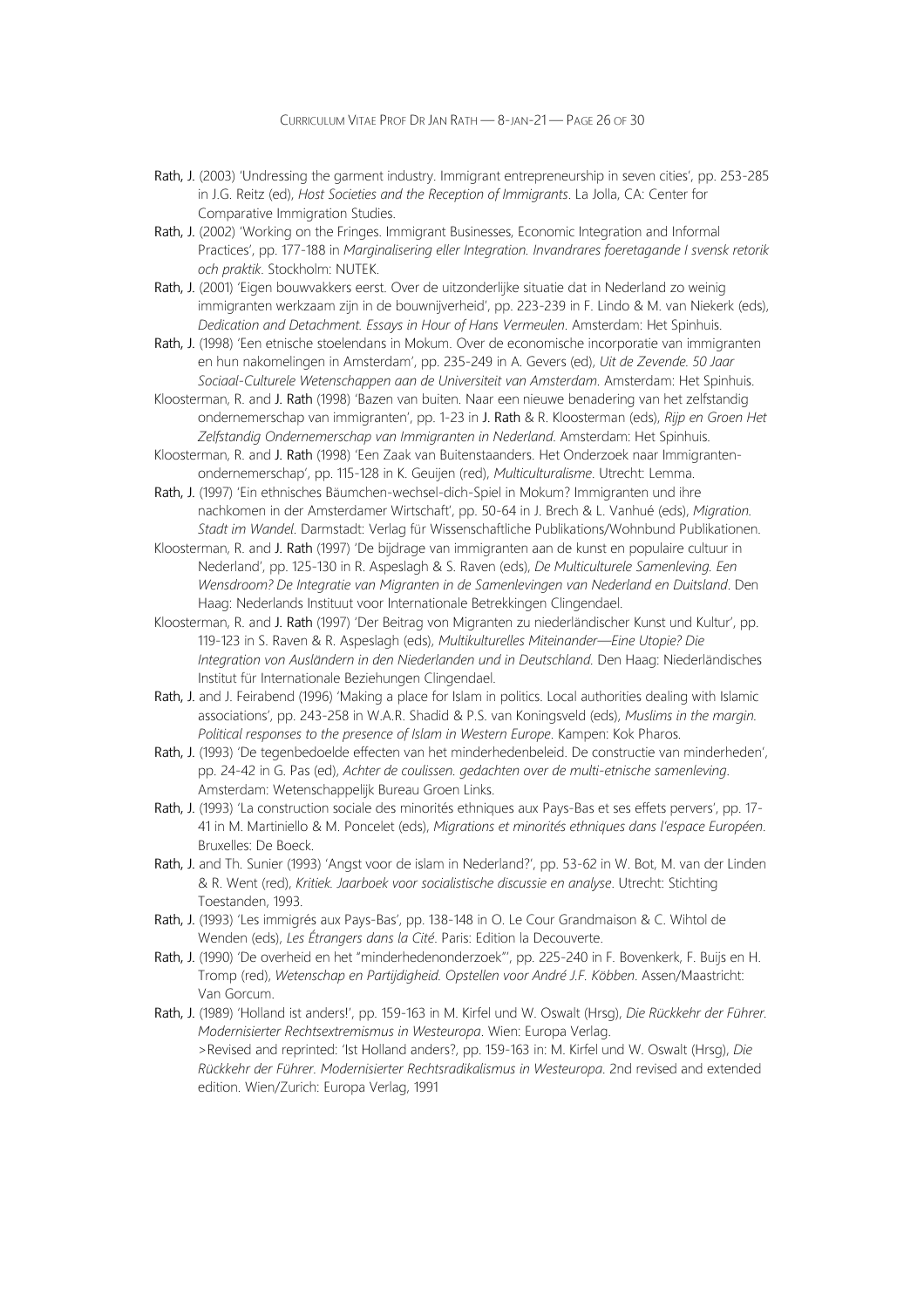### Professional Publications

Articles in professional journals

In print/progress --

- Rath, J. and S. Kılıç (2019) Coffee and Tea in Istanbul's Neighborhoods, pp. 76-78 in M. Bontje (ed), Dear Sako. Liber amicorum. On the occasion of Sako Musterd's valedictory lecture. Amsterdam.
- Rath, J. en F. Santing (2017) 'Academisch Nederland, hélp Turkse collega's', NRC, 5 januari. Zie ook https://www.nrc.nl/nieuws/2017/01/05/academisch-nederland-help-turkse-collegas-6034150 a1539882
- Rath, J. en W. Gelmers (2016) 'Goeie wifi minus latte macchiato, please', Het Parool, 13 februari.
- Rath, J. and W. Gelmers (2015) 'Hippe koffietenten als onderzoeksgebied van stadssocciologie', #kijkSW,
- 11, p.6-7, http://issuu.com/carrierecsw/docs/kijkswno11
- Rath, J. (2011) 'Grote steden, kleine buurtwinkels', #kijkSW , 1, p. 24.
- Rath, J. (2008) 'De stijgingsroute "werken"', Mitros Cahier, november, pp. 20-23.
- Rath, J. (2006) 'Benut de kansen van etnische buurten. De toekomst ligt bij Surigoud en toko Kon-Fa', NRC Handelsblad, 21 oktober.
- Bodaar, A. and J. Rath (2005) 'Cities, Diversity and Public Space', Metropolis World Bulletin, 5, pp. 3-5.
- Rath, J. (2004) 'Asociaal', MO Samenlevingsopbouw, 23 (201), juni, pp. 11.
- Rath, J. (2004) 'Mijn hemel, daar komen de moslims!', MO Samenlevingsopbouw, 23 (203), december 2004, pp. 4-7.
- Rath, J. (1999) 'Ondernemerschap als alternatief. Een economische visie op immigrantenondernemerschap', Migranten Informatief, 131, juli, pp. 12-16.
- Rath, J. (1998) 'Immigranten zijn gewone partijgenoten geworden', Rotterdams Dagblad, 26<sup>th</sup> February.
- Kloosterman, R. and J. Rath (1998) 'Het succes van het etnisch ondernemerschap', Contrast, 5 (18), 28 mei, p. 5.
- Rath, J. and Th. Sunier (1997) 'De Nederlandse vrees voor cultuurvreemde bolwerken', Rotterdams Dagblad, 19th March.
- Rath, J. (1994) 'Kiezen op elkaar. Migranten en machtsvorming', Buitenlanders Bulletin, 19 (2), februari, pp. 5-7.
- Rath, J. (1994) 'La participation des immigrés aux Elections locales aux Pays-Bas', La lettre de la citoyennité, 8, Mars-Avril, p. 4.
- Rath, J. (1994) 'Angst voor de islam in Nederland?', RO. Orgaan der Reunisten-Organisatie van de Societas Studiosorum Reformatorum, 3, September, pp. 31-46.
- Rath, J. (1993) 'Zes sluiers voor struisvogels', Buitenlanders Bulletin, 18 (6), p. 22.
- Rath, J. (1991) 'Le droit de vote aux Pays-Bas. Les experiènces les plus récentes', MRAX Information, 62, March, pp. 15-16.
- Rath, J. (1991) 'Minderhedenbedrijf staat integratie in de weg', de Volkskrant, 9th October.
- Rath, J. (1990) 'Eenzijdige aandacht voor kenmerken van migranten ongewenst', Buitenlanders Bulletin, 15 (2), February, pp. 19-20.
- Rath, J. (1986) 'Hoe stemmen immigranten? De ervaringen in enkele Europese landen', Bareel, 1986, 9 (33), April, pp. 20-25.
- Rath, J. and Y. Oedairam (1985) 'Wie neemt de uitgestoken hand van migranten aan? De deelraadsverkiezingen in Hoogvliet', Buitenlanders Bulletin, 10 (8), October, pp. 24-26.
- Rath, J. (1984) 'Deelraadsverkiezingen in Rotterdam.', Buitenlanders Bulletin, 9 (7), pp. 7-10.
- Rath, J. (1984) 'Waar blijven de zwarte gemeenteraadsleden?', NRC Handelsblad, 10th November.
- Rath, J. (1983) 'Pays-Bas: "Oui" au droit de vote des étrangers', Problèmes et Evenements/ CIEM, 1983, 30, July/ August.
- Rath, J. (1981) 'Wijkverkiezingen in Amsterdam en Rotterdam', Buitenlanders Bulletin, 6/10, pp. 9-15.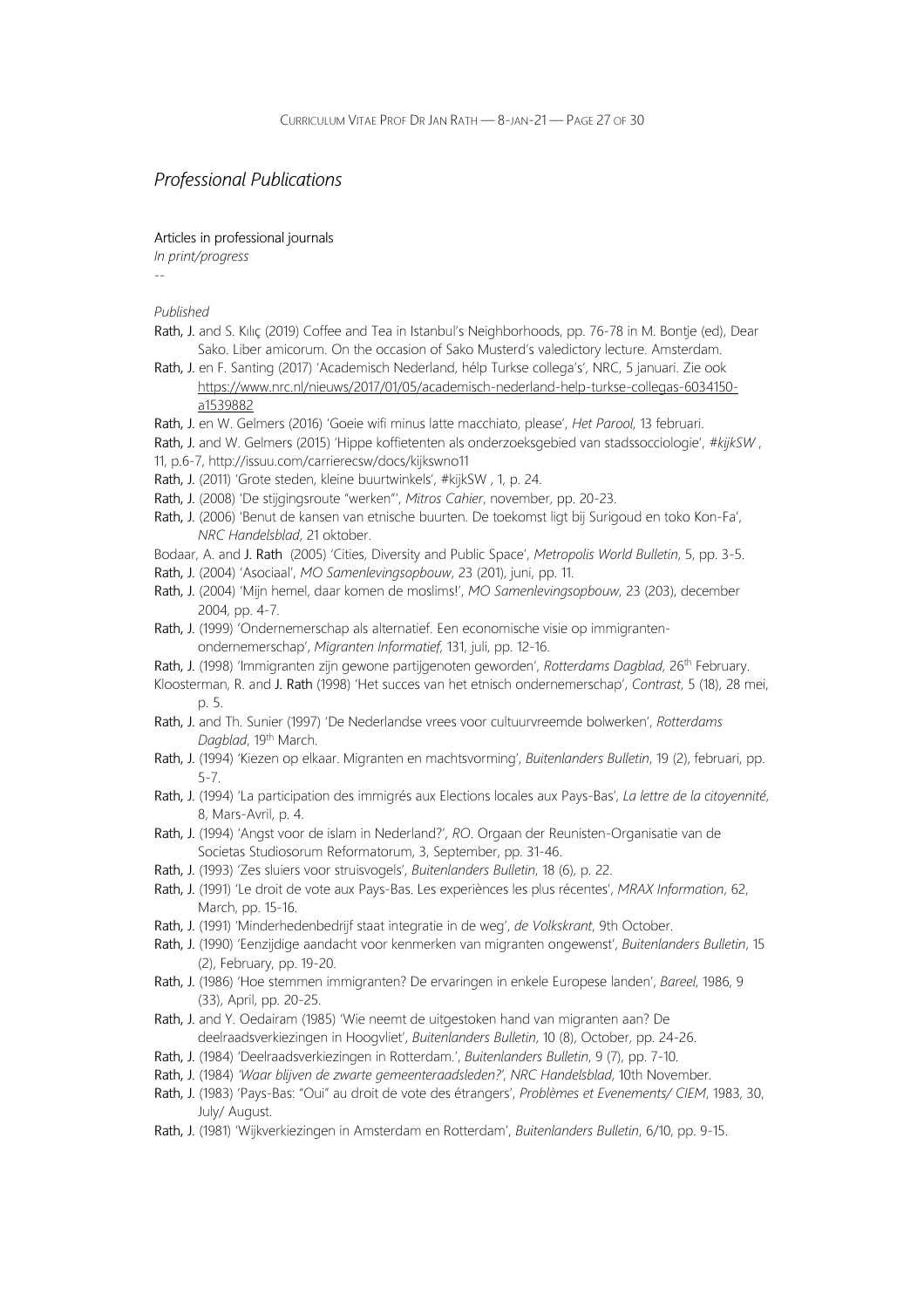#### Chapters in professional books

In print/progress --

Published

Rath, J. (2014) 'Teringzooi', in A. Musa (red), Het Spinhuisboek. Diemen: AMB.

- Rath, J. (2014) 'Spannende koffie', pp. 38-39 in J. Elshout et al. (red.), Spannende Plekken. Een Vriendenboek voor Ineke Teijmant. Amsterdam: De Driehoek.
- Rath, J. (2006) 'The force of festive and commercial expressions of cultural diversity', pp. 47-50, in K. Molenaar & J. Molenaar (Eds.), Int10nt Enterprising Across Borders. The Hague: IntEnt.
- Rath, J. (1999) 'Amsterdam 2015. Immigranten in de grote stad', pp. 13-17 in Kijken over de Dam. Maatschappelijke trends voor de stad van straks. O+S Conferentie 2 december 1999. Amsterdam: Amsterdams Bureau voor Onderzoek en Statistiek.
- Rath, J. (1996) 'Partizipation von Migrantinnen und Migranten auf politischer Ebene', pp. 14-19 in Niederländisch-Deutsche Tage in Berlin. Berlin: Antirassistisch-Interkulturelles Informationszentrum ARIC Berlin.

Professional books/reports/ journal special issues

In print/progress --

Published

Rath, J. and P. Uniken Venema (1988) Migrantenonderzoek in Rotterdam 1988. Utrecht: University of Utrecht, Centre for the Study of Multi-Ethnic Society (SMES); Rotterdam: GGD Rotterdam, 30 pp.

### Other signs of scientific productivity

#### Book reviews

In print/progress

Published

--

- Rath, J. (2006) Book review of J. Lee, 'Civility in the City. Blacks, Jews, and Koreans in Urban America' (Cambridge, MA: Harvard University Press, 2002), International Journal of Urban and Regional Research, 30 (4), December, pp. 969-970.
- Rath, J. (1998) Book review of A. Portes (ed.), 'The Economic Sociology of Immigration. Essays on Networks, Ethnicity, and Entrepreneurship' (New York: Russell Sage Foundation, 1995), Ethnic and Racial studies, 21 (6), November, pp. 1163-1164.
- Rath, J. (1997) Book review of R. Waldinger & M. Bozorgmehr (eds.), 'Ethnic Los Angeles' (New York: Russell Sage Foundation, 1996), New Community, 23 (2), April, pp. 288-289.
- Rath, J. (1992) Book review of J. Doomernik, 'Turkse moskeeën en maatschappelijke participatie. De institutionalisering van de Turkse islam in Nederland en de Duitse Bondsrepubliek' (Amsterdam: Koninklijk Nederlands Aardrijkskundig Genootschap, 1991), Migrantenstudies, 8 (2), pp. 49-51.
- Rath, J. (1992) Book review of C. Biegel & V. Smit, 'Sturend of gestuurd? Evaluatieonderzoek en minderhedenbeleid' (Leiden: University of Leiden, Centre for the Study of Social Conflicts, 1991), Migrantenstudies, 8 (3), pp. 49-51.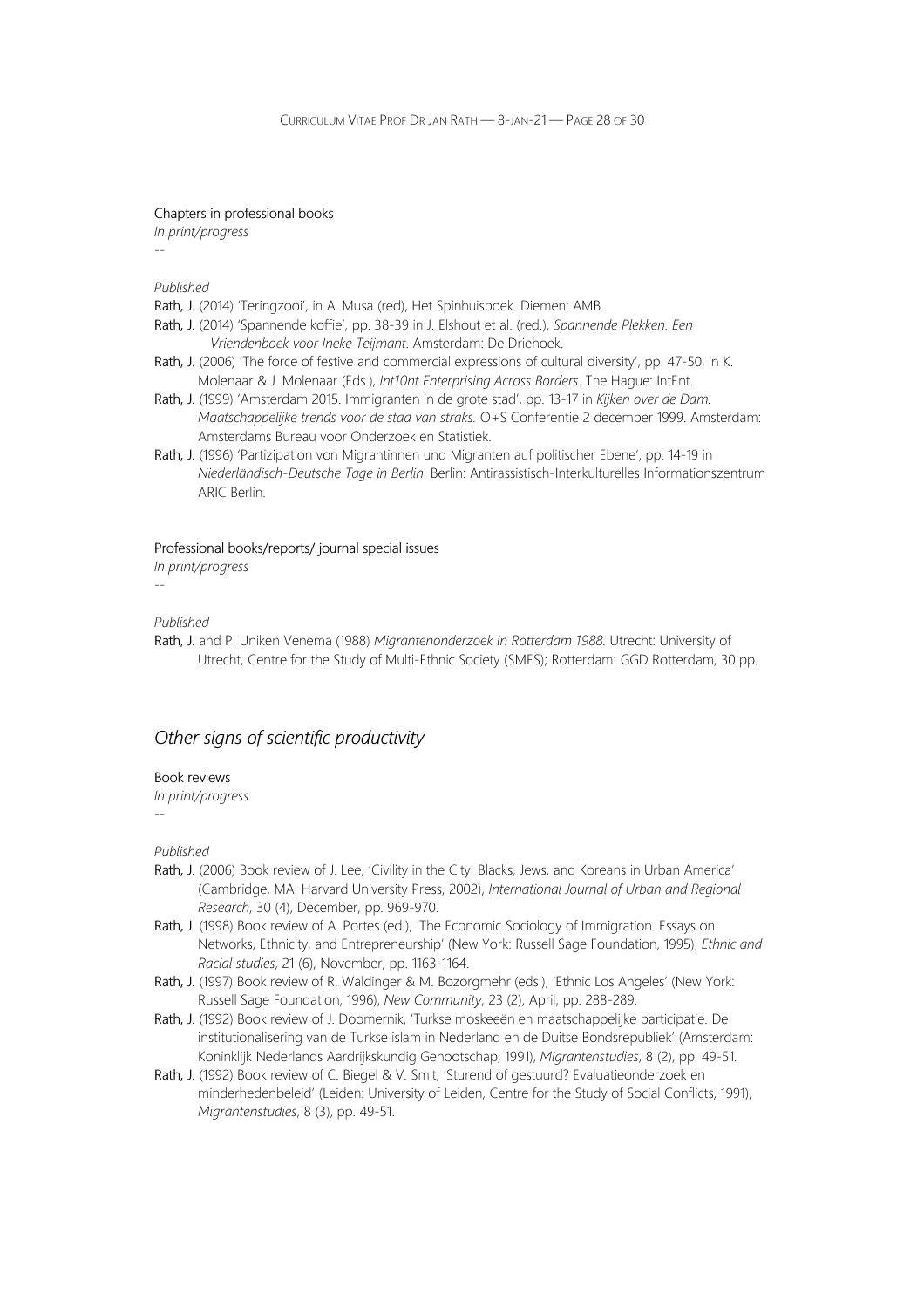- Rath, J. (1992) Book review of M. Silverman (ed.), 'Race, discourse and power in France' (Aldershot: Avebury, 1991), Sociologische Gids, 39 (3), July/August, pp. 267-268.
- Rath, J. (1991) Book review of R. Miles, 'Racism' (London: Routledge, 1989), European Journal of Intercultural Studies, 1991, 2 (1), pp.62-63.
- Rath, J. (1990) Book review of C. Mullard, K. Nimako & G. Willemsen, 'Emancipatie: een kwestie van keuze. Een vertoog over emancipatiemodellen en minderhedenbeleid'. (CRES Publication Series, Research Paper No. 2. Amsterdam: University of Amsterdam, Centre for Race and Ethnic Studies, 1988), Migrantenstudies, 6 (2), pp. 72-74.
- Rath, J. (1989) Book review of B. Jacobs, 'Black politics and urban crisis in Britain' (Cambridge: Cambridge University Press, 1986), International Migration Review, 22 (4), Winter, pp. 665-666.
- Rath, J. (1989) Book review of J. Jupp, 'Ethnic politics in Australia' (Sydney: George Allen & Unwin, 1984), International Migration Review, 22 (4), Winter, pp. 669.
- Rath, J. (1989) Book review of T. Gerholm & Y.G. Lithman (eds.), 'The New Islamic Presence in Western Europe' (London and New York: Mansell Publishing, 1988), International Migration Review, 23 (4), Winter, pp. 964-965.
- Rath, J. (1989) Book review of G. Benton en H. Vermeulen (red.), 'De Chinezen' (Muiderberg: Coutinho, 1987), Sociologische Gids, 36 (1), January/February, pp. 65-67.
- Rath, J. (1989) Book review of ICI, 'Kiezen en gekozen worden. Niet-Nederlandse kiesgerechtigden en de gemeenteraadsverkiezingen 1990' (Groningen: ICI, 1988), Buitenlanders Bulletin, 14 (8), October, p. 22.
- Rath, J. (1988) Book review of Anne Frank Stichting, 'Vreemd Gespuis' (Amsterdam: Ambo/Novib, 1987), Migrantenstudies, 4 (4), pp. 53-56.
- Rath, J. (1988) Book review of W. de Jong, 'Inter-etnische verhoudingen in een oude stadswijk' (Delft: Eburon, 1986), Migrantenstudies, 4 (3), pp. 58-60.
- Rath, J. (1988) Book review of J. Niessen, 'Emancipatie in internationaal perspectief' (Amsterdam: VU-Uitgeverij, 1986), Migrantenstudies, 1988, 4 (2), pp. 46-48. > Reaction to Niessens comments Migrantenstudies, 1989, 5 (1).
- Rath, J. (1988) Book review of M. de Sterck, 'In de spiegel. Beeld van de immigrant in kinderboeken' (Leuven/Amersfoort: Acco, 1986), Migrantenstudies, 4 (4), pp. 53-56.
- Rath, J. (1987) Book review of E. Roosens, 'Micronationalisme. Een antropologie van het etnische reveil' (Leuven/ Amersfoort: Acco, 1986), Migrantenstudies, 3 (2), pp. 47-48.
- Rath, J. (1986) Book review of M. Ott, 'Assepoesters en kroonprinsen. Een onderzoek naar de minderheidspositie van agentes en verplegers' (Amsterdam: Sua, 1985), Sociologische Gids, 33 (2), pp. 150-152.
- Rath, J. (1986) Book review of T. Hammar (ed.), 'European Immigration Policy. A comparative study' (Cambridge: Cambridge University Press, 1985), International Migration Review, 20 (4), Winter, pp. 1058-1059.
- Rath, J. (1984) Book review of H. van Amersfoort, 'Immigration and the formation of minority groups. The Dutch experience 1945-1975' (Cambridge: Cambridge University Press, 1982), International Migration Review, 18 (2), Summer, pp. 331-332.
- Rath, J. (1984) Book review of E.J. Thomas (ed.), 'Immigrant workers in Europe. Their legal status. A Comparative study' (Paris: Unesco Press, 1982), Sociologische Gids, 31 (5), pp. 464-465.
- Rath, J. (1983) Book review of M.J. Miller, 'Foreign workers in Western Europe. An emerging political force' (New York: Praeger, 1981), Sociologische Gids, 30 (6), pp. 480-482.
- Rath, J. (1983) Book review of VNG/Veldkamp, 'Minderheden meer toekomst' (Den Haag/Amsterdam: VNG/Veldkamp Marktonderzoek, 1983), Buitenlanders Bulletin, 9 (3), pp. 10-11.

#### Blogs

In print/progress

Mies, C. and J. Rath (in preparation) 'Neighborhood Amenities and the Emergence of Middle Classes: Cause or Consequence?, blog post for www.theprotocity.com